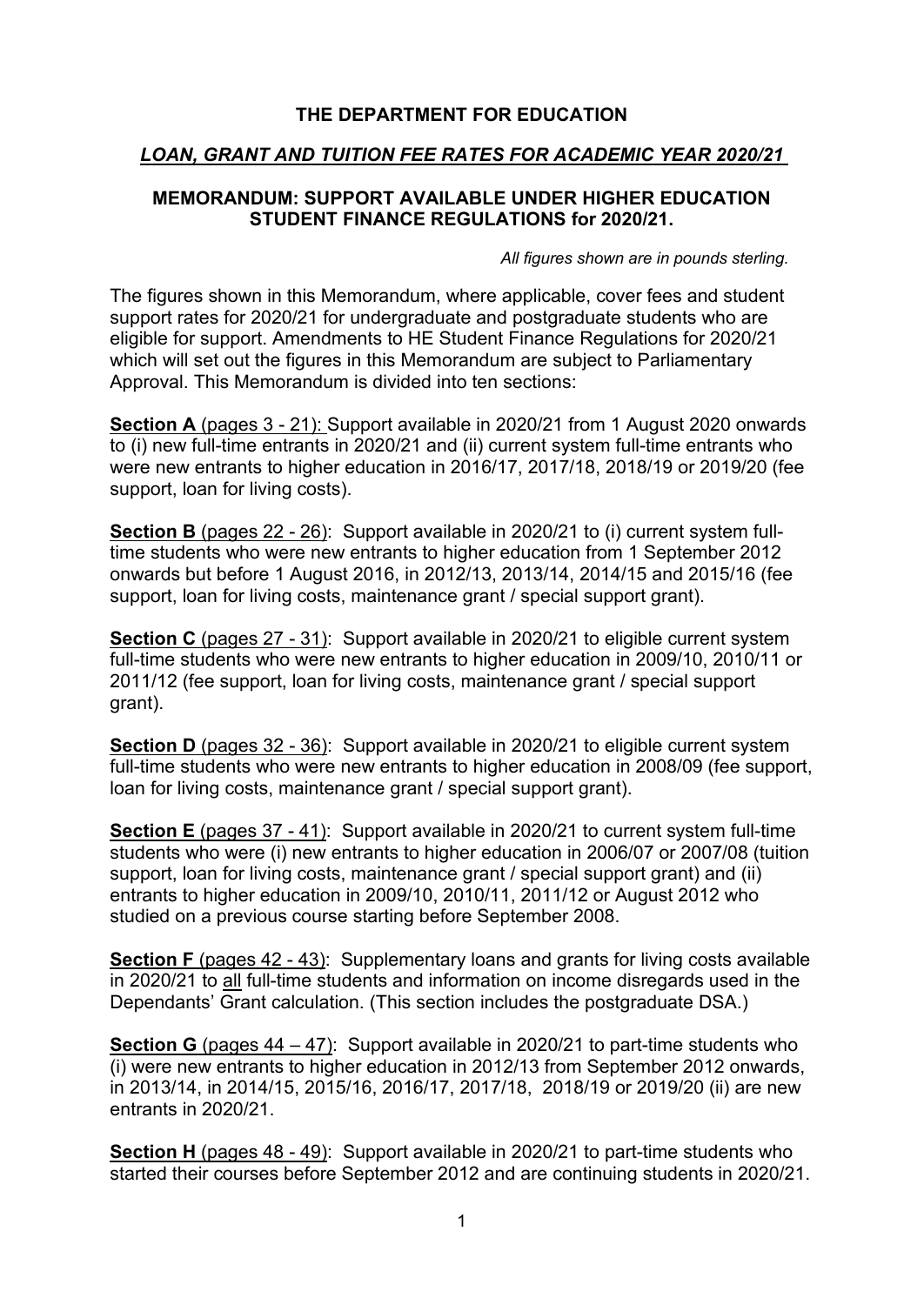**Section I** (page 50 - 51): Support available in 2020/21 to full-time distance learning students who (i) were new entrants to higher education in 2012/13 from September 2012 onwards, in 2013/14, 2014/15, 2015/16, 2016/17, 2017/18, 2018/19 or 2019/20 and (ii) are new entrants in 2020/21.

**Section J** (page 52): Support available in 2020/21 to students undertaking postgraduate courses.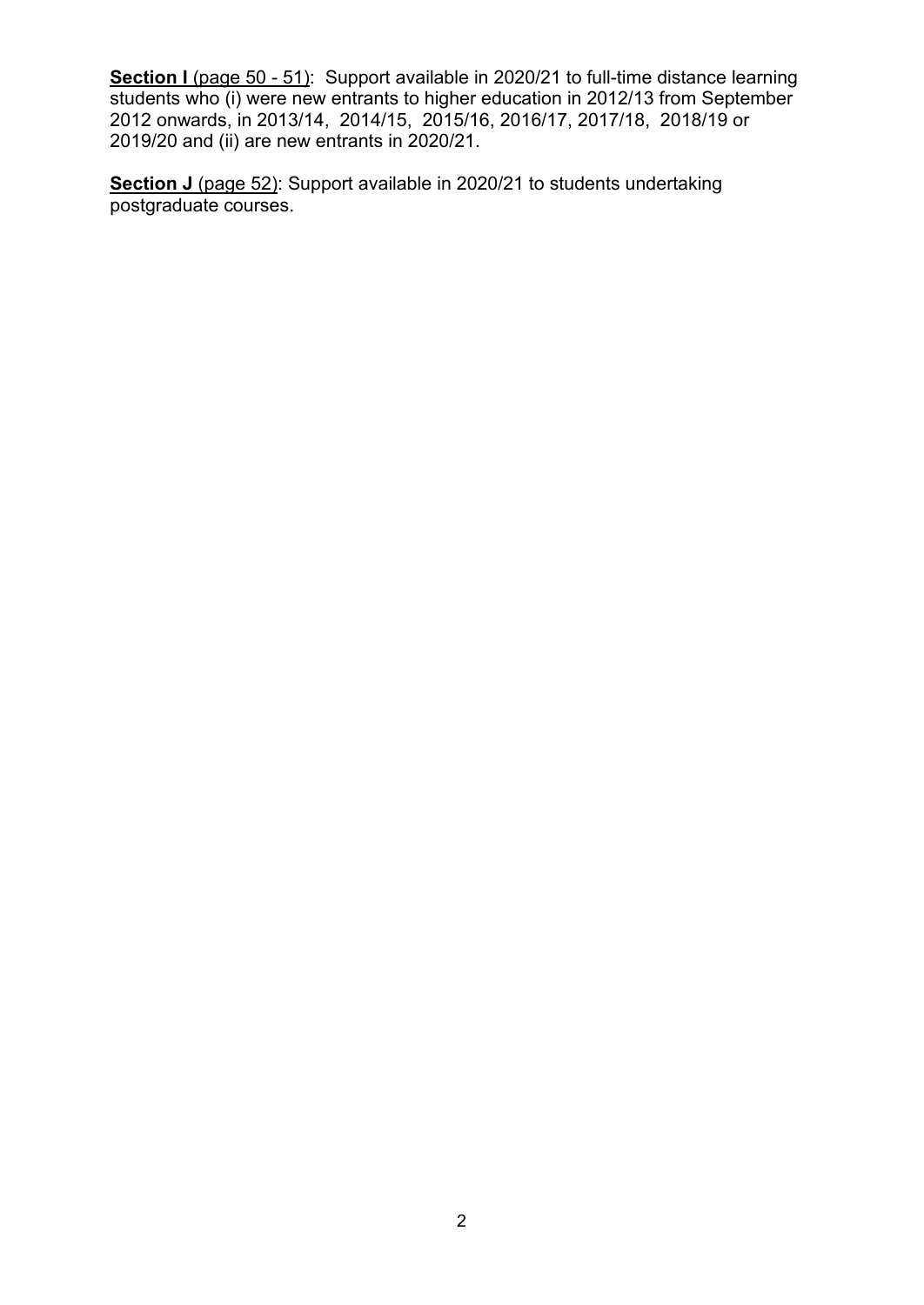**SECTION A: SUPPORT AVAILABLE IN 2020/21 FOR 2016 COHORT STUDENTS: NEW CURRENT SYSTEM STUDENTS WHO ARE STARTING THEIR COURSES IN 2020/21 AND CURRENT SYSTEM FULL-TIME STUDENTS WHO WERE NEW ENTRANTS TO HIGHER EDUCATION IN 2016/17, 2017/18, 2018/19 and 2019/20.** 

**a) LIVING COSTS SUPPORT FOR 2016 COHORT STUDENTS (OTHER THAN 2016 COHORT STUDENTS ELIGIBLE FOR BENEFITS AND 2016 COHORT STUDENTS AGED 60 OR OVER ON THE FIRST DAY OF THE FIRST ACADEMIC YEAR OF THEIR COURSE).**

*TABLE A1: LOAN FOR LIVING COSTS RATES FOR 2016 COHORT STUDENTS (OTHER THAN STUDENTS ELIGIBLE FOR BENEFITS): INCOME ASSESSED AND NON-INCOME ASSESSED ELEMENTS.*

| <b>FULL YEAR</b><br><b>STUDENTS</b>  | <b>MAIN RATE</b><br>$(100\%)$ | <b>NON-INCOME</b><br><b>ASSESSED</b> | <b>INCOME</b><br><b>ASSESSED</b>  |
|--------------------------------------|-------------------------------|--------------------------------------|-----------------------------------|
| Parental home                        | 7,747                         | 3,410                                | 4,337                             |
| London                               | 12,010                        | 5,981                                | 6,029                             |
| Elsewhere                            | 9,203                         | 4,289                                | 4,914                             |
| Overseas                             | 10,539                        | 5,095                                | 5,444                             |
| <b>FINAL YEAR</b><br><b>STUDENTS</b> | <b>MAIN RATE</b><br>(100%)    | <b>NON INCOME</b><br><b>ASSESSED</b> | <b>INCOME-</b><br><b>ASSESSED</b> |
| Parental home                        | 7,290                         | 3,133                                | 4,157                             |
| London                               | 11,127                        | 5,449                                | 5,678                             |
| Elsewhere                            | 8,703                         | 3,987                                | 4,716                             |
| Overseas                             | 9,434                         | 4.427                                | 5.007                             |

### *Household Income Assessment*

The income assessment for full year and final year rates of loans for living costs is calculated as follows:

Parental Home Rate: £1 reduction in loan for every complete £7.66 increase in income above £25,000.

London Rate: £1 reduction in loan for every complete £7.46 increase in income above £25,000.

Elsewhere Rate: £1 reduction in loan for every complete £7.58 increase in income above £25,000.

Overseas Rate: £1 reduction in loan for every complete £7.51 increase in income above £25,000.

The income threshold for the minimum non-income assessed full rate of overseas loan is: £65,885.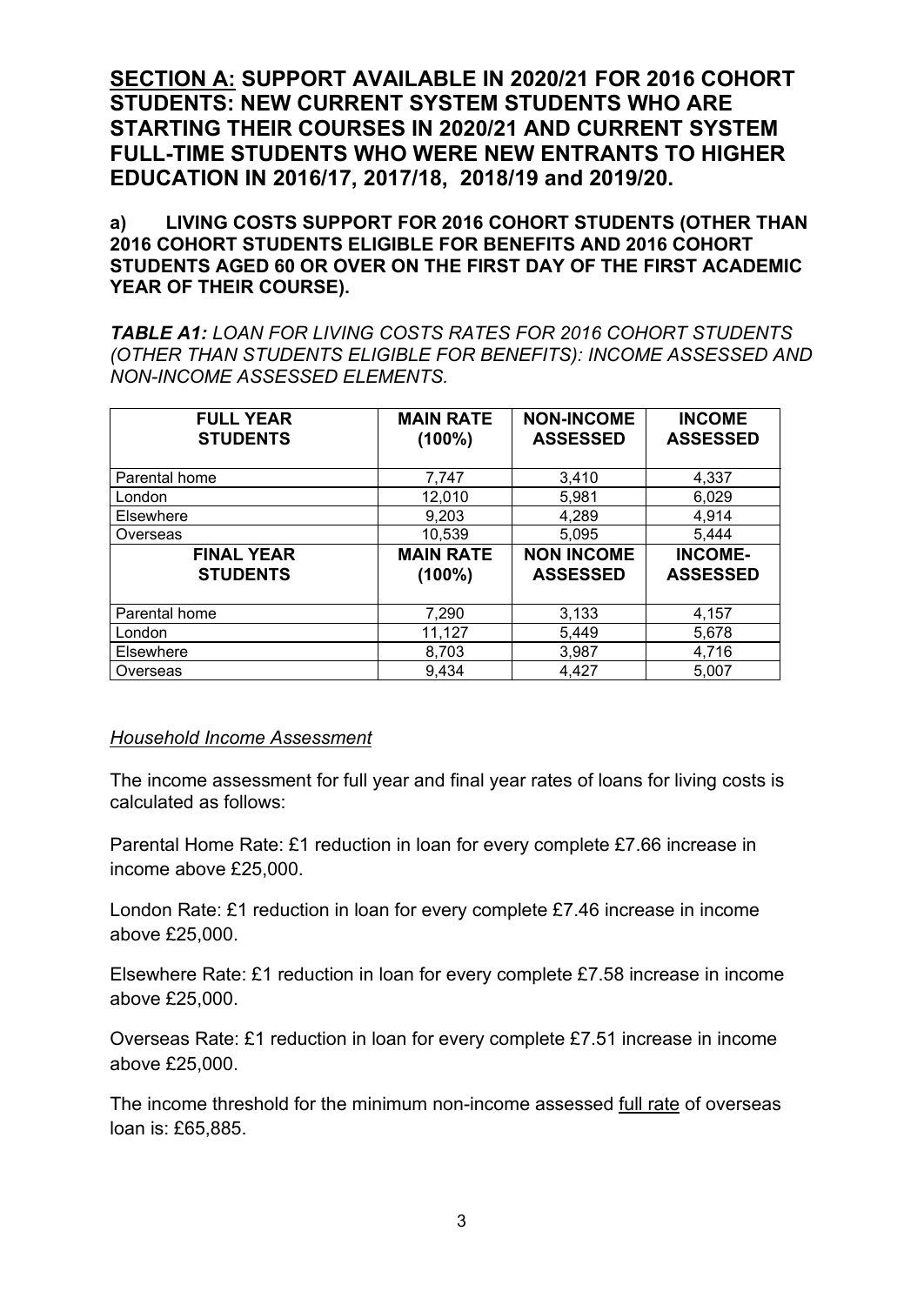The income thresholds for the minimum non-income assessed final year rates of loans are: £56,843 (Home), £67,358 (London), £60,748 (Elsewhere), and £62,603 (Overseas).

## *Assessed Contribution*

Assessed contribution figures in **tables A15, A18 and A20** are used to determine the amount of support where a 2016 cohort student has applied for loans for living costs and supplementary support. Where there are two or more students in a household, the total assessed contribution is split by the number of students within the household. The assessed contribution for the loan for living costs applies for a 2016 cohort student where the household income exceeds £42,875.

### **b) LIVING COSTS SUPPORT FOR 2016 COHORT STUDENTS ELIGIBLE FOR BENEFITS (OTHER THAN STUDENTS AGED 60 OR OVER ON THE FIRST DAY OF THE FIRST ACADEMIC YEAR OF THEIR COURSE).**

*TABLE A2: LOAN FOR LIVING COSTS RATES FOR 2016 COHORT STUDENTS ELIGIBLE FOR BENEFITS: INCOME ASSESSED AND NON-INCOME ASSESSED ELEMENTS.*

| <b>FULL YEAR</b><br><b>STUDENTS</b>  | <b>MAIN RATE</b><br>(100%) | <b>NON-INCOME</b><br><b>ASSESSED</b> | <b>INCOME</b><br><b>ASSESSED</b>  |
|--------------------------------------|----------------------------|--------------------------------------|-----------------------------------|
| Parental home                        | 9,140                      | 3,410                                | 5,730                             |
| London                               | 13,098                     | 5,981                                | 7,117                             |
| Elsewhere                            | 10,490                     | 4,289                                | 6,201                             |
| Overseas                             | 11,732                     | 5,095                                | 6,637                             |
| <b>FINAL YEAR</b><br><b>STUDENTS</b> | <b>MAIN RATE</b><br>(100%) | <b>NON INCOME</b><br><b>ASSESSED</b> | <b>INCOME-</b><br><b>ASSESSED</b> |
| Parental home                        | 8,714                      | 3,133                                | 5,581                             |
| London                               | 12,275                     | 5,449                                | 6,826                             |
| Elsewhere                            | 10,027                     | 3,987                                | 6,040                             |
| Overseas                             | 10,704                     | 4,427                                | 6,277                             |

## *Household Income Assessment – Students Eligible for Benefits.*

The income assessment for full-year rates of loans for students eligible for benefits is calculated as follows:

*Parental Home Rate*: £1 reduction in loan for every complete £4.797 increase in income above £25,000 up to £42,875. £1 reduction in loan for every complete £7.66 increase in income above £42,875.

*London Rate*: £1 reduction in loan for every complete £5.13 increase in income above £25,000 up to £42,875. £1 reduction in loan for every complete £7.46 increase in income above £42,875.

*Elsewhere Rate*: £1 reduction in loan for every complete £4.903 increase in income above £25,000 up to £42,875. £1 reduction in loan for every complete £7.58 increase in income above £42,875.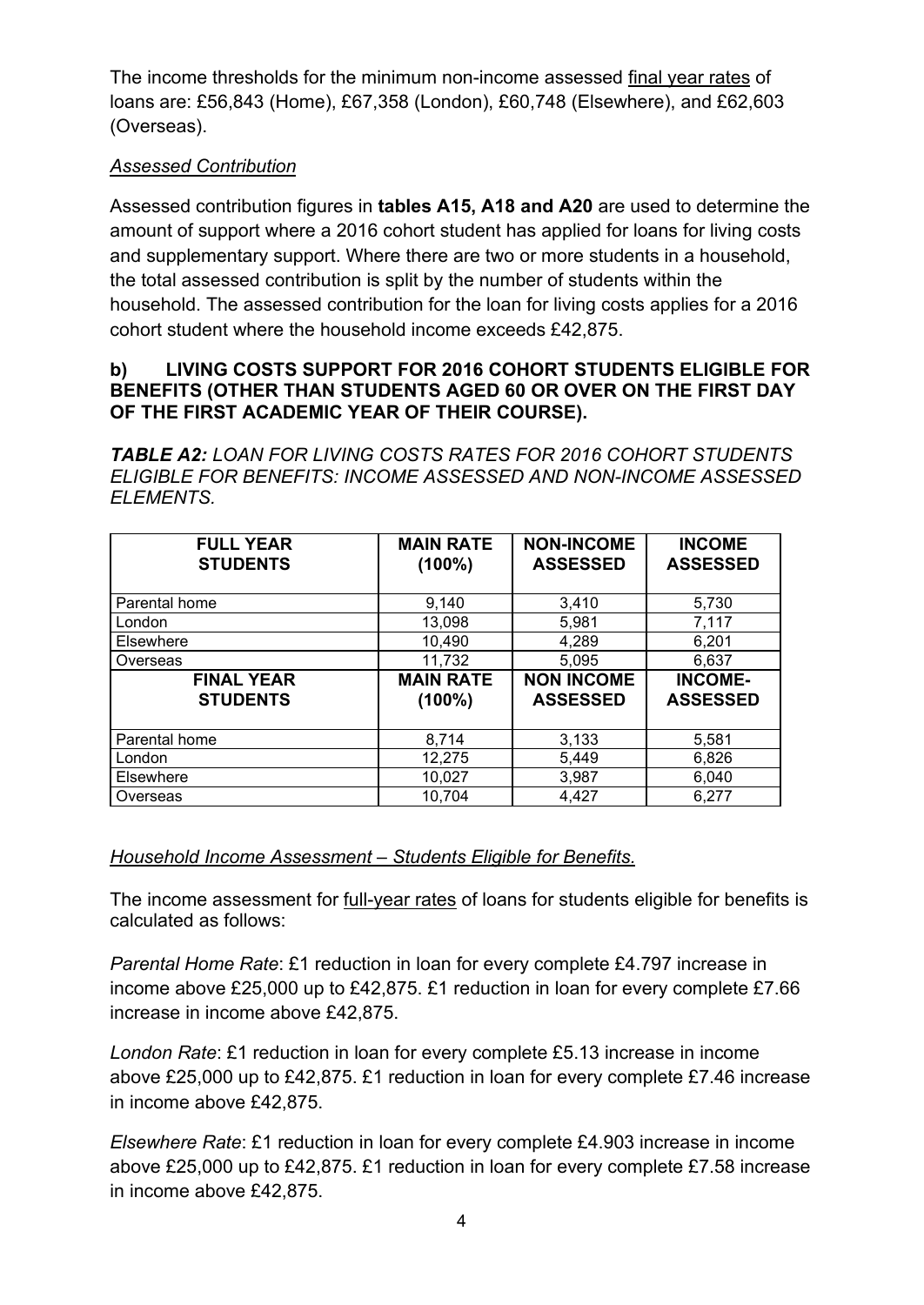*Overseas Rate*: £1 reduction in loan for every complete £5.002 increase in income above £25,000 up to £42,875. £1 reduction in loan for every complete £7.51 increase in income above £42,875.

Income threshold for minimum non-income assessed full rate of overseas loan is: £65,886

The income assessment for final-year rates of loans for students eligible for benefits is calculated as follows:

*Home Rate*: £1 reduction in loan for every complete £4.757 increase in income above £25,000 up to £42,875. £1 reduction in loan for every complete £7.66 increase in income above £42,875.

*London Rate*: £1 reduction in loan for every complete £5.043 increase in income above £25,000 up to £42,875. £1 reduction in loan for every complete £7.46 increase in income above £42,875.

*Elsewhere Rate*: £1 reduction in loan for every complete £4.854 increase in income above £25,000 up to £42,875. £1 reduction in loan for every complete £7.58 increase in income above £42,875.

*Overseas Rate*: £1 reduction in loan for every complete £4.895 increase in income above £25,000 up to £42,875. £1 reduction in loan for every complete £7.51 increase in income above £42,875.

Income thresholds for minimum non-income assessed final year rates of loans are: £56,847 (Home), £67,359 (London), £60,749 (Elsewhere), and £62,597 (Overseas).

## *Assessed Contribution – Students Eligible for Benefits.*

Assessed contribution figures in **tables A16, A19** and **A20** are used to determine the amount of support where a 2016 cohort student who is eligible for benefits has applied for loans for living costs and supplementary support. Where there are two or more students in a household, the total assessed contribution is split by the number of students within the household. The assessed contribution for the loan for living costs applies for a 2016 cohort student who is eligible for benefits where the household income exceeds £42,875.

## *Maintenance and Special Support Element of the Loan for Living Costs.*

For 2016 cohort students entitled to benefits, the loan for living costs has a maintenance element and a special support element, the latter being a contribution towards the costs of books, travel, equipment and childcare. The special support element is disregarded by the Department for Work and Pensions as student income when calculating benefits. Students whose entitlement to loan for living costs exceeds the maximum maintenance element will receive additional loan as a special support element. Maximum maintenance and special support elements are set out in **table A3 below** and at **table A16:**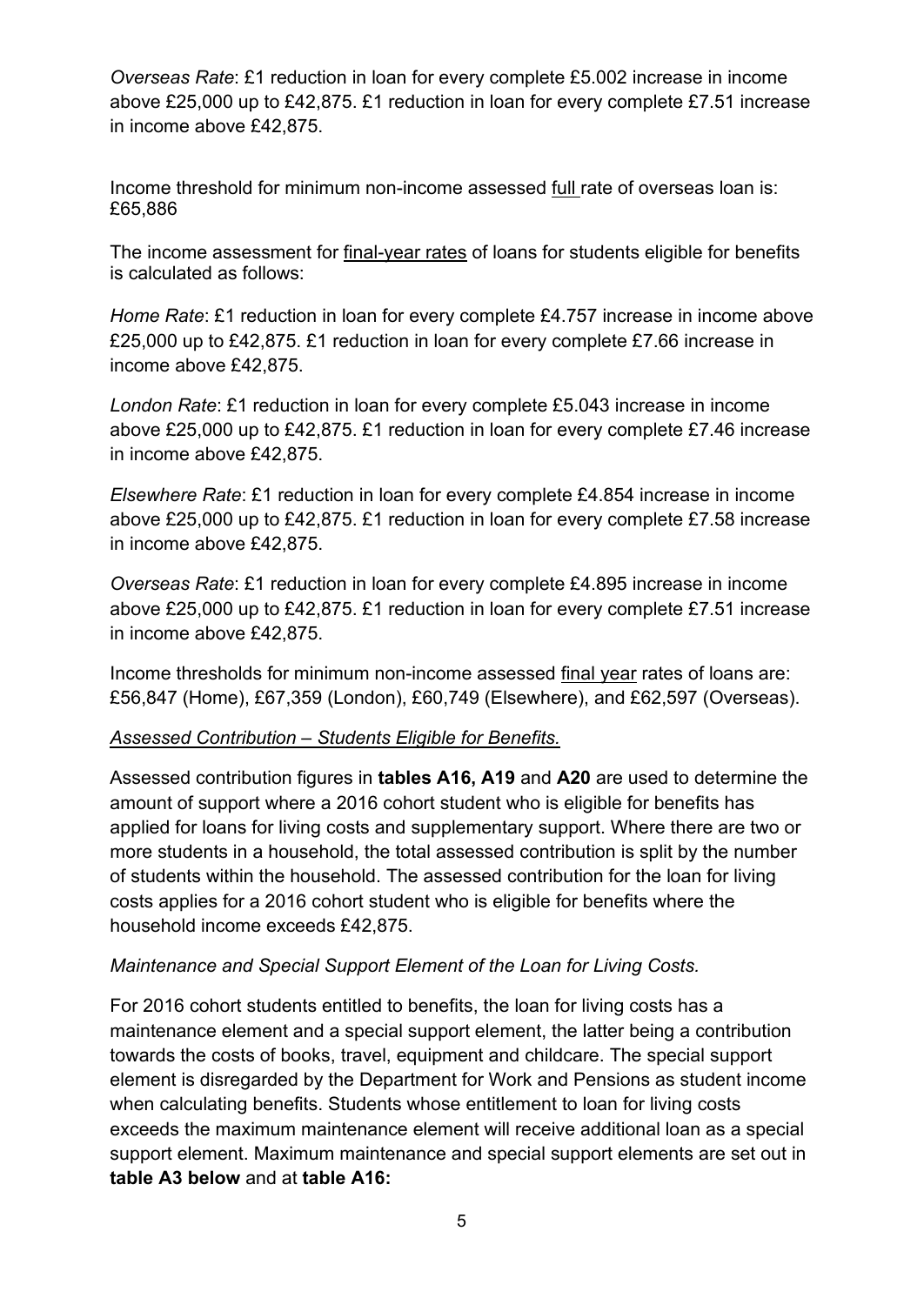### *TABLE A3: LOAN FOR LIVING COSTS FOR 2016 COHORT STUDENTS ELIGIBLE FOR BENEFITS: MAINTENANCE AND SPECIAL SUPPORT ELEMENTS*

| <b>FULL YEAR</b><br><b>STUDENTS</b>  | <b>SPECIAL SUPPORT</b><br><b>ELEMENT (100%)</b><br>(£)       | <b>MAINTENANCE</b><br><b>ELEMENT (100%)</b><br>(£) | <b>MAXIMUM</b><br><b>LOAN (100%)</b><br>(£) |
|--------------------------------------|--------------------------------------------------------------|----------------------------------------------------|---------------------------------------------|
| Parental home                        | 3,893                                                        | 5,247                                              | 9,140                                       |
| London                               | 3,893                                                        | 9,205                                              | 13,098                                      |
| Elsewhere                            | 3,893                                                        | 6,597                                              | 10,490                                      |
| Overseas                             | 3,893                                                        | 7,839                                              | 11,732                                      |
| <b>FINAL YEAR</b><br><b>STUDENTS</b> | <b>SPECIAL SUPPORT</b><br><b>ELEMENT</b><br>$(100\%)$<br>(E) | <b>MAINTENANCE</b><br><b>ELEMENT (100%)</b><br>(E) | <b>MAXIMUM</b><br><b>LOAN (100%)</b><br>(E) |
| Parental home                        | 3,893                                                        | 4,821                                              | 8,714                                       |
| London                               | 3,893                                                        | 8,382                                              | 12,275                                      |
| Elsewhere                            | 3,893                                                        | 6,134                                              | 10,027                                      |
| Overseas                             | 3,893                                                        | 6,811                                              | 10,704                                      |

## **c) STUDENT SUPPORT FOR 2016 COHORT STUDENTS AGED 60 OR OVER ON THE FIRST DAY OF THE FIRST ACADEMIC YEAR OF THEIR COURSE.**

New full-time students in 2020/21 and continuing full-time students starting a course on or after 1 August 2016 who are aged 60 or over on the first day of the first academic year of their course qualify for a means-tested loan for living costs towards the costs of books, travel, equipment and childcare in 2020/21. The loan for living costs is disregarded by the Department for Work and pensions as student income when calculating benefits.

2016 cohort students aged 60 or over on the first day of the first academic year of their course with household incomes of £25,000 or less qualify for the maximum loan for living costs of £3,893 in 2020/21. Students with household incomes above £25,000 lose £1 of loan for every complete £4.87 increase in income above £25,000 until a household income of £43,716 is reached where a minimum £50 loan is paid. Students on household incomes above £43,716 do not qualify for a loan for living costs.

The income assessment for loan for living costs for students aged 60 or over on the first day of the first academic year of their course is not added to the income assessment for supplementary grants (i.e. dependants' grants and travel grant) as part of the assessed contribution.

**Table A17** covers loan for living costs rates for **2016 cohort students aged 60 or over on the first day of the first academic year of their course.** 

## **d) REDUCED RATE LOANS FOR LIVING COSTS for 2016 COHORT STUDENTS in 2020/21**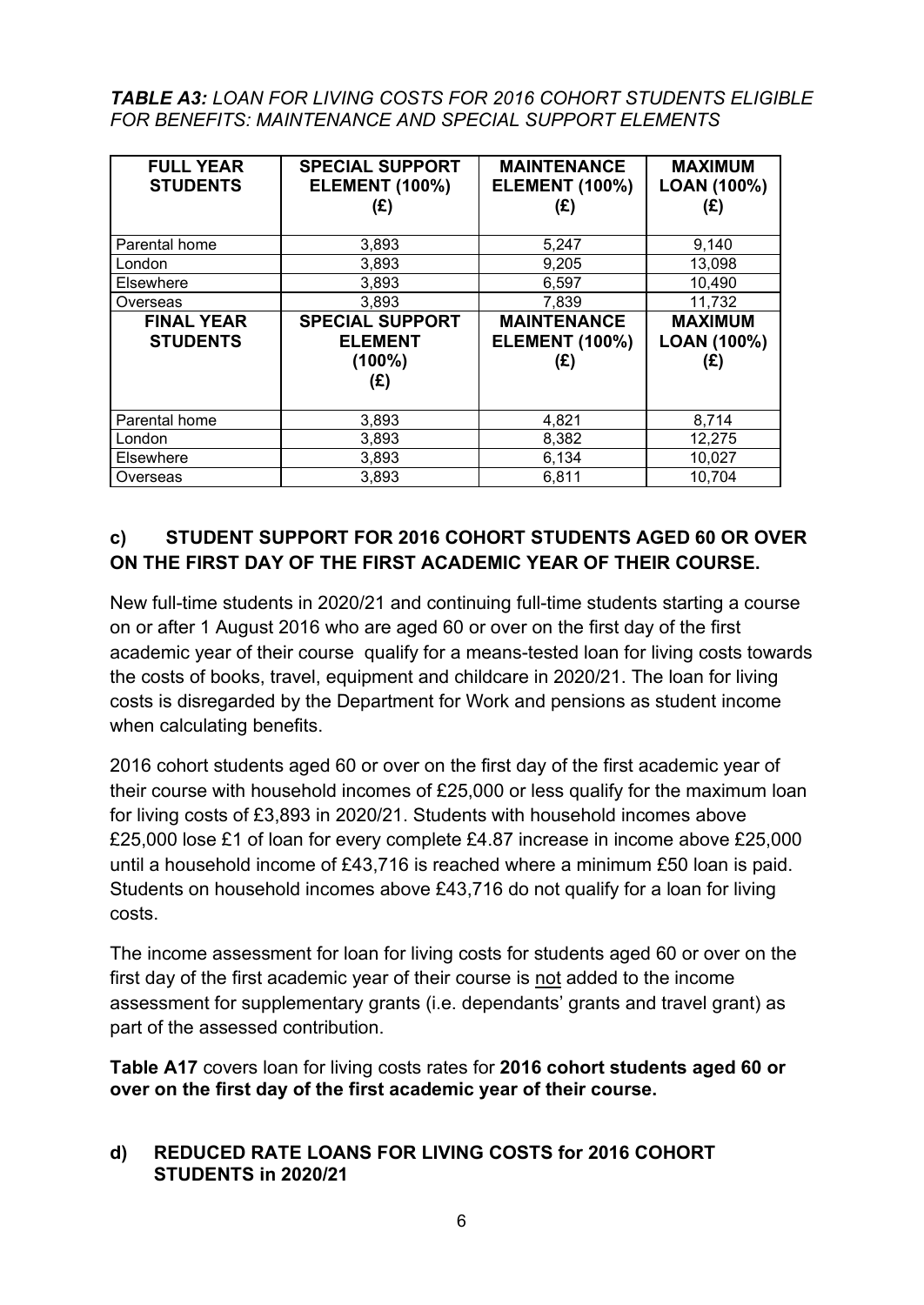# *TABLE A4: REDUCED RATE LOAN FOR LIVING COSTS.*

| <b>MAXIMUM RATES OF FULL YEAR</b><br><b>LOAN</b>  | <b>REDUCED</b><br><b>LOANS</b><br>(Sandwich<br>years) | <b>REDUCED</b><br><b>LOANS (NHS</b><br><b>Bursary Years)</b> |
|---------------------------------------------------|-------------------------------------------------------|--------------------------------------------------------------|
| Parental home                                     | 2,090                                                 | 1,845                                                        |
| London                                            | 3,914                                                 | 3,451                                                        |
| Elsewhere                                         | 2,788                                                 | 2,458                                                        |
| Overseas                                          | N/A                                                   | 2,458                                                        |
| <b>MAXIMUM RATES OF FINAL</b><br><b>YEAR LOAN</b> | <b>REDUCED</b><br><b>LOANS</b>                        | <b>REDUCED</b><br><b>LOANS (NHS</b>                          |
|                                                   |                                                       | <b>Bursary Years)</b>                                        |
| Parental home                                     | 1,588                                                 | 1,400                                                        |
| London                                            | 2,994                                                 | 2,642                                                        |
| Elsewhere                                         | 2,173                                                 | 1,916                                                        |
| Overseas                                          | N/A                                                   | 1,916                                                        |

The following groups of 2016 cohort students are eligible for the reduced, nonincome assessed loan rates in 2020/21 (see Table A4 above):

(i) Eligible students on full-year sandwich course paid placements where the periods of full-time study are less than 10 weeks in aggregate (students undertaking work placements overseas qualify for the elsewhere rate of loan);

(ii) Students who are eligible to apply for means-tested NHS bursaries or means tested Scottish Health Care allowances (Note: the full year overseas reduced loan rate for these students is £2,458 and the final year overseas reduced loan rate is £1,916).

# **(e) TUITION FEE SUPPORT**

For 2020/21, HE providers will register with the Office for Students as Approved (Fee Cap) providers or Approved Providers. Providers registering in the Approved (Fee Cap) part of the Register will be subject to maximum fee limits. Providers registering in the Approved part of the Register will not be subject to maximum fee limits but will attract fee loans up to the levels for Approved (Fee Cap) providers which do not have an Access and Participation Plan in place.

The following maximum fee caps apply in 2020/21 to providers in the Approved (Fee Cap) section of the Office for Students' (OfS) Register ('Approved (Fee Cap) Providers') in England with an OfS Access and Participation Plan and with/without a Teaching Excellence and Student Outcomes Framework (TEF) award.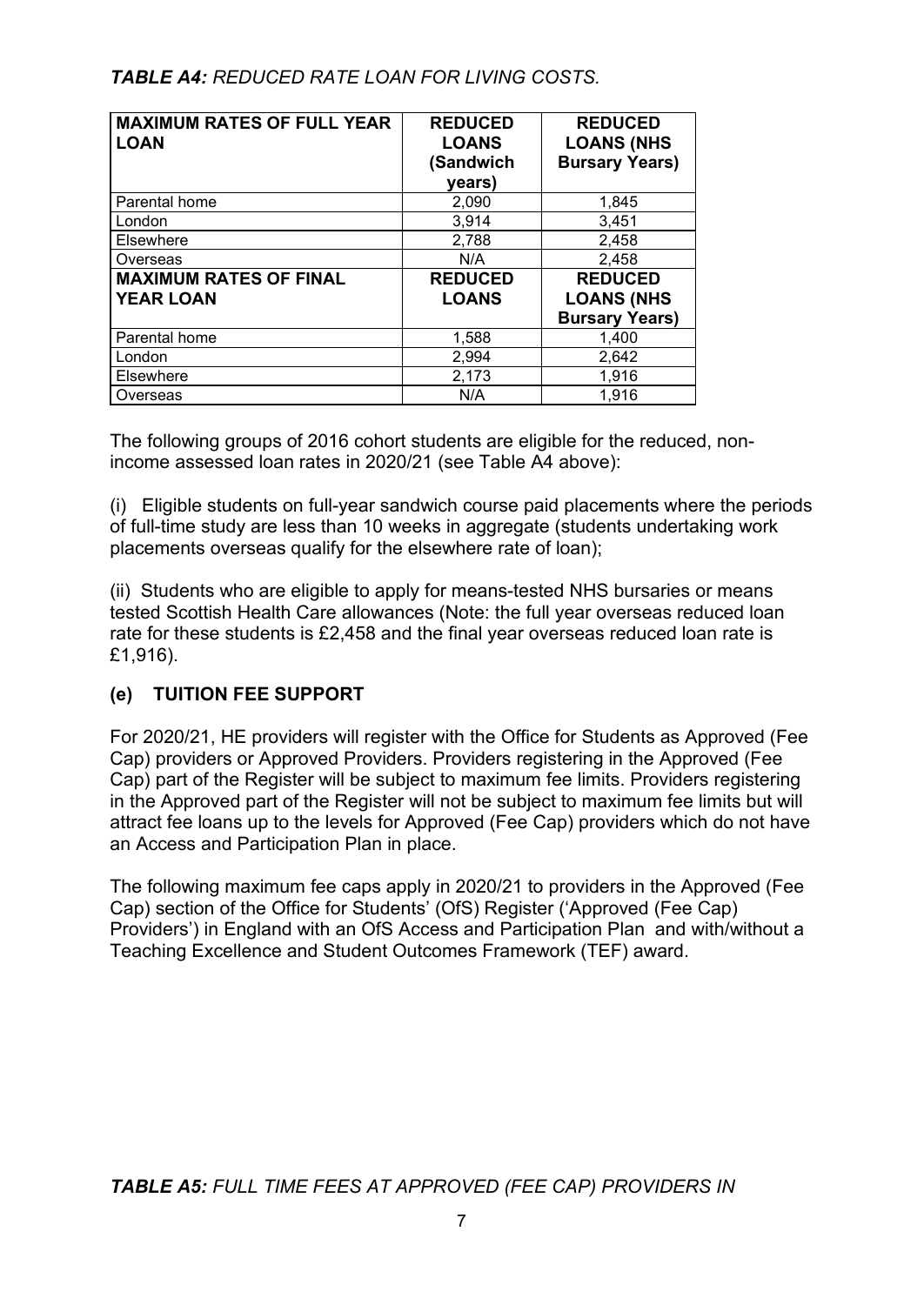| Maximum Fee Caps in 2020/21 for full-time courses starting on or after 1<br>September 2012 at Approved (Fee Cap) Providers in England with (without) an OfS<br><b>Access and Participation Plan.</b> |                      |                                                                   |                                                          |
|------------------------------------------------------------------------------------------------------------------------------------------------------------------------------------------------------|----------------------|-------------------------------------------------------------------|----------------------------------------------------------|
| Rate                                                                                                                                                                                                 | <b>Mode of Study</b> | <b>Maximum Fee Cap-</b><br>without TEF award<br>2020/21 AY<br>(£) | Maximum Fee Cap -<br>with TEF award<br>2020/21 AY<br>(£) |
| Full year.                                                                                                                                                                                           | Full-time            | £9,000 (£6,000)                                                   | £9,250 (£6,165)                                          |
| Final year $($ < 15<br>weeks attendance)                                                                                                                                                             | Full-time            | £4,500 (£3,000)                                                   | £4,625 (£3,080)                                          |
| Sandwich work<br>placement year                                                                                                                                                                      | Full-time            | £1,800 (£1,200)                                                   | £1,850 (£1,230)                                          |
| Overseas study<br>vear                                                                                                                                                                               | Full-time            | £1,350 (£900)                                                     | £1,385 (£920)                                            |
| Erasmus year                                                                                                                                                                                         | Full-time            | £1,350 (£900)                                                     | £1,385 (£920)                                            |

2016 cohort full-time students at Approved (Fee Cap) providers in England will be able to apply for an up-front fee loan to meet the full costs of their tuition in 2020/21.

*TABLE A6: FULL TIME FEE LOANS AT APPROVED (FEE CAP) PROVIDERS IN ENGLAND.* 

| Maximum fee loans in 2020/21 for full-time courses starting on or after 1<br>September 2012 at Approved (Fee Cap) providers in England. |                                           |  |
|-----------------------------------------------------------------------------------------------------------------------------------------|-------------------------------------------|--|
| Rate                                                                                                                                    | <b>Maximum Fee Loan Cap</b><br>2020/21 AY |  |
|                                                                                                                                         | (£)                                       |  |
| Full year                                                                                                                               | £9,250                                    |  |
| Final year (<15 weeks attendance)                                                                                                       | £4,625                                    |  |
| Sandwich work placement year                                                                                                            | £1,850                                    |  |
| Overseas study year                                                                                                                     | £1,385                                    |  |
| Erasmus year                                                                                                                            | £1,385                                    |  |

2016 cohort full-time students at publicly funded institutions in Scotland and Northern Ireland will be able to apply for an up-front fee loan to meet the full costs of their tuition in 2020/21.

*TABLE A7: FULL TIME FEES AT APPROVED (FEE CAP) PROVIDERS IN*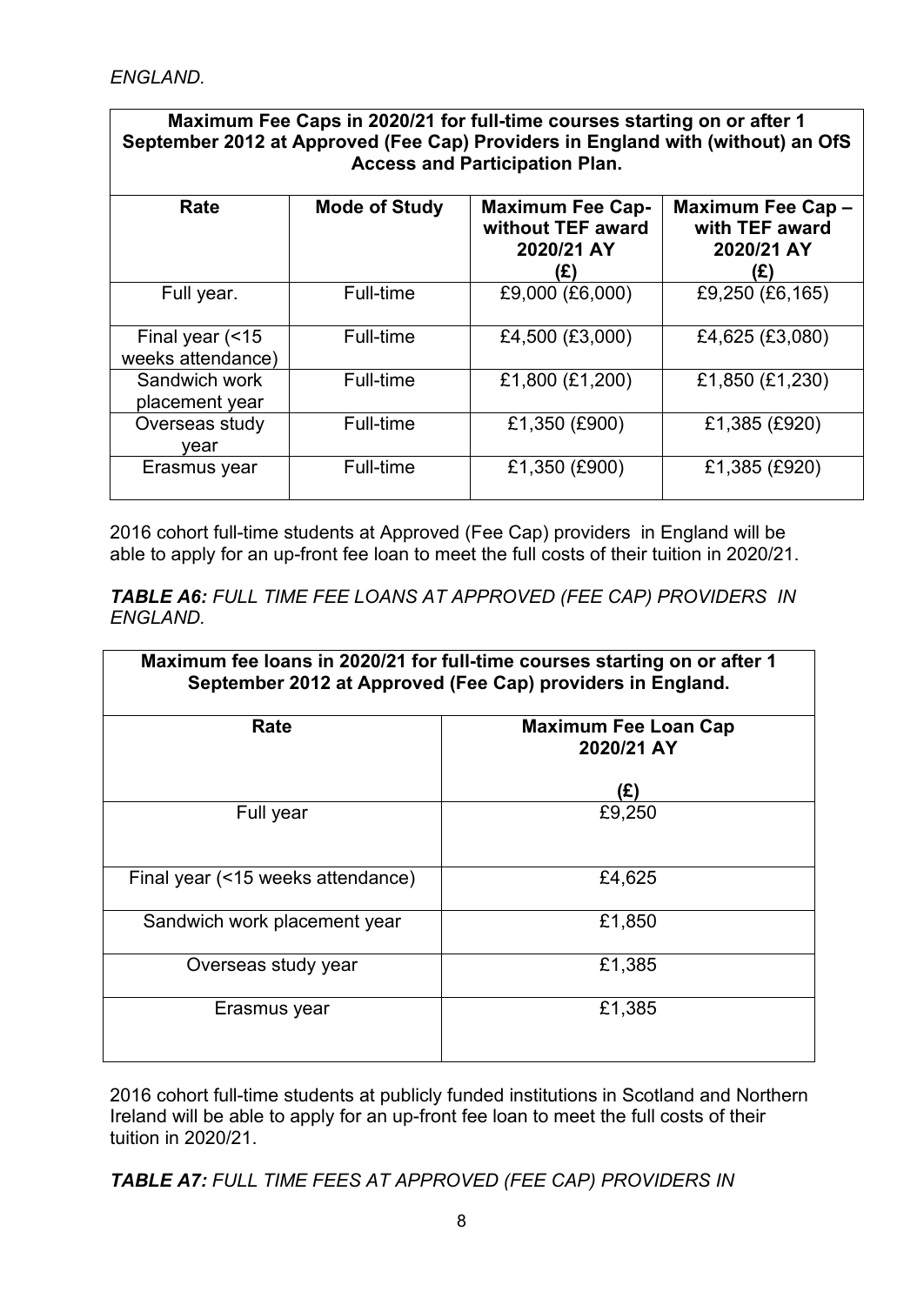## *ENGLAND FOR ACCELERATED DEGREE COURSES STARTING ON OR AFTER 1 AUGUST 2019.*

Maximum fees for 2016 cohort students starting full-time accelerated degree courses at Approved (Fee Cap) Providers in England from 1 August 2019 onwards will be 20% higher (to the nearest £5) than maximum fees for the equivalent full-time nonaccelerated degree course in 2020/21. Students will be able to apply for a fee loan to meet the full costs of their tuition.

**Maximum Fee Caps in 2020/21 for full-time accelerated degree courses starting on or after 1 August 2019 at Approved (Fee Cap) Providers in England with (without) an OfS Access and Participation Plan.** 

| Rate                            | <b>Mode of Study</b> | <b>Maximum Fee Cap-</b><br>without TEF award<br>2020/21 AY<br>(£) | Maximum Fee Cap -<br>with TEF award<br>2020/21 AY<br>(£) |
|---------------------------------|----------------------|-------------------------------------------------------------------|----------------------------------------------------------|
| Full year.                      | Full-time            | £10,800 (£7,200)                                                  | £11,100 (£7,400)                                         |
| Sandwich work<br>placement year | Full-time            | £2,160 (£1,440)                                                   | £2,220 (£1,475)                                          |
| Overseas study<br>vear          | Full-time            | £1,620 (£1,080)                                                   | £1,660 (£1,105)                                          |
| Erasmus year                    | Full-time            | £1,620 (£1,080)                                                   | £1,660 (£1,105)                                          |

*TABLE A8: FULL TIME FEE LOANS AT APPROVED (FEE CAP) PROVIDERS IN ENGLAND FOR ACCELERATED DEGREE COURSES STARTING ON OR AFTER 1 AUGUST 2019.*

| Maximum fee loans in 2020/21 for full-time accelerated degree courses<br>starting on or after 1 August 2019 at Approved (Fee Cap) providers in<br>England. |                                                  |  |
|------------------------------------------------------------------------------------------------------------------------------------------------------------|--------------------------------------------------|--|
| Rate                                                                                                                                                       | <b>Maximum Fee Loan Cap</b><br>2020/21 AY<br>(£) |  |
| Full year                                                                                                                                                  | £11,100                                          |  |
| Sandwich work placement year                                                                                                                               | £2,220                                           |  |
| Overseas study year                                                                                                                                        | £1,660                                           |  |
| Erasmus year                                                                                                                                               | £1,660                                           |  |

2016 cohort full-time students at publicly funded institutions in Scotland and Northern Ireland will be able to apply for an up-front fee loan to meet the full costs of their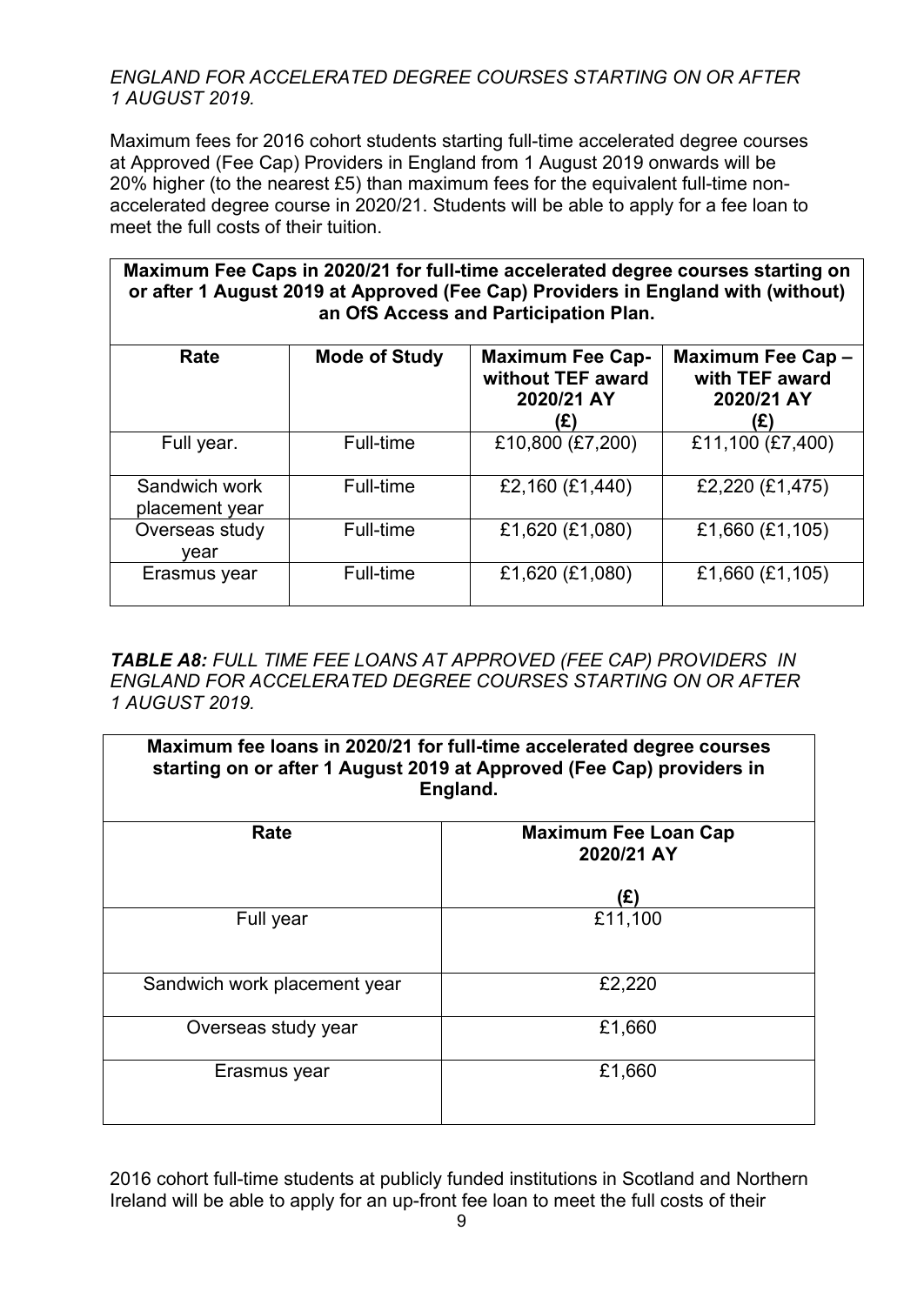### *TABLE A9: FULL TIME FEE LOANS AT PUBLICLY FUNDED INSTITUTIONS IN SCOTLAND AND NORTHERN IRELAND.*

| Maximum full-time fee loans in 2020/21 for courses starting on or after 1<br>August 2012 at publicly funded institutions in Scotland and Northern Ireland. |                                           |  |
|------------------------------------------------------------------------------------------------------------------------------------------------------------|-------------------------------------------|--|
| Rate                                                                                                                                                       | Maximum Fee Loan Cap<br>2020/21 AY<br>(£) |  |
| Full year                                                                                                                                                  | £9,250                                    |  |
| Final year (<15 weeks attendance)                                                                                                                          | £4,625                                    |  |
| Sandwich work placement year                                                                                                                               | £4,625                                    |  |
| Overseas study year                                                                                                                                        | £4,625                                    |  |
| Erasmus year (Scotland)                                                                                                                                    | £1,385                                    |  |
| Erasmus year (Northern Ireland)                                                                                                                            | Fee Waiver.                               |  |

2016 cohort full-time students at publicly funded and regulated institutions in Wales will be able to apply for an up-front fee loan to meet the full costs of their tuition in 2020/21.

*TABLE A10: FULL TIME FEE LOANS AT PUBLICLY FUNDED AND REGULATED INSTITUTIONS IN WALES.*

| Maximum full-time fee loans in 2020/21 for courses starting on or after 1<br>August 2012 at publicly funded and regulated institutions in Wales. |                                   |  |
|--------------------------------------------------------------------------------------------------------------------------------------------------|-----------------------------------|--|
| Rate                                                                                                                                             | Fee Loan Cap<br>2020/21 AY<br>(£) |  |
| Full year                                                                                                                                        | £9,000                            |  |
| Final year (<15 weeks attendance)                                                                                                                | £4,500                            |  |
| Sandwich work placement year                                                                                                                     | £1,800                            |  |
| Overseas study year                                                                                                                              | £1,350                            |  |
| Erasmus year                                                                                                                                     | £1,350                            |  |

2016 cohort students studying at providers in the Approved section of the Office for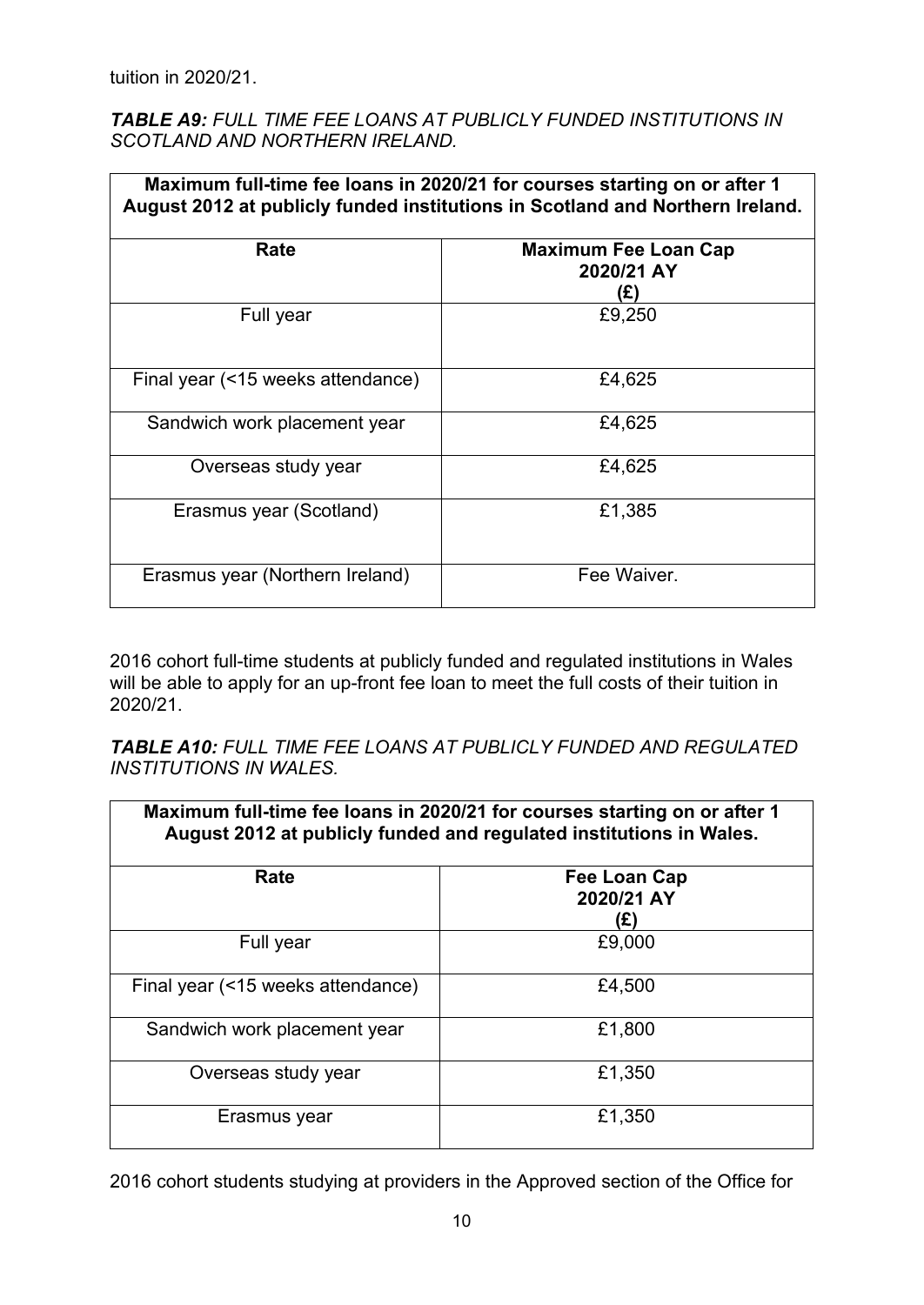Students' (OfS) Register ('Approved Providers') in England with/without a Teaching Excellence and Student Outcomes Framework (TEF) award will be able to apply for an up-front fee loan towards the costs of their tuition in 2020/21. Maximum fees for courses at Approved Providers are uncapped in 2020/21.

*TABLE A11: FULL TIME FEE LOANS AT APPROVED PROVIDERS IN ENGLAND.*

| Maximum full-time fee loans in 2020/21 for courses starting on or after 1<br>September 2012 at Approved Providers in England. |                                                         |                                            |  |
|-------------------------------------------------------------------------------------------------------------------------------|---------------------------------------------------------|--------------------------------------------|--|
| Rate                                                                                                                          | <b>Fee Loan Cap without</b><br>TEF<br>2020/21 AY<br>(£) | Fee Loan Cap with TEF<br>2020/21 AY<br>(£) |  |
| Full year                                                                                                                     | £6,000                                                  | £6,165                                     |  |
| Final year $($ < 15<br>weeks attendance)                                                                                      | £3,000                                                  | £3,080                                     |  |
| Sandwich work<br>placement year                                                                                               | £1,200                                                  | £1,230                                     |  |
| Overseas study year                                                                                                           | £900                                                    | £920                                       |  |

Maximum fee loans for 2016 cohort students starting full-time accelerated degree courses at Approved Providers in England from 1 August 2019 onwards will be 20% higher (to the nearest £5) than those for the equivalent full-time non-accelerated degree course in 2020/21. Students will be able to apply for a fee loan towards the costs of their tuition.

*TABLE A12:* FULL TIME FEE LOANS FOR ACCELERATED DEGREE COURSES STARTING ON OR AFTER 1 AUGUST 2019 AT APPROVED PROVIDERS IN ENGLAND.

| Maximum fee loans in 2020/21 for full-time accelerated degree courses<br>starting on or after 1 August 2019 at Approved Providers in England. |                                                  |                                            |  |
|-----------------------------------------------------------------------------------------------------------------------------------------------|--------------------------------------------------|--------------------------------------------|--|
| Rate                                                                                                                                          | Fee Loan Cap without<br>TEF<br>2020/21 AY<br>(£) | Fee Loan Cap with TEF<br>2020/21 AY<br>(E) |  |
| Full year                                                                                                                                     | £7,200                                           | £7,400                                     |  |
| Sandwich work<br>placement year                                                                                                               | £1,440                                           | £1,475                                     |  |
| Overseas study year                                                                                                                           | £1,080                                           | £1,105                                     |  |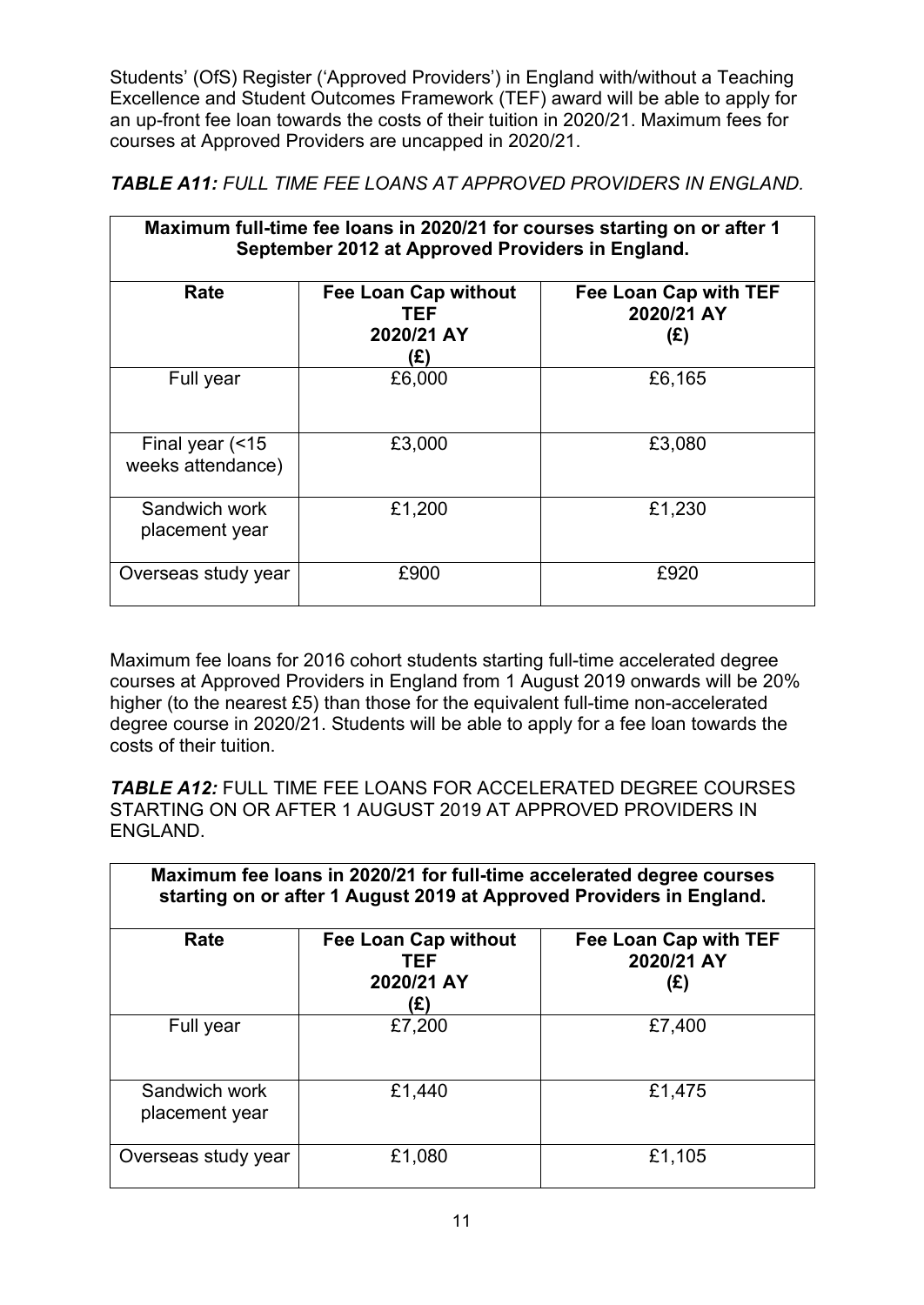2016 cohort students studying at private institutions in Scotland and Northern Ireland will be able to apply for an up-front fee loan towards the costs of their tuition in 2020/21.

*TABLE A13:* FULL TIME FEE LOANS AT PRIVATE INSTITUTIONS IN SCOTLAND AND NORTHERN IRELAND.

|                                         | Maximum full-time fee loans in 2020/21 for full-time courses starting on or<br>after 1 August 2012 at private institutions in Scotland and Northern Ireland. |                                               |  |  |  |  |
|-----------------------------------------|--------------------------------------------------------------------------------------------------------------------------------------------------------------|-----------------------------------------------|--|--|--|--|
| Rate                                    | Fee Loan Cap<br>without TEF 2020/21 AY<br>(E)                                                                                                                | Fee Loan Cap<br>with TEF<br>2020/21 AY<br>(E) |  |  |  |  |
| Full year                               | £6,000                                                                                                                                                       | £6,165                                        |  |  |  |  |
| Final year<br>(<15 weeks<br>attendance) | £3,000                                                                                                                                                       | £3,080                                        |  |  |  |  |
| Sandwich<br>work<br>placement<br>year   | £3,000                                                                                                                                                       | £3,080                                        |  |  |  |  |
| Overseas<br>study year.                 | £3,000                                                                                                                                                       | £3,080                                        |  |  |  |  |

2016 cohort students studying at private and non-regulated institutions in Wales will be able to apply for an up-front fee loan towards the costs of their tuition in 2020/21.

*TABLE A14:* FULL TIME FEE LOANS AT PRIVATE AND NON-REGULATED INSTITUTIONS IN WALES.

|                                | Maximum full-time fee loans in 2020/21 for courses starting on or after 1<br>August 2012 at private and non-regulated institutions in Wales. |                                               |  |  |  |  |  |
|--------------------------------|----------------------------------------------------------------------------------------------------------------------------------------------|-----------------------------------------------|--|--|--|--|--|
| Rate                           | Fee Loan Cap<br>without TEF 2020/21 AY<br>(E)                                                                                                | Fee Loan Cap<br>with TEF<br>2020/21 AY<br>(£) |  |  |  |  |  |
| Full year                      | £6,000                                                                                                                                       | £6,165                                        |  |  |  |  |  |
| Final year<br>(<br>attendance) | £3,000                                                                                                                                       | £3,080                                        |  |  |  |  |  |
| Sandwich<br>work<br>placement  | £1,200                                                                                                                                       | £1,230                                        |  |  |  |  |  |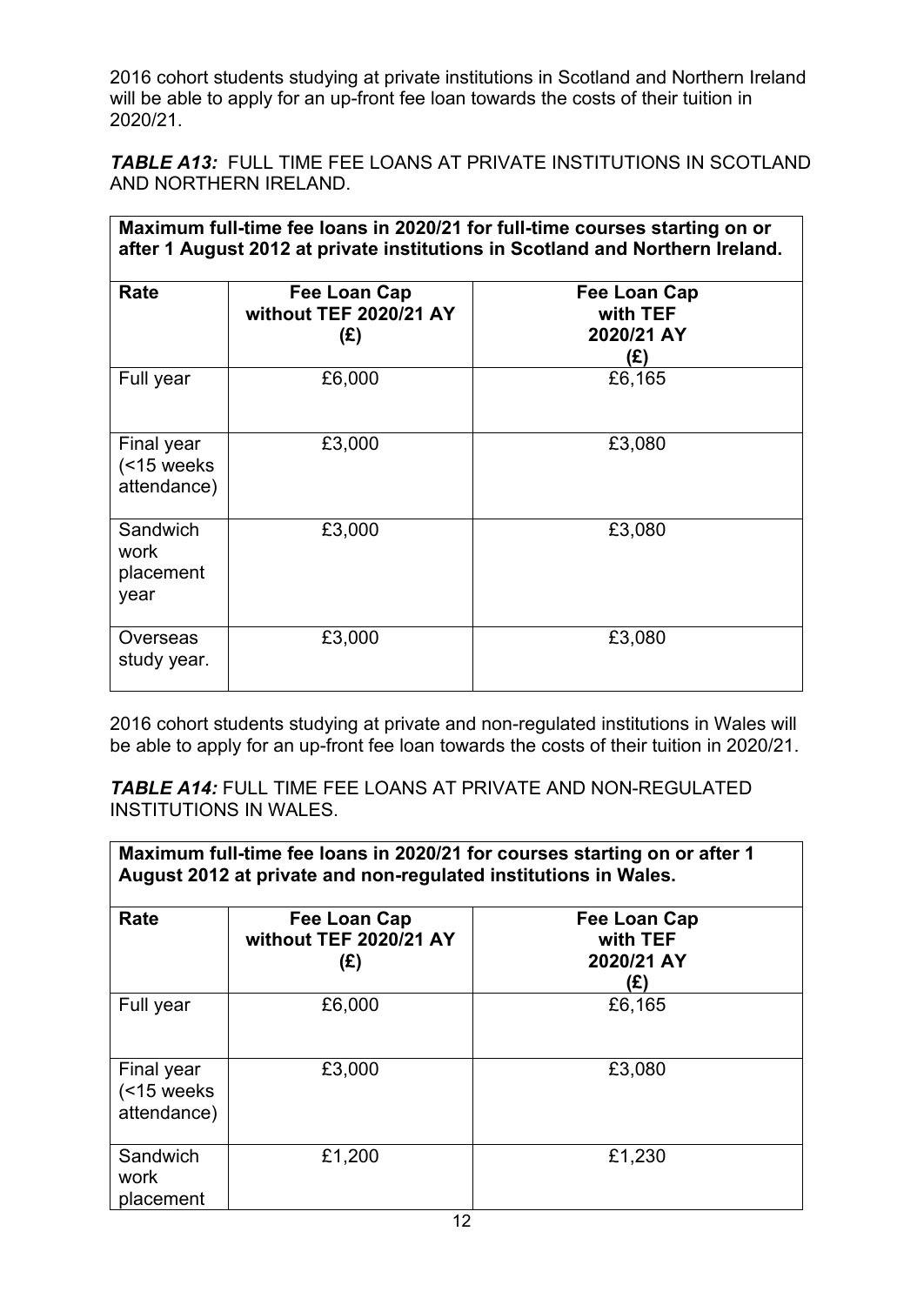| year                    |      |      |
|-------------------------|------|------|
| Overseas<br>study year. | £900 | £920 |

## *ACCESS AND PARTICIPATION PLANS.*

Approved (Fee Cap) providers in England that intend to charge more than the Basic Amount or the Floor Amount in respect of the Basic Amount for full-time courses starting on or after 1 September 2012 must have an **Access and Participation Plan**  approved by the Director for Fair Access and Participation. In 2020/21, the Floor Amount in respect of the Basic Amount for full-time courses (where the provider does not have a TEF award) is **£6,000** (**£7,200** for accelerated degree courses starting on or after 1 August 2019). The Basic Amount for full-time courses (where the provider has a TEF award) is **£6,165** in 2020/21 (**£7,400** for accelerated degree courses starting on or after 1 August 2019). Access and Participation Plans describe the arrangements that each provider has in place to promote access for students from low-income or other under-represented groups through outreach activities as well as the financial help that the provider will provide for such students. Eligibility criteria and types and amounts of support available will vary according to the particular provider.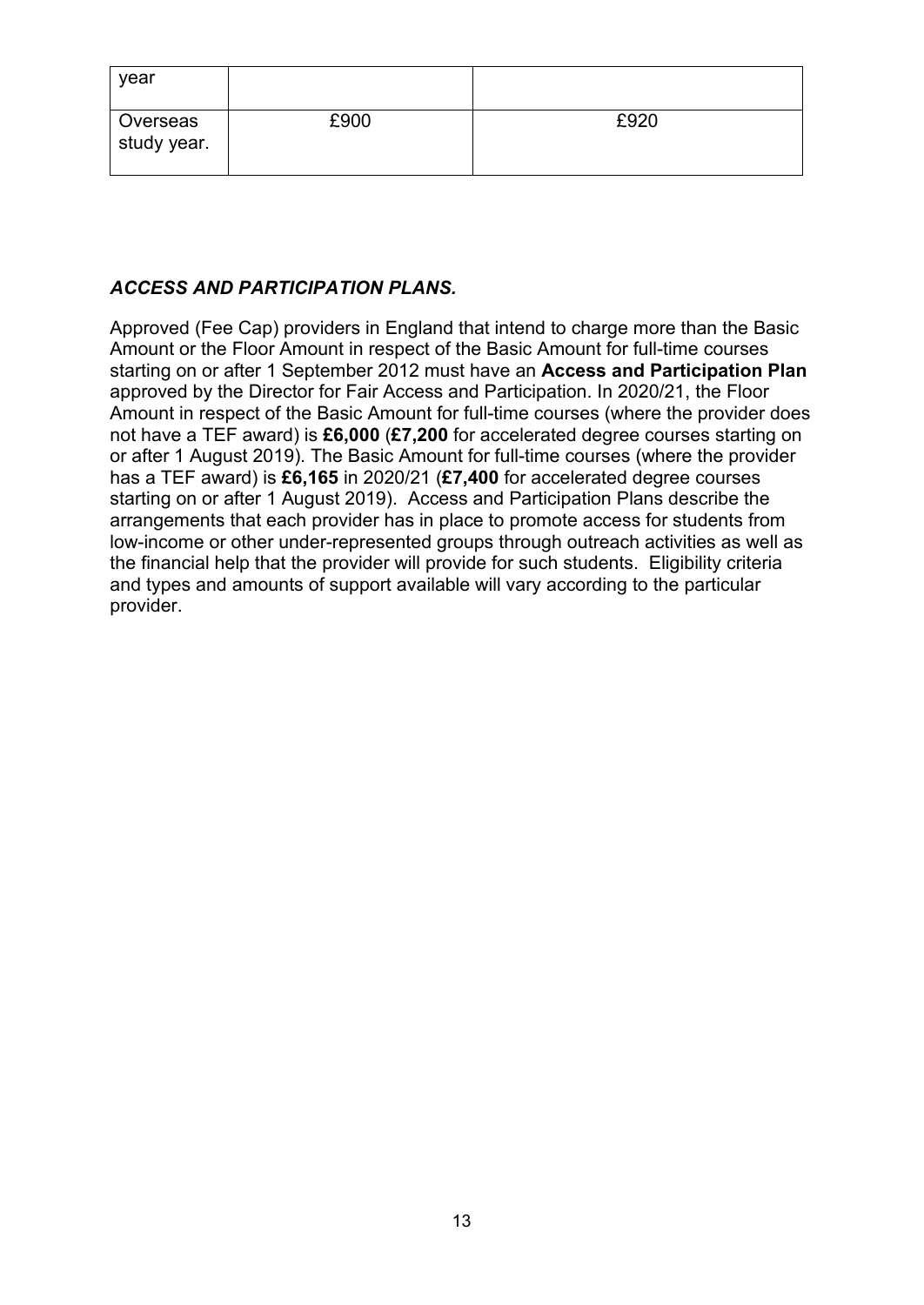#### **A15: LOAN FOR LIVING COSTS ENTITLEMENT FOR 2016 COHORT STUDENTS (OTHER THAN 2016 COHORT STUDENTS WHO QUALIFY FOR BENEFITS): ILLUSTRATIVE LEVELS OF INCOME.**

| INCOME $(E)$                              | Income Assessment $(E)^1$ | <b>Assessed Contribution (£)</b> | <b>LOAN FOR LIVING</b><br>COSTS(E) |
|-------------------------------------------|---------------------------|----------------------------------|------------------------------------|
| <b>Student living at home</b>             |                           |                                  | Maximum £7,747                     |
| 25,000                                    | $\mathbf 0$               | 0                                | 7,747                              |
| 30,000                                    | 652                       | $\mathbf 0$                      | 7,095                              |
| 35,000                                    | 1,305                     | 0                                | 6,442                              |
| 40,000                                    | 1,958                     | $\mathbf 0$                      | 5,789                              |
| 42,875                                    | 2,333                     | $\mathbf 0$                      | 5,414                              |
| 45,000                                    | 2,610                     | 277                              | 5,137                              |
| 50,000                                    | 3,263                     | 930                              | 4,484                              |
| 55,000                                    | 3,916                     | 1,583                            | 3,831                              |
| 58,222                                    | 4,337                     | 2,004                            | $3,410(+)$                         |
| 60,000                                    | 4,337                     | 2,004                            | 3,410                              |
| 65,000                                    | 4,337                     | 2,004                            | 3,410                              |
| <b>Student studying in</b>                |                           |                                  | Maximum £12,010                    |
| London                                    |                           |                                  |                                    |
| 25,000                                    | $\mathbf 0$               | 0                                | 12,010                             |
| 30,000                                    | 670                       | 0                                | 11,340                             |
| 35,000                                    | 1,340                     | 0                                | 10,670                             |
| 40,000                                    | 2,010                     | 0                                | 10,000                             |
| 42,875                                    | 2,396                     | $\mathbf 0$                      | 9,614                              |
| 45,000                                    | 2,680                     | 284                              | 9,330                              |
| 50,000                                    | 3,351                     | 955                              | 8,659                              |
| 55,000                                    | 4,021                     | 1,625                            | 7,989                              |
| 60,000                                    | 4,691                     | 2,295                            | 7,319                              |
| 65,000                                    | 5,361                     | 2,965                            | 6,649                              |
| 69,977                                    | 6,029                     | 3,633                            | $5,981(+)$                         |
| 70,000                                    | 6,029                     | 3,633                            | 5,981                              |
| <b>Student studying</b><br>outside London |                           |                                  | Maximum £9,203                     |
| 25,000                                    | $\mathbf 0$               | 0                                | 9,203                              |
| 30,000                                    | 659                       | $\mathbf 0$                      | 8,544                              |
| 35,000                                    | 1,319                     | 0                                | 7,884                              |
| 40,000                                    | 1,978                     | 0                                | 7,225                              |
| 42,875                                    | 2,358                     | $\mathbf 0$                      | 6,845                              |
| 45,000                                    | 2,638                     | 280                              | 6,565                              |
| 50,000                                    | 3,298                     | 940                              | 5,905                              |
| 55,000                                    | 3,957                     | 1,599                            | 5,246                              |
| 60,000                                    | 4,617                     | 2,259                            | 4,586                              |
| 62,249                                    | 4,914                     | 2,556                            | $4,289 (+)$                        |
| 65,000                                    | 4,914                     | 2,556                            | 4,289                              |
| 70,000                                    | 4,914                     | 2,556                            | 4,289                              |

Students on household incomes of £25,000 or less qualify for the maximum loan for living costs at the respective Home, Elsewhere or London rate of loan.

Home Rate: Students with household incomes above £25,000 lose £1 of loan for every complete £7.66 of income above £25,000 until the amount they receive reaches around 44% of the maximum amount (indicated at (+) in the table above), at which point there is no further reduction. London Rate: Students with household incomes above £25,000 lose £1 of loan for every complete £7.46 of income above £25,000 until the amount they receive reaches 49.8% of the maximum amount (indicated at (+) in the table above), at which point there is no further reduction. Elsewhere Rate: Students with household incomes above £25,000 lose £1 of loan for every complete £7.58 of income above £25,000 until the amount they receive reaches 46.6% of the maximum amount (indicated at (+) in the table above), at which point there is no further reduction.

<span id="page-13-0"></span>The 'Assessed Contribution' is calculated for incomes above £42,875 – see table A18 of this Memorandum.

<sup>1</sup> Figures rounded down to the nearest £1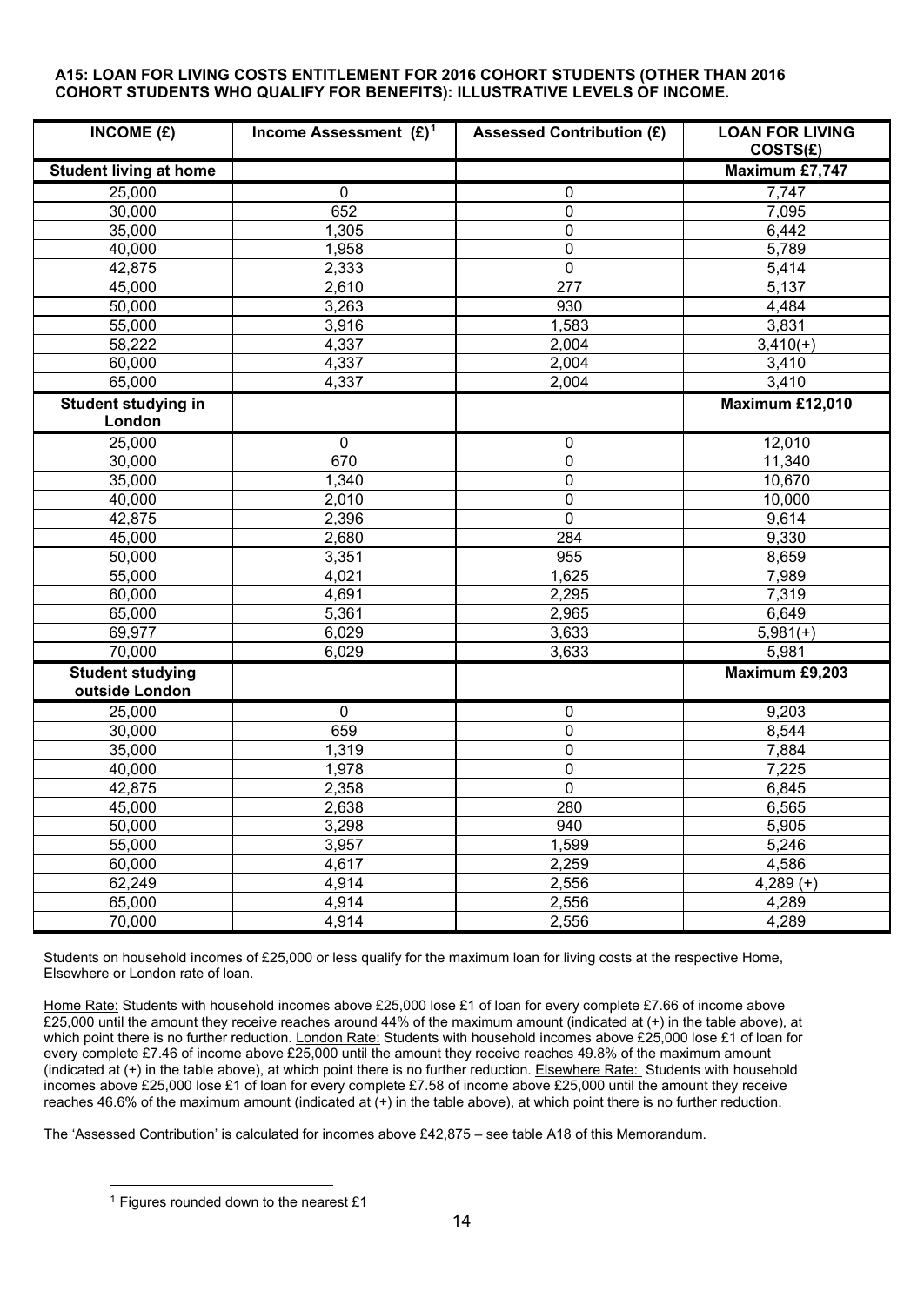| INCOME $(E)$                                 | <b>Income</b><br><b>Assessment</b><br>$(E)^2$ | <b>Assessed</b><br><b>Contribution</b><br>(E) | <b>Special</b><br><b>Support</b><br><b>Element</b><br>(E) | <b>Maintenance</b><br><b>Element</b><br>(E) | <b>TOTAL LOAN</b><br><b>FOR LIVING</b><br><b>COSTS</b><br>(E) |
|----------------------------------------------|-----------------------------------------------|-----------------------------------------------|-----------------------------------------------------------|---------------------------------------------|---------------------------------------------------------------|
| <b>Student living at</b><br>home             |                                               |                                               | <b>Maximum</b><br>£3,893                                  | <b>Maximum</b><br>£5,247                    | Maximum £9,140                                                |
| 25,000                                       | 0                                             | $\pmb{0}$                                     | 3,893                                                     | 5,247                                       | 9,140                                                         |
| 30,000                                       | 1,042                                         | $\mathbf 0$                                   | 2,851                                                     | 5,247                                       | 8,098                                                         |
| 35,000                                       | 2,084                                         | $\pmb{0}$                                     | 1,809                                                     | 5,247                                       | 7,056                                                         |
| 40,000                                       | 3,126                                         | 0                                             | 767                                                       | 5,247                                       | 6,014                                                         |
| 42,875                                       | 3,726                                         | 0                                             | 167                                                       | 5,247                                       | 5,414                                                         |
| 44,155                                       | 3,893                                         | 167                                           | 0                                                         | 5,247                                       | 5,247                                                         |
| 45,000                                       | 4,003                                         | 277                                           | 0                                                         | 5,137                                       | 5,137                                                         |
| 50,000                                       | 4,656                                         | 930                                           | 0                                                         | 4,484                                       | 4,484                                                         |
| 55,000                                       | 5,308                                         | 1,582                                         | 0                                                         | 3,832                                       | 3,832                                                         |
| 58,226                                       | 5,730                                         | 2,004                                         | 0                                                         | $3,410(+)$                                  | $3,410(+)$                                                    |
| 60,000                                       | 5,730                                         | 2,004                                         | 0                                                         | 3,410                                       | 3,410                                                         |
| <b>Student</b><br>studying in<br>London      |                                               |                                               | <b>Maximum</b><br>£3,893                                  | Maximum £9,205                              | <b>Maximum</b><br>£13,098                                     |
| 25,000                                       | 0                                             | $\pmb{0}$                                     | 3,893                                                     | 9,205                                       | 13,098                                                        |
| 30,000                                       | 974                                           | $\overline{0}$                                | 2,919                                                     | 9,205                                       | 12,124                                                        |
| 35,000                                       | 1,949                                         | $\pmb{0}$                                     | 1,944                                                     | 9,205                                       | 11,149                                                        |
| 40,000                                       | 2,923                                         | $\pmb{0}$                                     | 970                                                       | 9,205                                       | 10,175                                                        |
| 42,875                                       | 3,484                                         | 0                                             | 409                                                       | 9,205                                       | 9,614                                                         |
| 45,000                                       | 3,768                                         | 284                                           | 125                                                       | 9,205                                       | 9,330                                                         |
| 45,927                                       | 3,893                                         | 409                                           | $\mathbf 0$                                               | 9,205                                       | 9,205                                                         |
| 50,000                                       | 4,439                                         | 955                                           | 0                                                         | 8,659                                       | 8,659                                                         |
| 55,000                                       | 5,109                                         | 1,625                                         | $\mathbf 0$                                               | 7,989                                       | 7,989                                                         |
| 60,000                                       | 5,779                                         | 2,295                                         | 0                                                         | 7,319                                       | 7,319                                                         |
| 65,000                                       | 6,449                                         | 2,965                                         | 0                                                         | 6,649                                       | 6,649                                                         |
| 69,978                                       | 7,117                                         | 3,633                                         | 0                                                         | $5,981(+)$                                  | $5,981(+)$                                                    |
| <b>Student</b><br>studying<br>outside London |                                               |                                               | <b>Maximum</b><br>£3,893                                  | Maximum £6,597                              | Maximum £10,490                                               |
| 25,000                                       | $\mathbf 0$                                   | $\mathbf 0$                                   | 3,893                                                     | 6,597                                       | 10,490                                                        |
| 30,000                                       | 1,019                                         | 0                                             | 2,874                                                     | 6,597                                       | 9,471                                                         |
| 35,000                                       | 2,039                                         | $\pmb{0}$                                     | 1,854                                                     | 6,597                                       | 8,451                                                         |
| 40,000                                       | 3,059                                         | $\pmb{0}$                                     | 834                                                       | 6,597                                       | 7,431                                                         |
| 42,875                                       | 3,645                                         | $\pmb{0}$                                     | 248                                                       | 6,597                                       | 6,845                                                         |
| 44,755                                       | 3,893                                         | 248                                           | 0                                                         | 6,597                                       | 6,597                                                         |
| 45,000                                       | 3,925                                         | 280                                           | 0                                                         | 6,565                                       | 6,565                                                         |
| 50,000                                       | 4,584                                         | 939                                           | 0                                                         | 5,906                                       | 5,906                                                         |
| 55,000                                       | 5,244                                         | 1,599                                         | 0                                                         | 5,246                                       | 5,246                                                         |
| 60,000                                       | 5,904                                         | 2,259                                         | 0                                                         | 4,586                                       | 4,586                                                         |
| 62,250                                       | 6,201                                         | 2,556                                         | 0                                                         | $4,289 (+)$                                 | $4,289(+)$                                                    |
| 65,000                                       | 6,201                                         | 2,556                                         | 0                                                         | 4,289                                       | 4,289                                                         |

#### **A16: LOAN FOR LIVING COSTS ENTITLEMENT FOR 2016 COHORT STUDENTS WHO QUALIFY FOR BENEFITS: ILLUSTRATIVE LEVELS OF INCOME.**

Students on household incomes of £25,000 or less qualify for the maximum loan for living costs at the respective Home, Elsewhere or London rate of loan.

Home Rate - Students with household incomes above £25,000 up to and including £42,875 lose £1 of loan for every complete £4.797 of income above £25,000. For income in excess of £42,875 up to and including £58,226 students lose £1 of loan for every complete £7.66 of income until the amount they receive reaches around 37.3% of the maximum amount (indicated at  $(+)$  in the table above), at which point there is no further reduction.

<span id="page-14-0"></span>London Rate - Students with household incomes above £25,000 up to and including £42,875 lose £1 of loan for every

<sup>2</sup> Figures rounded down to the nearest £1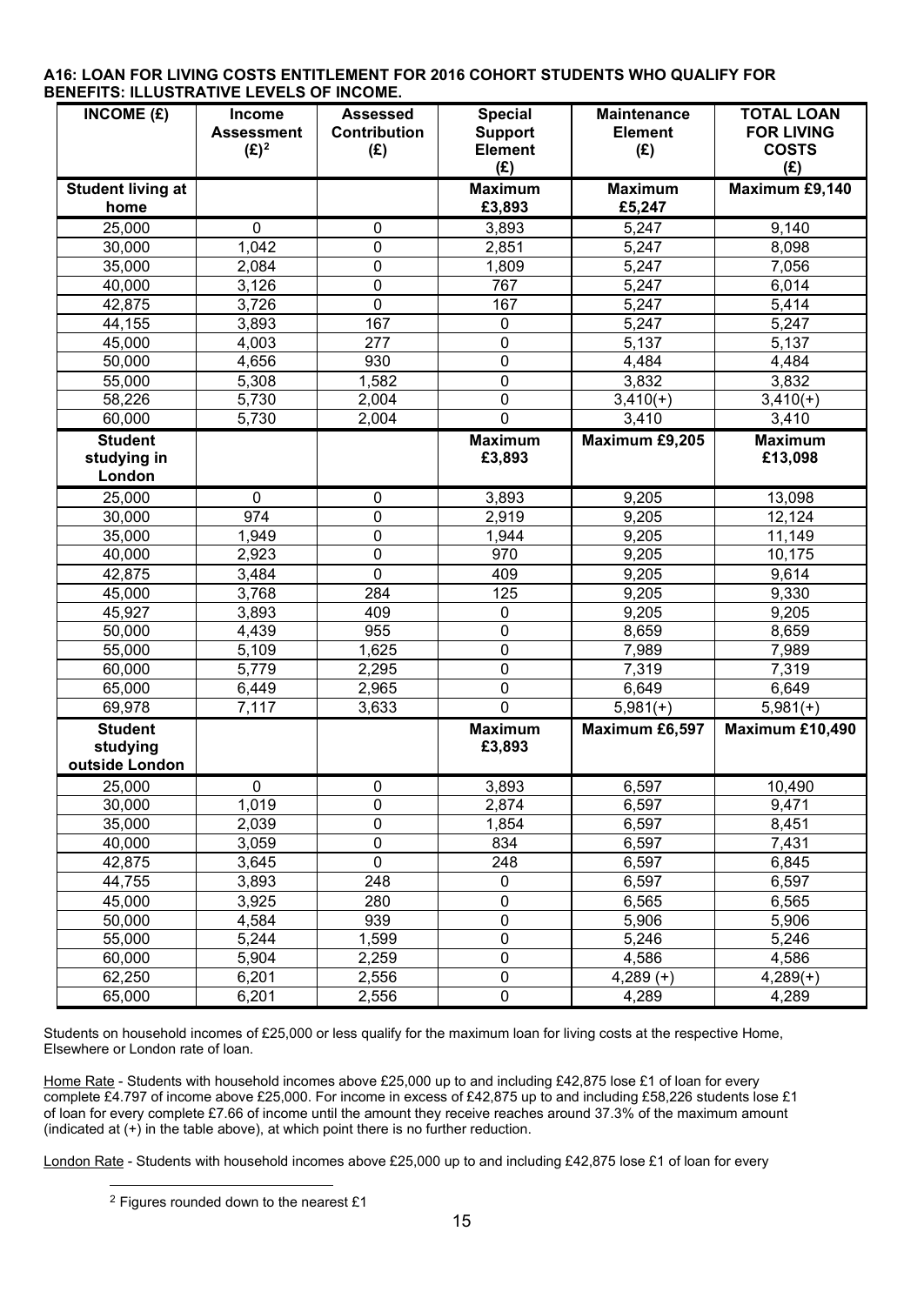complete £5.13 of income above £25,000. For income in excess of £42,875 up to and including £69,978, students lose £1 of loan for every £7.46 of income until the amount they receive reaches around 45.7% of the maximum amount (indicated at (+) in the table above), at which point there is no further reduction.

Elsewhere Rate - Students with household incomes above £25,000 up to and including £42,875 lose £1 of loan for every complete £4.903 of income above £25,000. For income in excess of £42,875 up to and including £62,210, students lose £1 of loan for every £7.58 of income until the amount they receive reaches around 40.9% of the maximum amount (indicated at (+) in the table above), at which point there is no further reduction.

The loan for living costs is divided into two elements – the maintenance element and, for students on lower incomes a special support element for books, equipment, travel or childcare. The special support element is disregarded by DWP when calculating means-tested benefits.

The 'Assessed Contribution' is calculated for incomes above £42,875 – see table A19 of this Memorandum.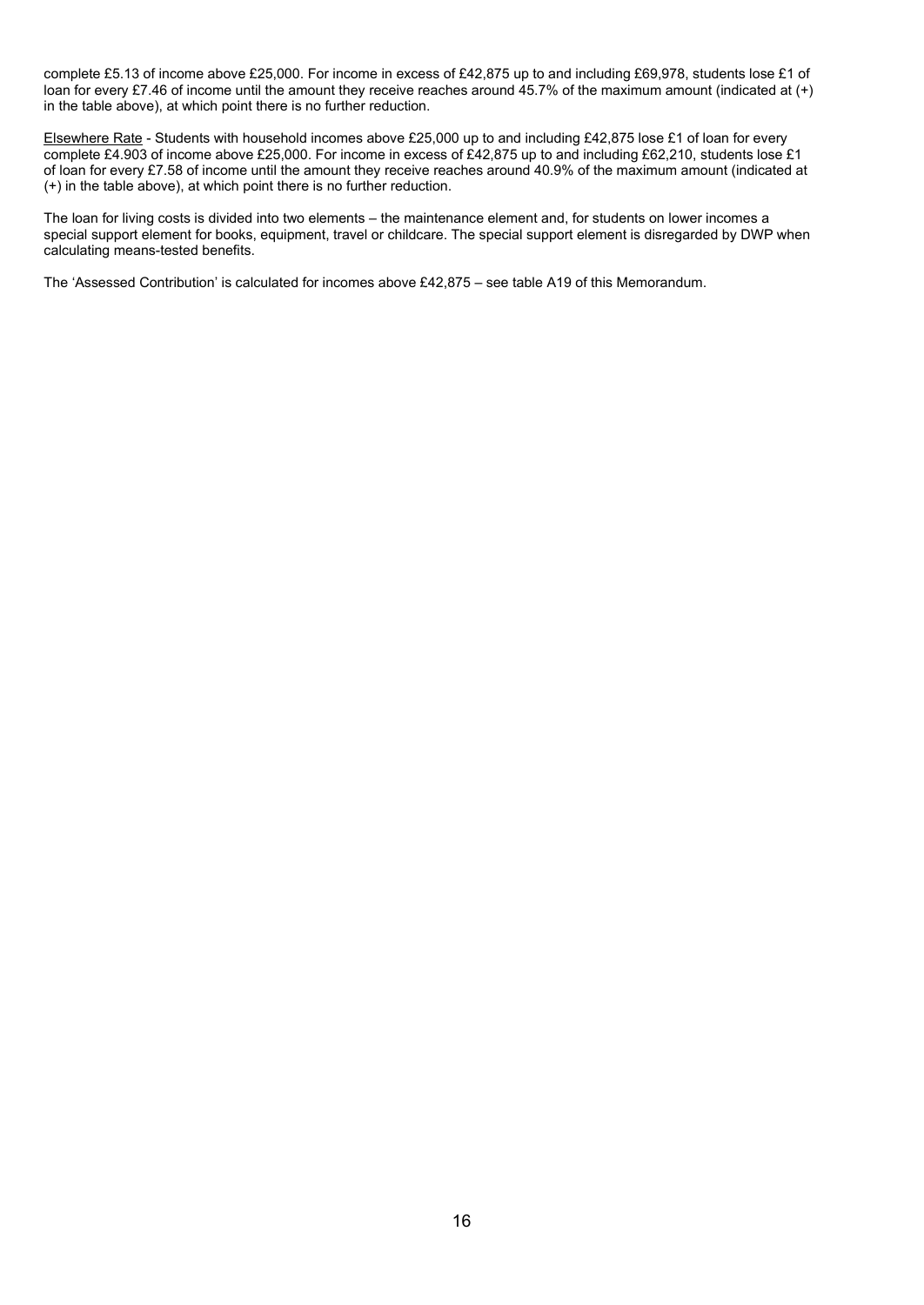**A17: LOAN FOR LIVING COSTS ENTITLEMENT FOR 2016 COHORT STUDENTS AGED 60 OR OVER ON THE FIRST DAY OF THE FIRST ACADEMIC YEAR OF THEIR COURSE: ILLUSTRATIVE LEVELS OF INCOME IN 2020/21:** 

| <b>HOUSEHOLD INCOME</b><br>(£) | <b>Income Assessment</b><br>(£) | <b>LOAN FOR LIVING COSTS</b><br>(£) |
|--------------------------------|---------------------------------|-------------------------------------|
|                                |                                 | Maximum £3,893                      |
| 25,000                         |                                 | 3,893                               |
| 30,000                         | 1,026                           | 2,867                               |
| 35,000                         | 2,053                           | 1,840                               |
| 40,000                         | 3,080                           | 813                                 |
| 43,716                         | 3,843                           | 50                                  |
| 43,717                         | n/a                             |                                     |
| 45,000                         | n/a                             |                                     |
| 50,000                         | n/a                             |                                     |

New full-time students in 2020/21 and continuing full-time students starting a course on or after 1 August 2016 who are aged 60 or over on the first day of the first academic year of their course qualify for a meanstested loan for living costs in 2020/21.

2016 cohort students aged 60 or over on the first day of the first academic year of their course with household incomes of £25,000 or less qualify for the maximum loan for living costs in 2020/21. Students with household incomes above £25,000 lose £1 of loan for every complete £4.87 increase in income above £25,000 until a household income of £43,716 is reached where a minimum £50 loan is paid. Students on household incomes above £43,717 do not qualify for a loan for living costs.

The income assessment for the loan for living costs for students aged 60 or over on the first day of the first academic year of their course is not added to the income assessment for supplementary grants (i.e. dependants' grants and travel grant) as part of the assessed contribution.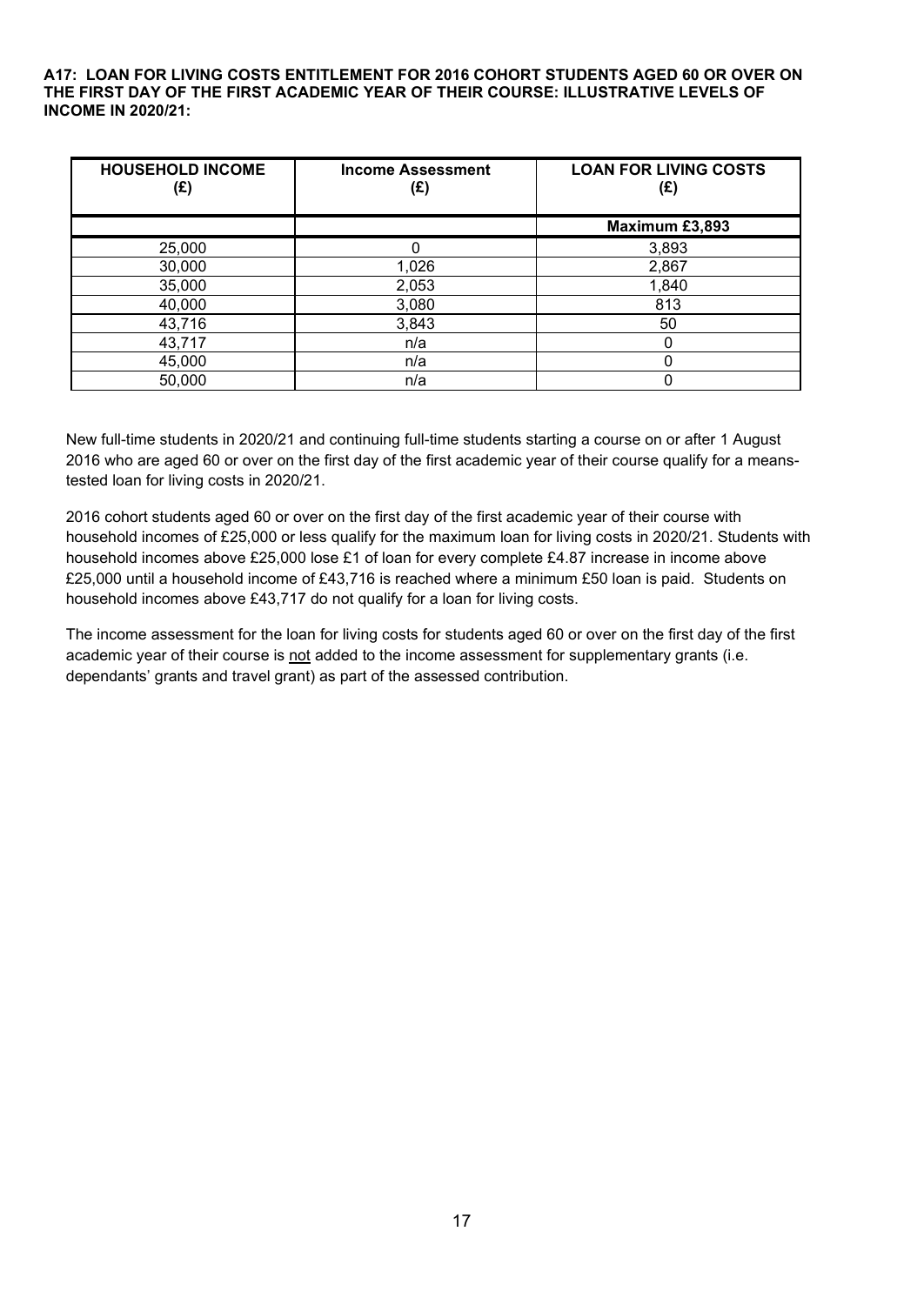### **A18: 2016 COHORT STUDENTS (EXCLUDING STUDENTS ENTITLED TO BENEFITS AND STUDENTS AGED 60 OR OVER ON THE FIRST DAY OF THE FIRST ACADEMIC YEAR OF THEIR COURSE): ASSESSED CONTRIBUTION FOR THE LOAN FOR LIVING COSTS.**

An assessed contribution will apply as follows:

Household income **£42,875 or less** - no assessed contribution; Household income of **more than £42,875** – an assessed contribution will apply.

The assessed contribution figures in **table A18** on page 19 (which should be read in conjunction with **table A15** of this Memorandum) are calculated as follows (*case study for student living in the parental home with a household income of £44,000*):

1) Calculate the amount of loan to be deducted from the maximum loan at a household income of £42,875. (The taper for the home rate of loan is 7.66). For the purposes of this calculation, this is known as the **contribution disregard**.

(£42,875-£25,000)/7.66 = £2,333 (rounded down)

2) Calculate the amount of loan to be deducted (the **income assessment** in table A15 of this memorandum) from the maximum loan at a household income of £44,000 (the household income of the student in this case study)

(£44,000 - £25,000)/7.66 = £2,480 (rounded down)

3) Calculate the assessed contribution for a student living at home on a household income of £44,000 by deducting the **contribution disregard** from the **income assessment**.

£2,480 - £2,333 = **£147**

The same method of calculating assessed contributions for the loan for living costs will apply to 2016 cohort students living away from home and studying in London or living away from home and studying outside London. However, the taper for the London rate of loan for living costs is 7.46 and that for the elsewhere rate of loan 7.58

In calculating the household income, an allowance of **£1,130** may be made for a parent who is an eligible student or who holds a statutory award. The household income may also be reduced by **£1,130** for each child wholly or mainly dependent on the student or the student's partner or each child (other than the student) who is wholly or mainly financially dependent upon the student's parent or the parent's partner whose income is being taken into account.

**The total assessed contribution for a student is the assessed contribution from table A18 on the following page of this Memorandum added to the contribution for supplementary support (table A20). In total, this contribution must not exceed £6,210**.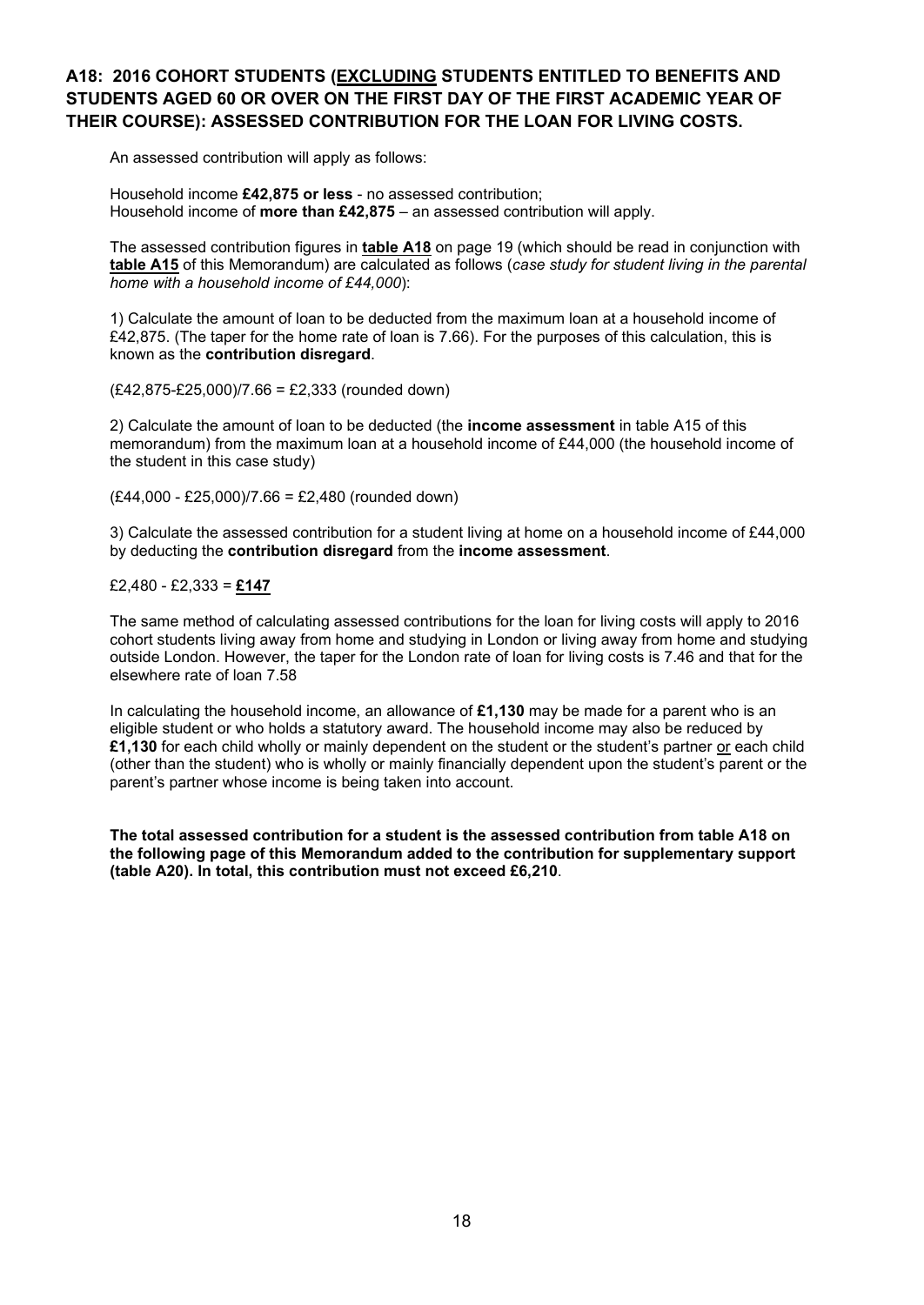**Table A18 (continued): 2016 COHORT STUDENTS (EXCLUDING STUDENTS ENTITLED TO BENEFITS AND STUDENTS AGED 60 OR OVER ON THE FIRST DAY OF THE FIRST ACADEMIC YEAR OF THEIR COURSE): ASSESSED CONTRIBUTION FOR THE LOAN FOR LIVING COSTS IN 2020/21.**

| <b>Assessed</b><br>Loan $(E)$<br><b>Assessed</b><br>Loan $(f)$<br><b>Assessed</b><br>Loan $(f)$<br><b>Contribution</b><br>Contribution<br><b>Contribution</b><br>(E)<br>(E)<br>(E)<br>42,875<br>5,414<br>9,614<br>0<br>$\mathbf 0$<br>0<br>6,845<br>16<br>16<br>16<br>43,000<br>5,398<br>9,598<br>6,829<br>44,000<br>147<br>150<br>9,464<br>148<br>5,267<br>6,697<br>277<br>5,137<br>284<br>9,330<br>280<br>45,000<br>6,565<br>408<br>5,006<br>419<br>412<br>46,000<br>9,195<br>6,433<br>539<br>4,875<br>553<br>9,061<br>544<br>6,301<br>47,000<br>669<br>687<br>8,927<br>676<br>6,169<br>48,000<br>4,745<br>800<br>821<br>808<br>6,037<br>49,000<br>4,614<br>8,793<br>50,000<br>930<br>4,484<br>955<br>8,659<br>940<br>5,905<br>51,000<br>1,061<br>4,353<br>1,089<br>8,525<br>1,072<br>5,773<br>1,204<br>52,000<br>1,191<br>4,223<br>1,223<br>8,391<br>5,641<br>53,000<br>1,357<br>1,335<br>1,322<br>4,092<br>8,257<br>5,510<br>1,491<br>8,123<br>54,000<br>1,452<br>3,962<br>1,467<br>5,378<br>7,989<br>1,599<br>55,000<br>1,583<br>3,831<br>1,625<br>5,246<br>5,114<br>56,000<br>1,713<br>3,701<br>1,759<br>7,855<br>1,731<br>57,000<br>1,893<br>7,721<br>1,863<br>4,982<br>1,844<br>3,570<br>1,975<br>2,027<br>58,000<br>3,439<br>7,587<br>1,995<br>4,850<br>2,024<br>58,222<br>2,004<br>$3,410(*)$<br>2,057<br>7,557<br>4,821<br>2,161<br>59,000<br>7,453<br>2,127<br>4,718<br>2,259<br>60,000<br>2,295<br>7,319<br>4,586<br>2,429<br>7,185<br>2,391<br>61,000<br>4,454<br>2,563<br>2,523<br>62,000<br>7,051<br>4,322<br>2,597<br>62,249<br>7,017<br>2,556<br>$4,289(*)$<br>2,697<br>6,917<br>63,000<br>64,000<br>2,831<br>6,783<br>65,000<br>2,965<br>6,649<br>66,000<br>3,099<br>6,515<br>67,000<br>3,234<br>6,380<br>68,000<br>3,368<br>6,246<br>69,000<br>3,502<br>6,112 | <b>HOUSEHOLD</b><br><b>INCOME</b> | <b>Student living at home</b> | <b>Student studying in</b><br>London |                        | <b>Student studying outside</b><br>London |  |
|-----------------------------------------------------------------------------------------------------------------------------------------------------------------------------------------------------------------------------------------------------------------------------------------------------------------------------------------------------------------------------------------------------------------------------------------------------------------------------------------------------------------------------------------------------------------------------------------------------------------------------------------------------------------------------------------------------------------------------------------------------------------------------------------------------------------------------------------------------------------------------------------------------------------------------------------------------------------------------------------------------------------------------------------------------------------------------------------------------------------------------------------------------------------------------------------------------------------------------------------------------------------------------------------------------------------------------------------------------------------------------------------------------------------------------------------------------------------------------------------------------------------------------------------------------------------------------------------------------------------------------------------------------------------------------------------------------------------------------------------------------------------------------------|-----------------------------------|-------------------------------|--------------------------------------|------------------------|-------------------------------------------|--|
|                                                                                                                                                                                                                                                                                                                                                                                                                                                                                                                                                                                                                                                                                                                                                                                                                                                                                                                                                                                                                                                                                                                                                                                                                                                                                                                                                                                                                                                                                                                                                                                                                                                                                                                                                                                   |                                   |                               |                                      |                        |                                           |  |
|                                                                                                                                                                                                                                                                                                                                                                                                                                                                                                                                                                                                                                                                                                                                                                                                                                                                                                                                                                                                                                                                                                                                                                                                                                                                                                                                                                                                                                                                                                                                                                                                                                                                                                                                                                                   |                                   |                               |                                      |                        |                                           |  |
|                                                                                                                                                                                                                                                                                                                                                                                                                                                                                                                                                                                                                                                                                                                                                                                                                                                                                                                                                                                                                                                                                                                                                                                                                                                                                                                                                                                                                                                                                                                                                                                                                                                                                                                                                                                   |                                   |                               |                                      |                        |                                           |  |
|                                                                                                                                                                                                                                                                                                                                                                                                                                                                                                                                                                                                                                                                                                                                                                                                                                                                                                                                                                                                                                                                                                                                                                                                                                                                                                                                                                                                                                                                                                                                                                                                                                                                                                                                                                                   |                                   |                               |                                      |                        |                                           |  |
|                                                                                                                                                                                                                                                                                                                                                                                                                                                                                                                                                                                                                                                                                                                                                                                                                                                                                                                                                                                                                                                                                                                                                                                                                                                                                                                                                                                                                                                                                                                                                                                                                                                                                                                                                                                   |                                   |                               |                                      |                        |                                           |  |
|                                                                                                                                                                                                                                                                                                                                                                                                                                                                                                                                                                                                                                                                                                                                                                                                                                                                                                                                                                                                                                                                                                                                                                                                                                                                                                                                                                                                                                                                                                                                                                                                                                                                                                                                                                                   |                                   |                               |                                      |                        |                                           |  |
|                                                                                                                                                                                                                                                                                                                                                                                                                                                                                                                                                                                                                                                                                                                                                                                                                                                                                                                                                                                                                                                                                                                                                                                                                                                                                                                                                                                                                                                                                                                                                                                                                                                                                                                                                                                   |                                   |                               |                                      |                        |                                           |  |
|                                                                                                                                                                                                                                                                                                                                                                                                                                                                                                                                                                                                                                                                                                                                                                                                                                                                                                                                                                                                                                                                                                                                                                                                                                                                                                                                                                                                                                                                                                                                                                                                                                                                                                                                                                                   |                                   |                               |                                      |                        |                                           |  |
|                                                                                                                                                                                                                                                                                                                                                                                                                                                                                                                                                                                                                                                                                                                                                                                                                                                                                                                                                                                                                                                                                                                                                                                                                                                                                                                                                                                                                                                                                                                                                                                                                                                                                                                                                                                   |                                   |                               |                                      |                        |                                           |  |
|                                                                                                                                                                                                                                                                                                                                                                                                                                                                                                                                                                                                                                                                                                                                                                                                                                                                                                                                                                                                                                                                                                                                                                                                                                                                                                                                                                                                                                                                                                                                                                                                                                                                                                                                                                                   |                                   |                               |                                      |                        |                                           |  |
|                                                                                                                                                                                                                                                                                                                                                                                                                                                                                                                                                                                                                                                                                                                                                                                                                                                                                                                                                                                                                                                                                                                                                                                                                                                                                                                                                                                                                                                                                                                                                                                                                                                                                                                                                                                   |                                   |                               |                                      |                        |                                           |  |
|                                                                                                                                                                                                                                                                                                                                                                                                                                                                                                                                                                                                                                                                                                                                                                                                                                                                                                                                                                                                                                                                                                                                                                                                                                                                                                                                                                                                                                                                                                                                                                                                                                                                                                                                                                                   |                                   |                               |                                      |                        |                                           |  |
|                                                                                                                                                                                                                                                                                                                                                                                                                                                                                                                                                                                                                                                                                                                                                                                                                                                                                                                                                                                                                                                                                                                                                                                                                                                                                                                                                                                                                                                                                                                                                                                                                                                                                                                                                                                   |                                   |                               |                                      |                        |                                           |  |
|                                                                                                                                                                                                                                                                                                                                                                                                                                                                                                                                                                                                                                                                                                                                                                                                                                                                                                                                                                                                                                                                                                                                                                                                                                                                                                                                                                                                                                                                                                                                                                                                                                                                                                                                                                                   |                                   |                               |                                      |                        |                                           |  |
|                                                                                                                                                                                                                                                                                                                                                                                                                                                                                                                                                                                                                                                                                                                                                                                                                                                                                                                                                                                                                                                                                                                                                                                                                                                                                                                                                                                                                                                                                                                                                                                                                                                                                                                                                                                   |                                   |                               |                                      |                        |                                           |  |
|                                                                                                                                                                                                                                                                                                                                                                                                                                                                                                                                                                                                                                                                                                                                                                                                                                                                                                                                                                                                                                                                                                                                                                                                                                                                                                                                                                                                                                                                                                                                                                                                                                                                                                                                                                                   |                                   |                               |                                      |                        |                                           |  |
|                                                                                                                                                                                                                                                                                                                                                                                                                                                                                                                                                                                                                                                                                                                                                                                                                                                                                                                                                                                                                                                                                                                                                                                                                                                                                                                                                                                                                                                                                                                                                                                                                                                                                                                                                                                   |                                   |                               |                                      |                        |                                           |  |
|                                                                                                                                                                                                                                                                                                                                                                                                                                                                                                                                                                                                                                                                                                                                                                                                                                                                                                                                                                                                                                                                                                                                                                                                                                                                                                                                                                                                                                                                                                                                                                                                                                                                                                                                                                                   |                                   |                               |                                      |                        |                                           |  |
|                                                                                                                                                                                                                                                                                                                                                                                                                                                                                                                                                                                                                                                                                                                                                                                                                                                                                                                                                                                                                                                                                                                                                                                                                                                                                                                                                                                                                                                                                                                                                                                                                                                                                                                                                                                   |                                   |                               |                                      |                        |                                           |  |
|                                                                                                                                                                                                                                                                                                                                                                                                                                                                                                                                                                                                                                                                                                                                                                                                                                                                                                                                                                                                                                                                                                                                                                                                                                                                                                                                                                                                                                                                                                                                                                                                                                                                                                                                                                                   |                                   |                               |                                      |                        |                                           |  |
|                                                                                                                                                                                                                                                                                                                                                                                                                                                                                                                                                                                                                                                                                                                                                                                                                                                                                                                                                                                                                                                                                                                                                                                                                                                                                                                                                                                                                                                                                                                                                                                                                                                                                                                                                                                   |                                   |                               |                                      |                        |                                           |  |
|                                                                                                                                                                                                                                                                                                                                                                                                                                                                                                                                                                                                                                                                                                                                                                                                                                                                                                                                                                                                                                                                                                                                                                                                                                                                                                                                                                                                                                                                                                                                                                                                                                                                                                                                                                                   |                                   |                               |                                      |                        |                                           |  |
|                                                                                                                                                                                                                                                                                                                                                                                                                                                                                                                                                                                                                                                                                                                                                                                                                                                                                                                                                                                                                                                                                                                                                                                                                                                                                                                                                                                                                                                                                                                                                                                                                                                                                                                                                                                   |                                   |                               |                                      |                        |                                           |  |
|                                                                                                                                                                                                                                                                                                                                                                                                                                                                                                                                                                                                                                                                                                                                                                                                                                                                                                                                                                                                                                                                                                                                                                                                                                                                                                                                                                                                                                                                                                                                                                                                                                                                                                                                                                                   |                                   |                               |                                      |                        |                                           |  |
|                                                                                                                                                                                                                                                                                                                                                                                                                                                                                                                                                                                                                                                                                                                                                                                                                                                                                                                                                                                                                                                                                                                                                                                                                                                                                                                                                                                                                                                                                                                                                                                                                                                                                                                                                                                   |                                   |                               |                                      |                        |                                           |  |
|                                                                                                                                                                                                                                                                                                                                                                                                                                                                                                                                                                                                                                                                                                                                                                                                                                                                                                                                                                                                                                                                                                                                                                                                                                                                                                                                                                                                                                                                                                                                                                                                                                                                                                                                                                                   |                                   |                               |                                      |                        |                                           |  |
|                                                                                                                                                                                                                                                                                                                                                                                                                                                                                                                                                                                                                                                                                                                                                                                                                                                                                                                                                                                                                                                                                                                                                                                                                                                                                                                                                                                                                                                                                                                                                                                                                                                                                                                                                                                   |                                   |                               |                                      |                        |                                           |  |
|                                                                                                                                                                                                                                                                                                                                                                                                                                                                                                                                                                                                                                                                                                                                                                                                                                                                                                                                                                                                                                                                                                                                                                                                                                                                                                                                                                                                                                                                                                                                                                                                                                                                                                                                                                                   |                                   |                               |                                      |                        |                                           |  |
|                                                                                                                                                                                                                                                                                                                                                                                                                                                                                                                                                                                                                                                                                                                                                                                                                                                                                                                                                                                                                                                                                                                                                                                                                                                                                                                                                                                                                                                                                                                                                                                                                                                                                                                                                                                   |                                   |                               |                                      |                        |                                           |  |
|                                                                                                                                                                                                                                                                                                                                                                                                                                                                                                                                                                                                                                                                                                                                                                                                                                                                                                                                                                                                                                                                                                                                                                                                                                                                                                                                                                                                                                                                                                                                                                                                                                                                                                                                                                                   |                                   |                               |                                      |                        |                                           |  |
|                                                                                                                                                                                                                                                                                                                                                                                                                                                                                                                                                                                                                                                                                                                                                                                                                                                                                                                                                                                                                                                                                                                                                                                                                                                                                                                                                                                                                                                                                                                                                                                                                                                                                                                                                                                   | 69,977                            |                               | 3,633                                | $5,981$ <sup>(*)</sup> |                                           |  |

(\*) – minimum loan for living costs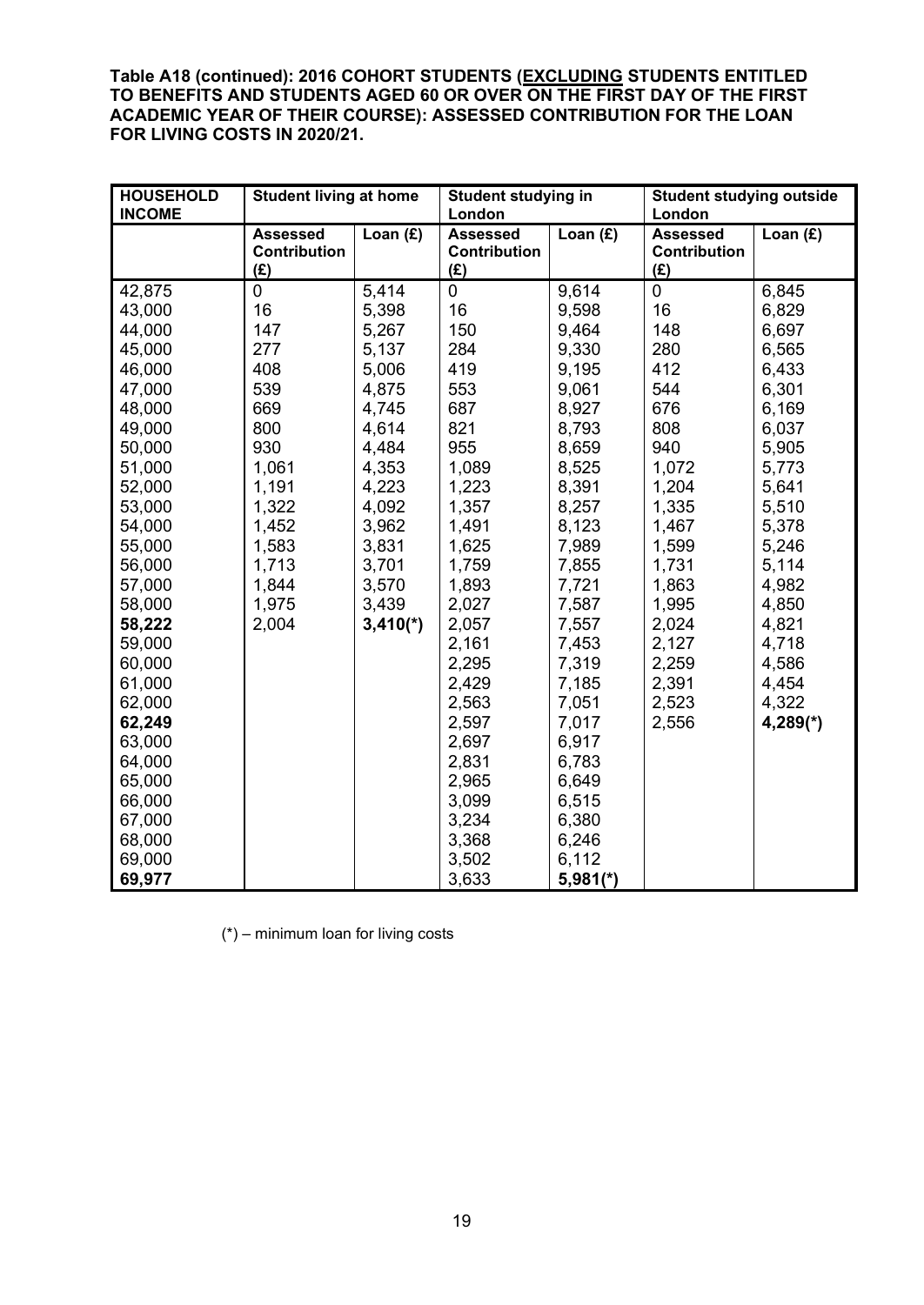#### **A19: 2016 COHORT STUDENTS ENTITLED TO BENEFITS (EXCLUDING STUDENTS AGED 60 OR OVER ON THE FIRST DAY OF THE FIRST ACADEMIC YEAR OF THEIR COURSE): ASSESSED CONTRIBUTION FOR THE LOAN FOR LIVING COSTS IN 2020/21.**

The assessed contribution will apply as follows:

Household income **£42,875 or less** - no assessed contribution; Household income of **more than £42,875** – an assessed contribution will apply. **Home rate:** contribution of £1 for each complete £7.66 of income above £42,875. **London rate:** contribution of £1 for each complete £7.46 of income above £42,875. **Elsewhere rate:** contribution of £1 for each complete £7.58 of income above £42,875 This table should be read in conjunction with **table A16** of this Memorandum.

In calculating the household income, an allowance of **£1,130** may be made for a parent who is an eligible student or who holds a statutory award. The household income may also be reduced by **£1,130** for each child wholly or mainly dependent on the student or the student's partner or each child (other than the student) who is wholly or mainly financially dependent upon the student's parent or the parent's partner whose income is being taken into account. **The total assessed contribution for a student is the assessed contribution from this table added to the contribution for supplementary support (table A20). In total, this contribution must not exceed £6,210**.

| <b>HOUSEHOLD</b><br><b>INCOME</b> | <b>Student living at home</b>                 |            | Student studying in<br>London          |                        | <b>Student studying outside</b><br>London     |            |
|-----------------------------------|-----------------------------------------------|------------|----------------------------------------|------------------------|-----------------------------------------------|------------|
|                                   | <b>Assessed</b><br><b>Contribution</b><br>(E) | Loan $(E)$ | <b>Assessed</b><br>Contribution<br>(E) | Loan $(f)$             | <b>Assessed</b><br><b>Contribution</b><br>(E) | Loan $(E)$ |
| 42,875                            | $\mathbf 0$                                   | 5,414      | $\mathbf 0$                            | 9,614                  | $\overline{0}$                                | 6,845      |
| 43,000                            | 16                                            | 5,398      | 16                                     | 9,598                  | 16                                            | 6,829      |
| 44,000                            | 146                                           | 5,268      | 150                                    | 9,464                  | 148                                           | 6,697      |
| 45,000                            | 277                                           | 5,137      | 284                                    | 9,330                  | 280                                           | 6,565      |
| 46,000                            | 407                                           | 5,007      | 418                                    | 9,196                  | 412                                           | 6,433      |
| 47,000                            | 538                                           | 4,876      | 552                                    | 9,062                  | 544                                           | 6,301      |
| 48,000                            | 669                                           | 4,745      | 686                                    | 8,928                  | 676                                           | 6,169      |
| 49,000                            | 799                                           | 4,615      | 821                                    | 8,793                  | 808                                           | 6.037      |
| 50,000                            | 930                                           | 4,484      | 955                                    | 8,659                  | 939                                           | 5,906      |
| 51,000                            | 1,060                                         | 4,354      | 1,089                                  | 8,525                  | 1,071                                         | 5,774      |
| 52,000                            | 1,191                                         | 4,223      | 1,223                                  | 8,391                  | 1,203                                         | 5,642      |
| 53,000                            | 1,321                                         | 4,093      | 1,357                                  | 8,257                  | 1,335                                         | 5,510      |
| 54,000                            | 1,452                                         | 3,962      | 1,491                                  | 8,123                  | 1,467                                         | 5,378      |
| 55,000                            | 1,582                                         | 3,832      | 1,625                                  | 7,989                  | 1,599                                         | 5,246      |
| 56,000                            | 1,713                                         | 3,701      | 1,759                                  | 7,855                  | 1,731                                         | 5,144      |
| 57,000                            | 1,843                                         | 3,571      | 1,893                                  | 7,721                  | 1,863                                         | 4,982      |
| 58,000                            | 1,974                                         | 3,440      | 2,027                                  | 7,587                  | 1,995                                         | 4,850      |
| 58,226                            | 2,004                                         | $3,410(*)$ | 2,057                                  | 7,557                  | 2,025                                         | 4,820      |
| 59,000                            |                                               |            | 2,161                                  | 7,453                  | 2,127                                         | 4,718      |
| 60,000                            |                                               |            | 2,295                                  | 7,319                  | 2,259                                         | 4,586      |
| 61,000                            |                                               |            | 2,429                                  | 7,185                  | 2,391                                         | 4,454      |
| 62,000                            |                                               |            | 2,563                                  | 7,051                  | 2,523                                         | 4,322      |
| 62,250                            |                                               |            | 2,597                                  | 7,017                  | 2,556                                         | $4,289(*)$ |
| 63,000                            |                                               |            | 2,697                                  | 6,917                  |                                               |            |
| 64,000                            |                                               |            | 2,831                                  | 6,783                  |                                               |            |
| 65,000                            |                                               |            | 2,965                                  | 6,649                  |                                               |            |
| 66,000                            |                                               |            | 3,099                                  | 6,515                  |                                               |            |
| 67,000                            |                                               |            | 3,233                                  | 6,381                  |                                               |            |
| 68,000                            |                                               |            | 3,367                                  | 6,247                  |                                               |            |
| 69,000                            |                                               |            | 3,502                                  | 6,112                  |                                               |            |
| 69,978                            |                                               |            | 3,633                                  | $5,981$ <sup>(*)</sup> |                                               |            |

(\*) – minimum loan for living costs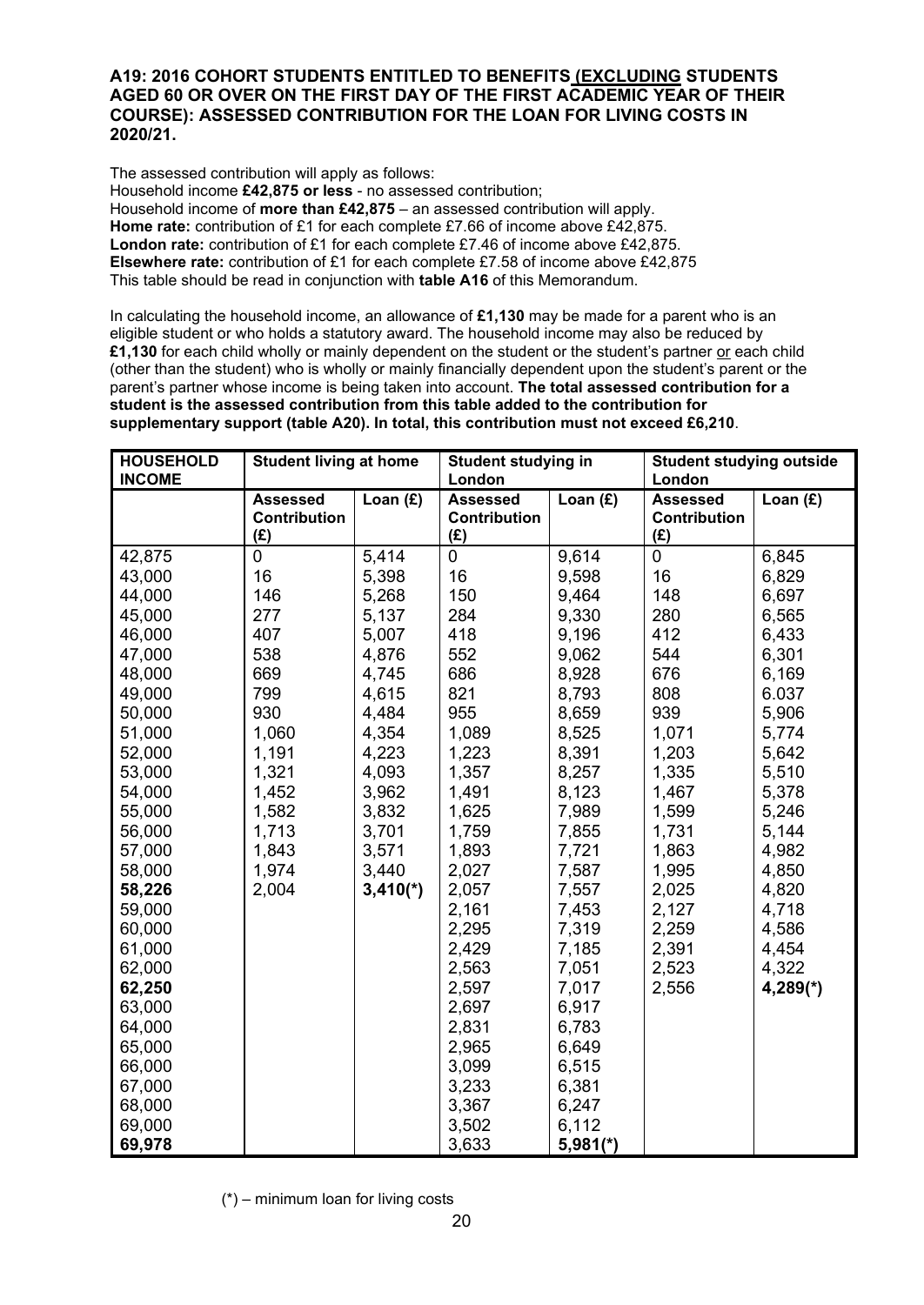#### **TABLE A20: 2016 COHORT STUDENTS: ASSESSMENT OF HOUSEHOLD CONTRIBUTION FOR SUPPLEMENTARY INCOME-ASSESSED SUPPORT in 2020/21 (Long courses loan; grants for dependants; travel grant)**

Assessments will be calculated as follows:

Household income £39,796 or less: no contribution

Household income of **more than £39,796**: contribution of £1 for each additional £8.73 of household income.

The maximum contribution is **£6,210**. In calculating the household income, an allowance of **£1,130** may be made for a parent who is an eligible student or who holds a statutory award. The household income may also be reduced by **£1,130** for each child wholly or mainly dependent on the student or the student's partner or each child (other than the student) who is wholly or mainly financially dependent upon the student's parent or the parent's partner whose income is being taken into account. The total assessed contribution for a student is the assessed contribution from this table added to the contribution to loan for living costs (set out in **table A15**, or for full-time students eligible for benefits, the contribution to loan for living costs in **table A16**). In total this contribution may not exceed **£6,210**.

#### **ASSESSED CONTRIBUTION FOR SUPPLEMENTARY SUPPORT: ILLUSTRATIVE LEVELS OF INCOME.**

| <b>HOUSEHOLD</b><br><b>INCOME</b><br>(E)                                                                                                                                                             | <b>ASSESSED</b><br><b>CONTRIBUTION</b><br>(E)                                                                                                                       | <b>HOUSEHOLD</b><br><b>INCOME</b><br>(E)                                                                                                                                                             | <b>ASSESSED</b><br><b>CONTRIBUTION</b><br>(E)                                                                                                                                    | <b>HOUSEHOL</b><br>D<br><b>INCOME</b><br>(E)                                                                                                                           | <b>ASSESSED</b><br><b>CONTRIBUTION</b><br>(E)                                                                                                         |
|------------------------------------------------------------------------------------------------------------------------------------------------------------------------------------------------------|---------------------------------------------------------------------------------------------------------------------------------------------------------------------|------------------------------------------------------------------------------------------------------------------------------------------------------------------------------------------------------|----------------------------------------------------------------------------------------------------------------------------------------------------------------------------------|------------------------------------------------------------------------------------------------------------------------------------------------------------------------|-------------------------------------------------------------------------------------------------------------------------------------------------------|
| 39,796<br>40,000<br>41,000<br>42,000<br>43,000<br>44,000<br>45,000<br>46,000<br>47,000<br>48,000<br>49,000<br>50,000<br>51,000<br>52,000<br>53,000<br>54,000<br>55,000<br>56,000<br>57,000<br>58,000 | $\mathbf 0$<br>23<br>137<br>252<br>367<br>481<br>596<br>710<br>825<br>939<br>1,054<br>1,168<br>1,283<br>1,397<br>1,512<br>1,627<br>1,741<br>1,856<br>1,970<br>2,085 | 59,000<br>60,000<br>61,000<br>62,000<br>63,000<br>64,000<br>65,000<br>66,000<br>67,000<br>68,000<br>69,000<br>70,000<br>71,000<br>72,000<br>73,000<br>74,000<br>75,000<br>76,000<br>77,000<br>78,000 | 2,199<br>2,314<br>2,428<br>2,543<br>2,657<br>2,772<br>2,887<br>3,001<br>3,116<br>3,230<br>3,345<br>3,459<br>3,574<br>3,688<br>3,803<br>3,917<br>4,032<br>4,147<br>4,261<br>4,376 | 79,000<br>80,000<br>81,000<br>82,000<br>83,000<br>84,000<br>85,000<br>86,000<br>87,000<br>88,000<br>89,000<br>90,000<br>91,000<br>92,000<br>93,000<br>94,000<br>94,010 | 4,490<br>4,605<br>4,719<br>4,834<br>4,948<br>5,063<br>5,178<br>5,292<br>5,407<br>5,521<br>5,636<br>5,750<br>5,865<br>5,979<br>6,094<br>6,208<br>6,210 |

For residual incomes below **£39,796**, no contribution is assessed. For residual incomes above **£94,010**, the assessed contribution is **£6,210**.

### *For details of the supplementary loan and grant support that is available to all full-time students, see section F.*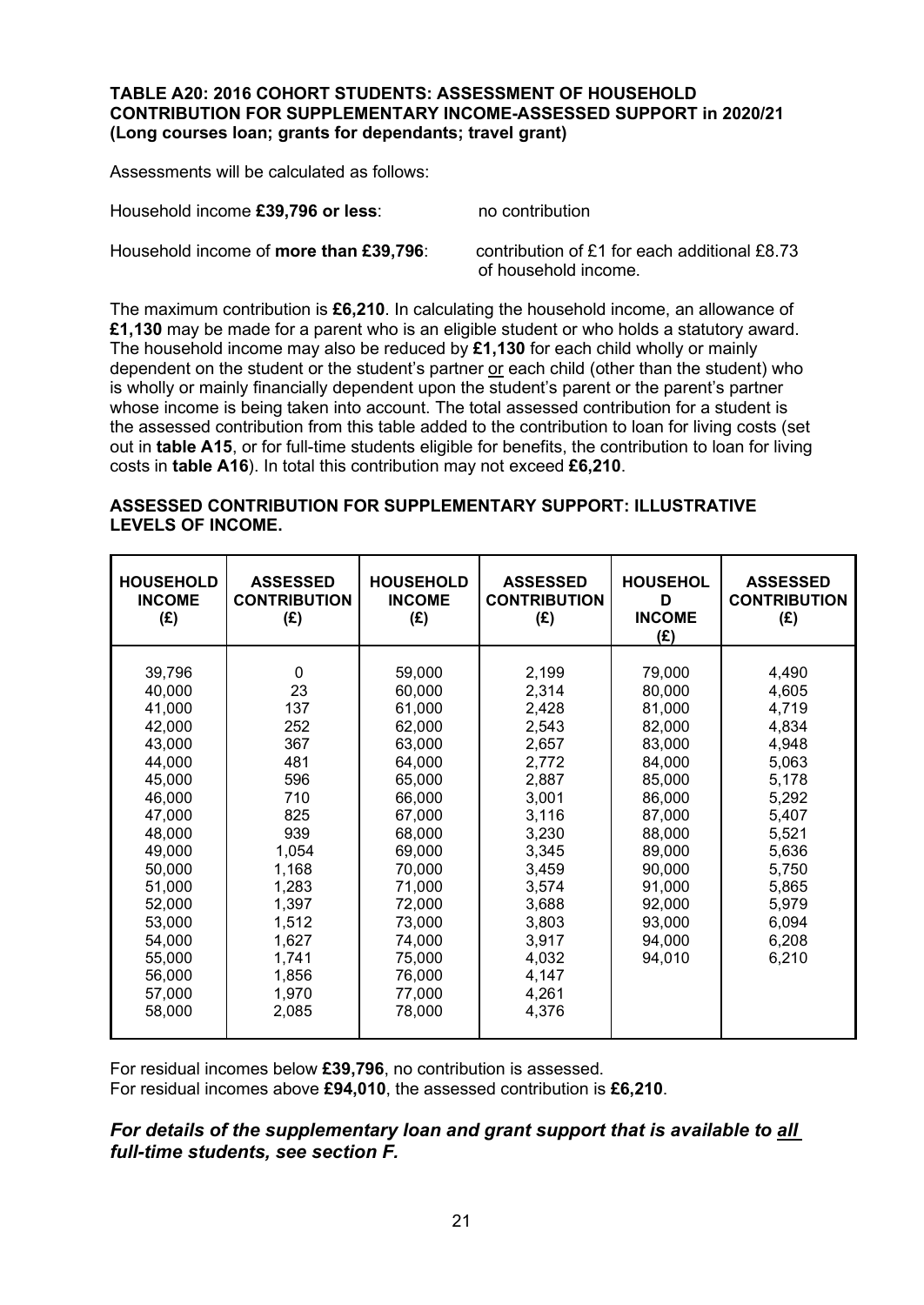# **SECTION B: SUPPORT AVAILABLE IN 2020/21 FOR 2012 COHORT STUDENTS: CURRENT SYSTEM STUDENTS WHO (i) WERE NEW ENTRANTS IN 2012/13 FROM SEPTEMBER 2012 ONWARDS, IN 2013/14, 2014/15 OR 2015/16 WHO ARE CONTINUING THEIR COURSES IN 2020/21.**

*TABLE B1: LOAN RATES FOR 2012 COHORT STUDENTS: INCOME ASSESSED AND NON-INCOME ASSESSED ELEMENTS.*

| <b>FULL YEAR</b><br><b>STUDENTS</b>  | <b>MAIN RATE</b><br>(100%)<br>(Table A1)    | <b>NON-INCOME</b><br><b>ASSESSED</b> | <b>INCOME</b><br><b>ASSESSED</b>  |
|--------------------------------------|---------------------------------------------|--------------------------------------|-----------------------------------|
| Parental home                        | 5,247                                       | 3,410                                | 1,837                             |
| London                               | 9,205                                       | 5,983                                | 3,222                             |
| Elsewhere                            | 6,597                                       | 4,291                                | 2,306                             |
| Overseas                             | 7,838                                       | 5,096                                | 2,742                             |
| <b>FINAL YEAR</b><br><b>STUDENTS</b> | <b>MAIN RATE</b><br>$(100\%)$<br>(Table A1) | <b>NON INCOME</b><br><b>ASSESSED</b> | <b>INCOME-</b><br><b>ASSESSED</b> |
| Parental home                        | 4,821                                       | 3,133                                | 1,688                             |
| London                               | 8,383                                       | 5,449                                | 2,934                             |
| Elsewhere                            | 6,135                                       | 3,988                                | 2,147                             |
| Overseas                             | 6,812                                       | 4,428                                | 2,384                             |

### *Notes:*

*The maximum amount of main loan for living costs will be reduced by £0.50 for every £1 of maintenance grant received.* 

All eligible 2012 cohort students will be eligible for the appropriate main loan rate, 35% of which is income-assessed (see Table B1 above) This support package is available for 2012 cohort students taking full-time courses of Initial Teacher Training (ITT) in 2020/21. (Full year overseas rate lower threshold £65,790).

*TABLE B2: REDUCED RATE LOAN FOR LIVING COSTS.*

| <b>MAXIMUM RATES OF FULL YEAR</b><br><b>LOAN</b>  | <b>REDUCED</b><br><b>LOANS</b><br>(Sandwich<br>years) | <b>REDUCED</b><br><b>LOANS (NHS</b><br><b>Bursary Years)</b> |
|---------------------------------------------------|-------------------------------------------------------|--------------------------------------------------------------|
| Parental home                                     | 2,090                                                 | 1,845                                                        |
| London                                            | 3,914                                                 | 3,451                                                        |
| Elsewhere                                         | 2,788                                                 | 2,458                                                        |
| Overseas                                          | N/A                                                   | 2,458                                                        |
| <b>MAXIMUM RATES OF FINAL</b><br><b>YEAR LOAN</b> |                                                       |                                                              |
| Parental home                                     | 1,588                                                 | 1,400                                                        |
| London                                            | 2,994                                                 | 2,642                                                        |
| Elsewhere                                         | 2,173                                                 | 1,916                                                        |
| Overseas                                          | N/A                                                   | 1,916                                                        |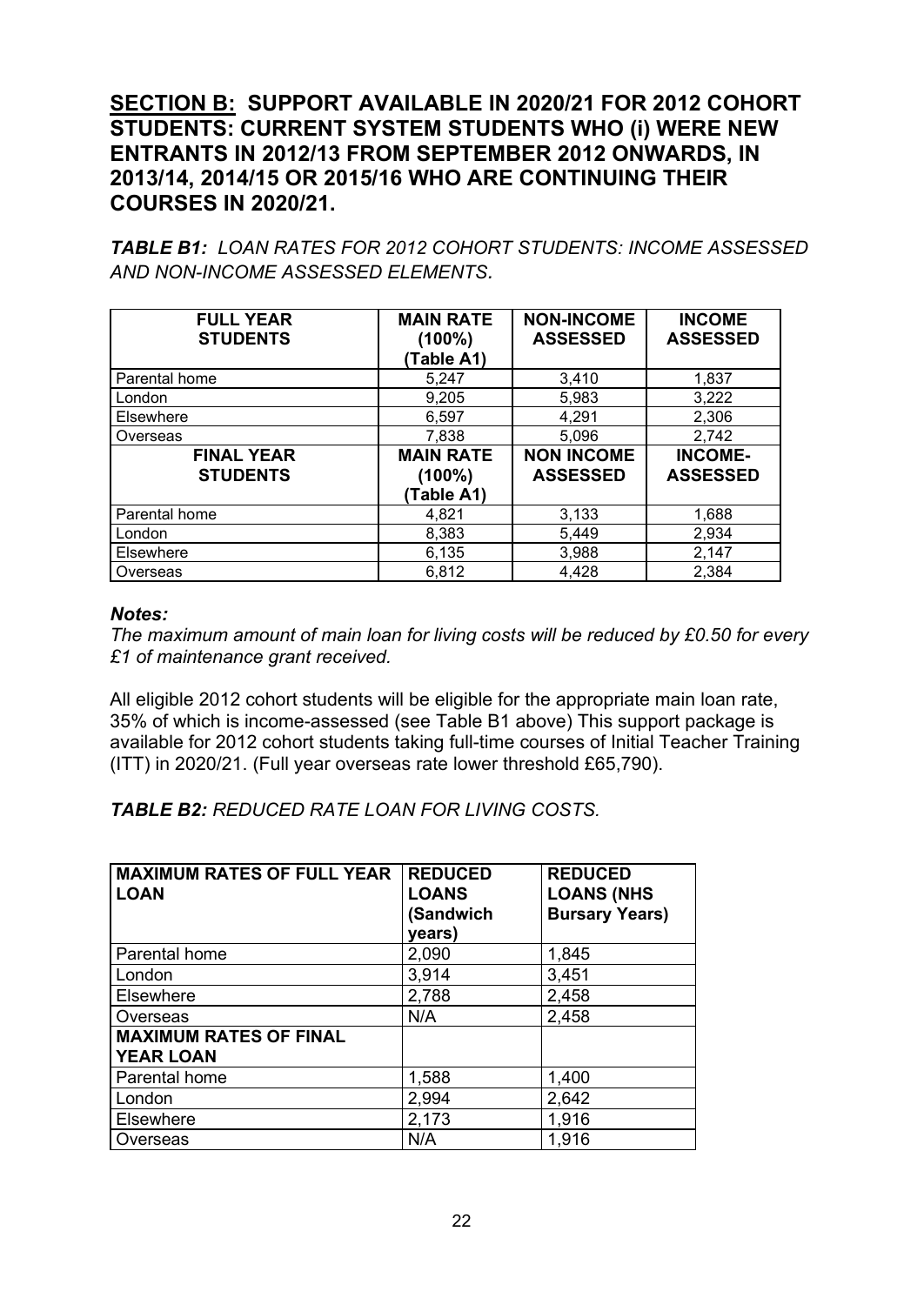The following groups of students are eligible for the reduced, non-income assessed loan rates (see Table B2 above):

(i) Eligible students on full-year sandwich course paid placements where the periods of full-time study are less than 10 weeks in aggregate (students undertaking work placements overseas qualify for the elsewhere rate of loan);

(ii) Students who are eligible to apply for means-tested NHS bursaries or means tested Scottish Health Care allowances (Note: the full year overseas reduced loan rate for these students is £2,458 and the final year overseas reduced loan rate is £1,916).

## *B3: SUPPORT FOR LIVING COSTS.*

Full-time 2012 cohort students, including those undertaking full-time courses of initial teacher training in 2020/21 will be able to apply for:

(1) A means-tested maintenance or special support grant of up to **£3,801;**

(2) A loan for living costs, **35%** of which will be subject to income assessment (Table B1).

(3) A reduced rate loan for living costs for students undertaking a sandwich work placement year or NHS bursary year (Table B2).

**Table B5** applies to 2012 cohort students in 2020/21 who are eligible for the maintenance grant.

**Table B6** applies to 2012 cohort students in 2020/21 who are eligible for the special support grant.

## *B4: SUPPORT FOR TUITION FEES.*

Maximum fees and fee loans in 2020/21 for 2012 cohort students are the same as those for 2016 cohort students. See tables **A5** to **A11.**

## *ACCESS AND PARTICIPATION PLANS.*

Approved (Fee Cap) providers in England that intend to charge more than the Basic Amount or the Floor Amount in respect of the Basic Amount for full-time courses starting on or after 1 September 2012 must have an **Access and Participation Plan**  approved by the Director for Fair Access and Participation. In 2020/21, the Floor Amount in respect of the Basic Amount for full-time courses (where the provider does not have a TEF award) is **£6,000**. The Basic Amount for full-time courses (where the provider has a TEF award) is **£6,165**. Access and Participation Plans describe the arrangements that each provider has in place to promote access for students from low-income or other under-represented groups through outreach activities as well as the financial help that the provider will provide for such students. Eligibility criteria and types and amounts of support available will vary according to the particular provider.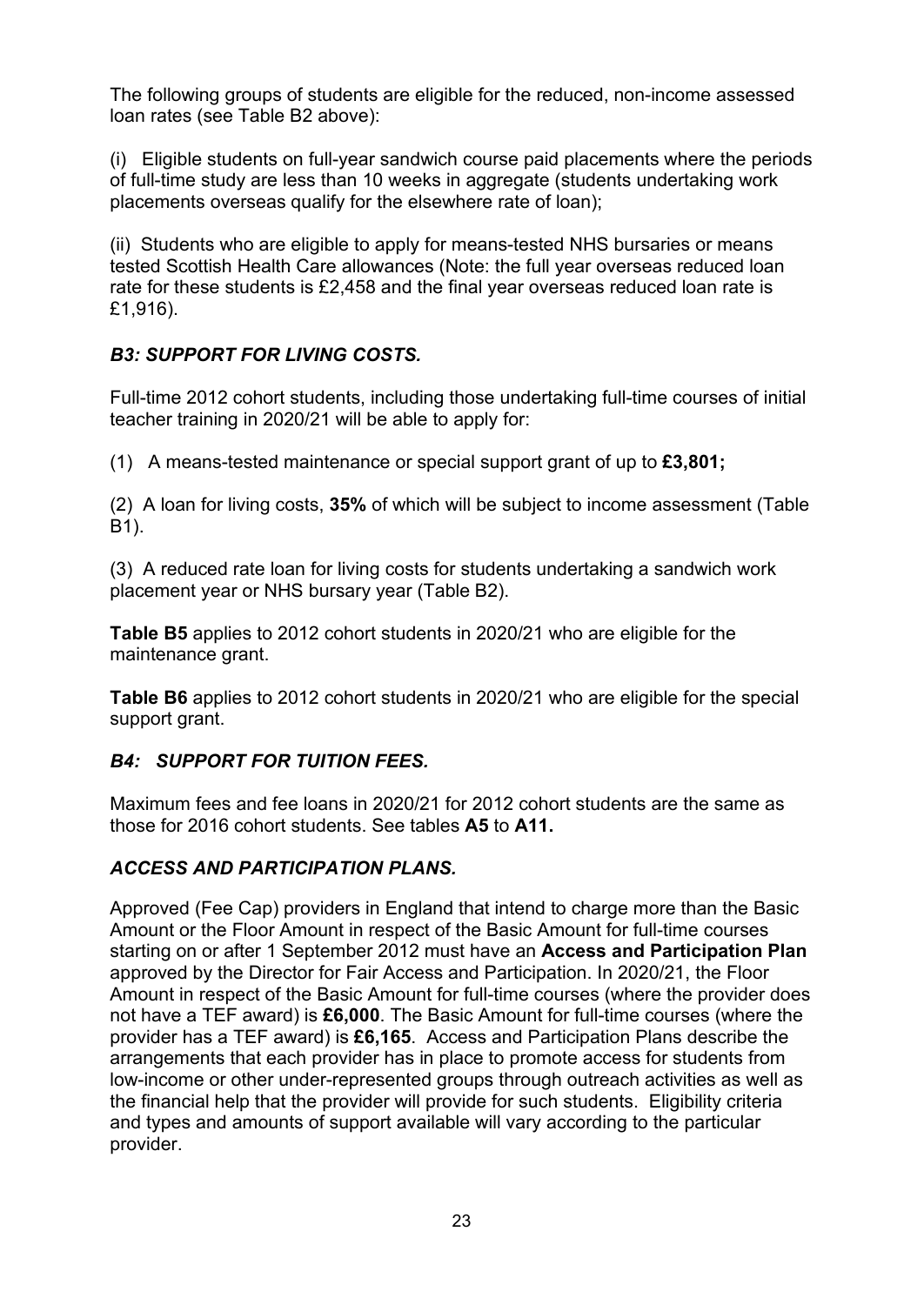#### **B5: MAINTENANCE GRANT AND LOAN ENTITLEMENT FOR 2012 COHORT STUDENTS: ILLUSTRATIVE LEVELS OF INCOME.**

| INCOME(E)                                 | <b>ASSESSED</b><br><b>CONTRIBUTION</b><br>(E) | <b>MAINTENANCE</b><br><b>GRANT (£)</b> | <b>LOAN FOR LIVING</b><br>COSTS(E) | <b>TOTAL GRANT</b><br>PLUS LOAN (£) |
|-------------------------------------------|-----------------------------------------------|----------------------------------------|------------------------------------|-------------------------------------|
| <b>Student living at</b>                  |                                               |                                        | <b>Maximum £5,247(*)</b>           |                                     |
| home                                      |                                               |                                        |                                    |                                     |
| 25,000                                    | 0                                             | 3,801                                  | 3,347                              | 7,148                               |
| 30,000                                    | $\mathbf 0$                                   | 2,742                                  | 3,876                              | 6,618                               |
| 35,000                                    | $\mathbf 0$                                   | 1,683                                  | 4,406                              | 6,089                               |
| 40,000                                    | $\mathbf 0$                                   | 624                                    | 4,935                              | 5,559                               |
| 42,705                                    | $\pmb{0}$                                     | 50                                     | 5,222                              | 5,272                               |
| 42,875                                    | $\mathbf 0$                                   | 0                                      | 5,247                              | 5,247                               |
| 45,000                                    | 254                                           | $\mathbf 0$                            | 4,993                              | 4,993                               |
| 50,000                                    | 852                                           | $\mathbf 0$                            | 4,395                              | 4,395                               |
| 55,000                                    | 1,450                                         | $\mathbf 0$                            | 3,797                              | 3,797                               |
| 58,233                                    | 1,837                                         | $\pmb{0}$                              | $3,410(+)$                         | 3,410                               |
| 60,000                                    | 1,837                                         | $\pmb{0}$                              | 3,410                              | 3,410                               |
| <b>Student studying</b>                   |                                               |                                        | <b>Maximum £9,205(*)</b>           |                                     |
| in London                                 |                                               |                                        |                                    |                                     |
| 25,000                                    | $\pmb{0}$                                     | 3,801                                  | 7,305                              | 11,106                              |
| 30,000                                    | $\mathbf 0$                                   | 2,742                                  | 7,834                              | 10,576                              |
| 35,000                                    | $\mathbf 0$                                   | 1,683                                  | 8,364                              | 10,047                              |
| 40,000                                    | $\mathbf 0$                                   | 624                                    | 8,893                              | 9,517                               |
| 42,705                                    | $\mathbf 0$                                   | 50                                     | 9,180                              | 9,230                               |
| 42,875                                    | $\mathbf 0$                                   | $\mathbf 0$                            | 9,205                              | 9,205                               |
| 45,000                                    | 254                                           | $\mathbf 0$                            | 8,951                              | 8,951                               |
| 50,000                                    | 852                                           | $\mathbf 0$                            | 8,353                              | 8,353                               |
| 55,000                                    | 1,450                                         | $\mathbf 0$                            | 7,755                              | 7,755                               |
| 60,000                                    | 2,048                                         | 0                                      | 7,157                              | 7,157                               |
| 65,000                                    | 2,646                                         | $\mathbf 0$                            | 6,559                              | 6,559                               |
| 69,812                                    | 3,222                                         | $\pmb{0}$                              | $5,983(+)$                         | 5,983                               |
| 70,000                                    | 3,222                                         | $\mathbf 0$                            | 5,983                              | 5,983                               |
| <b>Student studying</b><br>outside London |                                               |                                        | Maximum £6,597 (*)                 |                                     |
| 25,000                                    | $\mathbf 0$                                   | 3,801                                  | 4,697                              | 8,498                               |
| 30,000                                    | $\pmb{0}$                                     | 2,742                                  | 5,226                              | 7,968                               |
| 35,000                                    | $\mathbf 0$                                   | 1,683                                  | 5,756                              | 7,439                               |
| 40,000                                    | $\mathbf 0$                                   | 624                                    | 6,285                              | 6,909                               |
| 42,705                                    | $\mathbf 0$                                   | 50                                     | 6,572                              | 6,622                               |
| 42,875                                    | $\mathbf 0$                                   | $\pmb{0}$                              | 6,597                              | 6,597                               |
| 45,000                                    | 254                                           | $\mathsf 0$                            | 6,343                              | 6,343                               |
| 50,000                                    | 852                                           | $\mathsf 0$                            | 5,745                              | 5,745                               |
| 55,000                                    | 1,450                                         | $\mathsf 0$                            | 5,147                              | 5,147                               |
| 60,000                                    | 2,048                                         | $\mathbf 0$                            | 4,549                              | 4,549                               |
| 62,154                                    | 2,306                                         | $\overline{0}$                         | $4,291(+)$                         | 4,291                               |
| 65,000                                    | 2,306                                         | $\mathsf 0$                            | 4,291                              | 4,291                               |

(\*) The amount of loan for which students are eligible will be reduced by £0.50 for every £1 of maintenance grant to which they are entitled.

The maximum amount of the maintenance grant is £3,801. Students will qualify for the maximum where their household income is £25,000 or less. Students lose £1 of grant for every complete £4.72 of household income above £25,000, up to a household income of £42,705 where the student qualifies for a minimum grant of £50. Where household income exceeds £42,705 no grant is payable. Students with household incomes of £42,705 or less have their loan for living costs reduced by £0.50 for every £1 of Maintenance Grant awarded. Students with household incomes between £42,705 and £42,875 qualify for the maximum amount of loan for living costs.

Students with household incomes above £42,875 lose £1 of loan for every complete £8.36 of income above £42,875 until the amount they received reaches around 65% of the maximum amount (indicated at (+) in the table above), at which point there is no further reduction.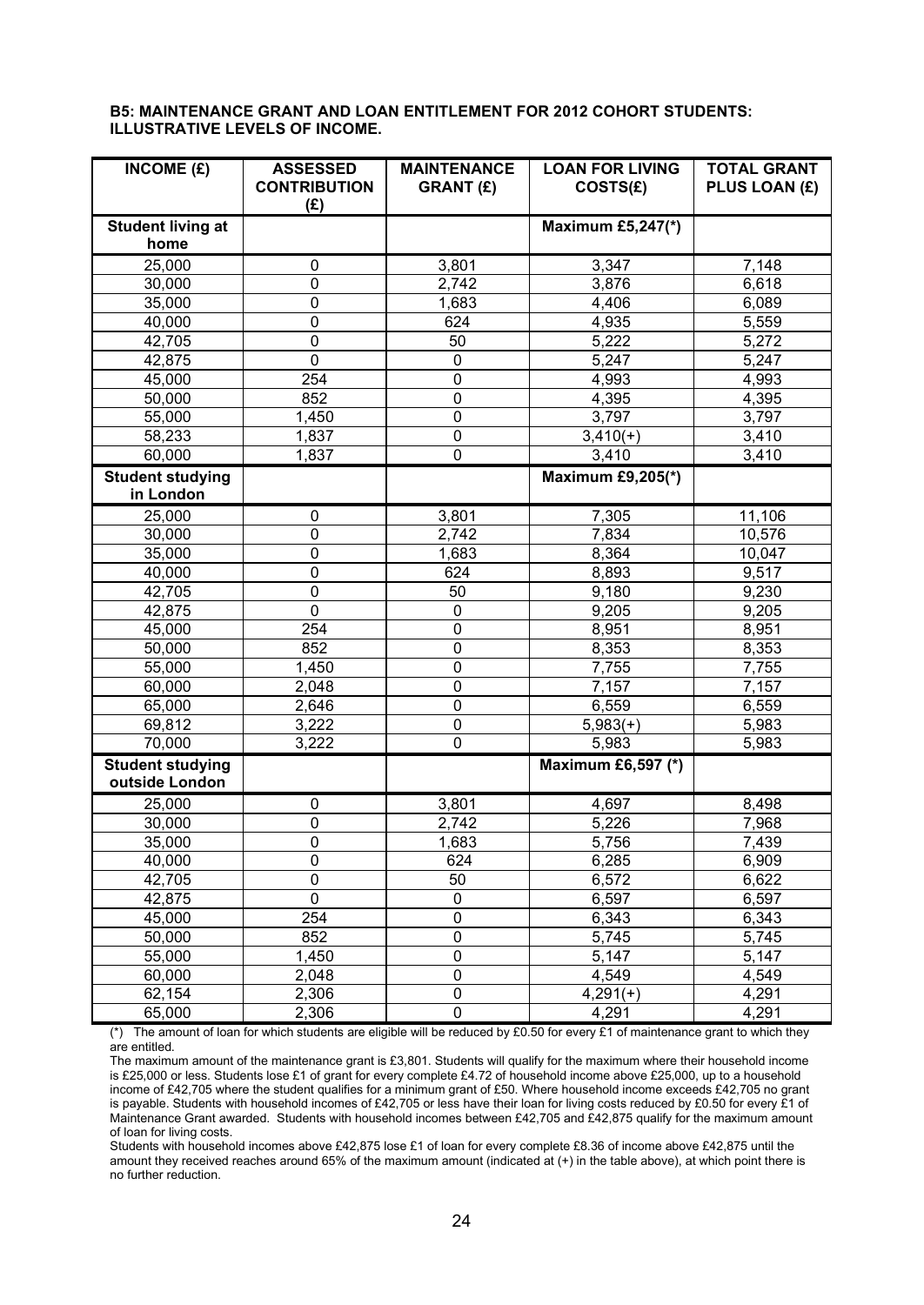#### **B6: SPECIAL SUPPORT GRANT AND LOAN ENTITLEMENT FOR 2012 COHORT STUDENTS: ILLUSTRATIVE LEVELS OF INCOME.**

| INCOME(E)                                 | <b>ASSESSED</b><br><b>CONTRIBUTION</b><br>(E) | <b>SPECIAL</b><br><b>SUPPORT</b><br><b>GRANT (£)</b> | <b>LOAN FOR LIVING</b><br>COSTS (£) | <b>TOTAL GRANT</b><br>PLUS LOAN (£) |
|-------------------------------------------|-----------------------------------------------|------------------------------------------------------|-------------------------------------|-------------------------------------|
| <b>Student living at</b><br>home          |                                               |                                                      | Maximum £5,247                      |                                     |
| 25,000                                    | 0                                             | 3,801                                                | 5,247                               | 9,048                               |
| 30,000                                    | 0                                             | 2,742                                                | 5,247                               | 7,989                               |
| 35,000                                    | 0                                             | 1,683                                                | 5,247                               | 6,930                               |
| 40,000                                    | 0                                             | 624                                                  | 5,247                               | 5,871                               |
| 42,705                                    | $\mathbf 0$                                   | 50                                                   | 5,247                               | 5,297                               |
| 42,875                                    | $\mathbf 0$                                   | 0                                                    | 5,247                               | 5,247                               |
| 45,000                                    | 254                                           | 0                                                    | 4,993                               | 4,993                               |
| 50,000                                    | 852                                           | 0                                                    | 4,395                               | 4,395                               |
| 55,000                                    | 1,450                                         | 0                                                    | 3,797                               | 3,797                               |
| 58,233                                    | 1,837                                         | 0                                                    | $3,410(+)$                          | 3,410                               |
| 60,000                                    | 1,837                                         | $\overline{0}$                                       | 3,410                               | 3,410                               |
| <b>Student studying</b><br>in London      |                                               |                                                      | Maximum £9,205                      |                                     |
| 25,000                                    | 0                                             | 3,801                                                | 9,205                               | 13,006                              |
| 30,000                                    | 0                                             | 2,742                                                | 9,205                               | 11,947                              |
| 35,000                                    | 0                                             | 1,683                                                | 9,205                               | 10,888                              |
| 40,000                                    | 0                                             | 624                                                  | 9,205                               | 9,829                               |
| 42,705                                    | 0                                             | 50                                                   | 9,205                               | 9,255                               |
| 42,875                                    | $\Omega$                                      | 0                                                    | 9,205                               | 9,205                               |
| 45,000                                    | 254                                           | 0                                                    | 8,951                               | 8,951                               |
| 50,000                                    | 852                                           | 0                                                    | 8,353                               | 8,353                               |
| 55,000                                    | 1,450                                         | 0                                                    | 7,755                               | 7,755                               |
| 60,000                                    | 2,048                                         | 0                                                    | 7,157                               | 7,157                               |
| 65,000                                    | 2,646                                         | 0                                                    | 6,559                               | 6,559                               |
| 69,812                                    | 3,222                                         | 0                                                    | $5,983(+)$                          | 5,983                               |
| 70,000                                    | 3,222                                         | $\mathbf 0$                                          | 5,983                               | 5,983                               |
| <b>Student studying</b><br>outside London |                                               |                                                      | Maximum £6,597                      |                                     |
| 25,000                                    | 0                                             | 3,801                                                | 6,597                               | 10,398                              |
| 30,000                                    | $\mathbf 0$                                   | 2,742                                                | 6,597                               | 9,339                               |
| 35,000                                    | $\mathbf 0$                                   | 1,683                                                | 6,597                               | 8,280                               |
| 40,000                                    | 0                                             | 624                                                  | 6,597                               | 7,221                               |
| 42,705                                    | 0                                             | 50                                                   | 6,597                               | 6,647                               |
| 42,875                                    | $\mathbf 0$                                   | 0                                                    | 6,597                               | 6,597                               |
| 45,000                                    | 254                                           | 0                                                    | 6,343                               | 6,343                               |
| 50,000                                    | 852                                           | 0                                                    | 5,745                               | 5,745                               |
| 55,000                                    | 1,450                                         | 0                                                    | 5,147                               | 5,147                               |
| 60,000                                    | 2,048                                         | 0                                                    | 4,549                               | 4,549                               |
| 62,154                                    | 2,306                                         | $\mathbf 0$                                          | $4,291(+)$                          | 4,291                               |
| 65,000                                    | 2,306                                         | $\overline{0}$                                       | 4,291                               | 4,291                               |

The maximum amount of the special support grant is £3,801. Students will qualify for the maximum where their household income is £25,000 or less. Students lose £1 of grant for every complete £4.72 of household income above £25,000, up to a household income of £42,705

where the student qualifies for a minimum grant of £50. Where household income exceeds £42,705, no grant is payable. Students with household incomes up to £42,875 qualify for the maximum amount of loan for living costs.

Students with household incomes above £42,875 lose £1 of loan for every complete £8.36 of income above £42,875 until the amount they received reaches around 65% of the maximum amount (indicated at (+) in the table above), at which point there is no further reduction.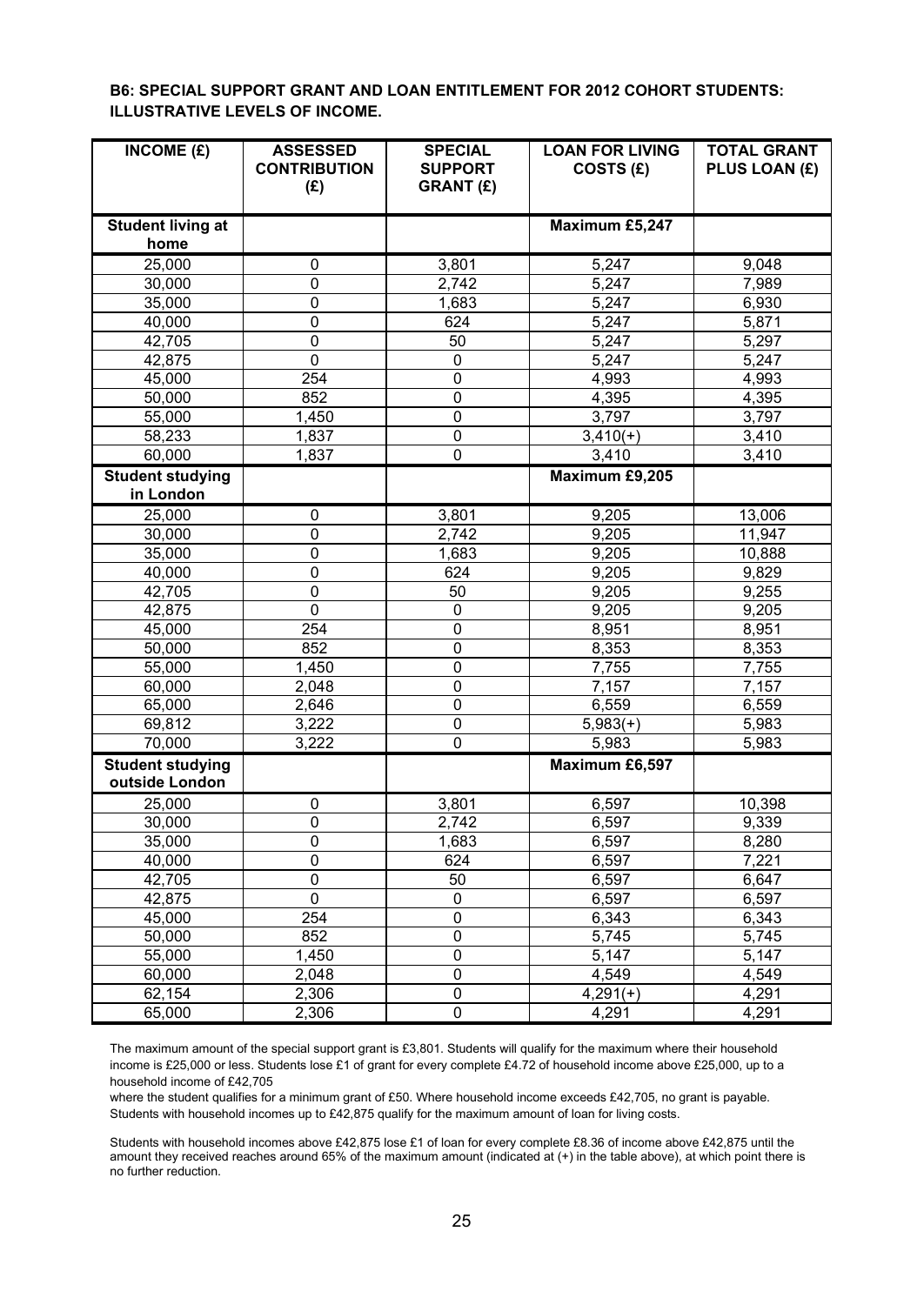#### **TABLE B7: 2012 COHORT STUDENTS: ASSESSMENT OF HOUSEHOLD CONTRIBUTION FOR SUPPLEMENTARY INCOME-ASSESSED SUPPORT in 2020/21 (Long courses loan; grants for dependants; travel grant)**

Assessments will be calculated as follows:

| Household income £39,796 or less: | no contribution |
|-----------------------------------|-----------------|
|-----------------------------------|-----------------|

Household income of **more than £39,796**: contribution of £1 for each additional £8.73

of household income.

The maximum contribution is **£6,210**. In calculating the household income, an allowance of **£1,130** may be made for a parent who is an eligible student or who holds a statutory award. The household income may also be reduced by **£1,130** for each child wholly or mainly dependent on the student or the student's partner or each child (other than the student) who is wholly or mainly financially dependent upon the student's parent or the parent's partner whose income is being taken into account. The total assessed contribution for a student is the assessed contribution from this table added to the contribution to loan for living costs. In total this contribution may not exceed **£6,210**.

| 2,199<br>39,796<br>59,000<br>79,000<br>4,490<br>0<br>40,000<br>23<br>60,000<br>2,314<br>80,000<br>4,605<br>41,000<br>61,000<br>81,000<br>4,719<br>137<br>2,428<br>42,000<br>62,000<br>2,543<br>82,000<br>4,834<br>252<br>4,948<br>43,000<br>63,000<br>2,657<br>83,000<br>367<br>44,000<br>481<br>64,000<br>84,000<br>2,772<br>5,063<br>45,000<br>596<br>65,000<br>2,887<br>85,000<br>5,178<br>46,000<br>66,000<br>3,001<br>86,000<br>710<br>5,292<br>67,000<br>47,000<br>825<br>3,116<br>87,000<br>5,407<br>48,000<br>939<br>68,000<br>3,230<br>5,521<br>88,000<br>49,000<br>3,345<br>1,054<br>69,000<br>89,000<br>5,636 | <b>HOUSEHOLD</b><br><b>INCOME</b><br>(E) | <b>ASSESSED</b><br><b>CONTRIBUTION</b><br>(E) | <b>HOUSEHOLD</b><br><b>INCOME</b><br>(E) | <b>ASSESSED</b><br><b>CONTRIBUTION</b><br>(E) | <b>HOUSEHOLD</b><br><b>INCOME</b><br>(E) | <b>ASSESSED</b><br><b>CONTRIBUTION</b><br>(E) |
|--------------------------------------------------------------------------------------------------------------------------------------------------------------------------------------------------------------------------------------------------------------------------------------------------------------------------------------------------------------------------------------------------------------------------------------------------------------------------------------------------------------------------------------------------------------------------------------------------------------------------|------------------------------------------|-----------------------------------------------|------------------------------------------|-----------------------------------------------|------------------------------------------|-----------------------------------------------|
| 51,000<br>71,000<br>91,000<br>5,865<br>1,283<br>3,574<br>52,000<br>72,000<br>3,688<br>92,000<br>5,979<br>1,397<br>1,512<br>73,000<br>3,803<br>6,094<br>53,000<br>93,000<br>54,000<br>1,627<br>94,000<br>6,208<br>74,000<br>3,917<br>55,000<br>1,741<br>75,000<br>4,032<br>94,010<br>6,210<br>56,000<br>76,000<br>4,147<br>1,856<br>57,000<br>1,970<br>77,000<br>4,261<br>2,085<br>58,000<br>78,000<br>4,376                                                                                                                                                                                                              | 50,000                                   | 1,168                                         | 70,000                                   | 3,459                                         | 90,000                                   | 5,750                                         |

#### **ASSESSED CONTRIBUTION FOR ILLUSTRATIVE LEVELS OF INCOME**

For residual incomes below **£39,796**, no contribution is assessed. For residual incomes above **£94,010**, the assessed contribution is **£6,210**.

### *For details of the supplementary loan and grant support that is available to all full-time students, see section F.*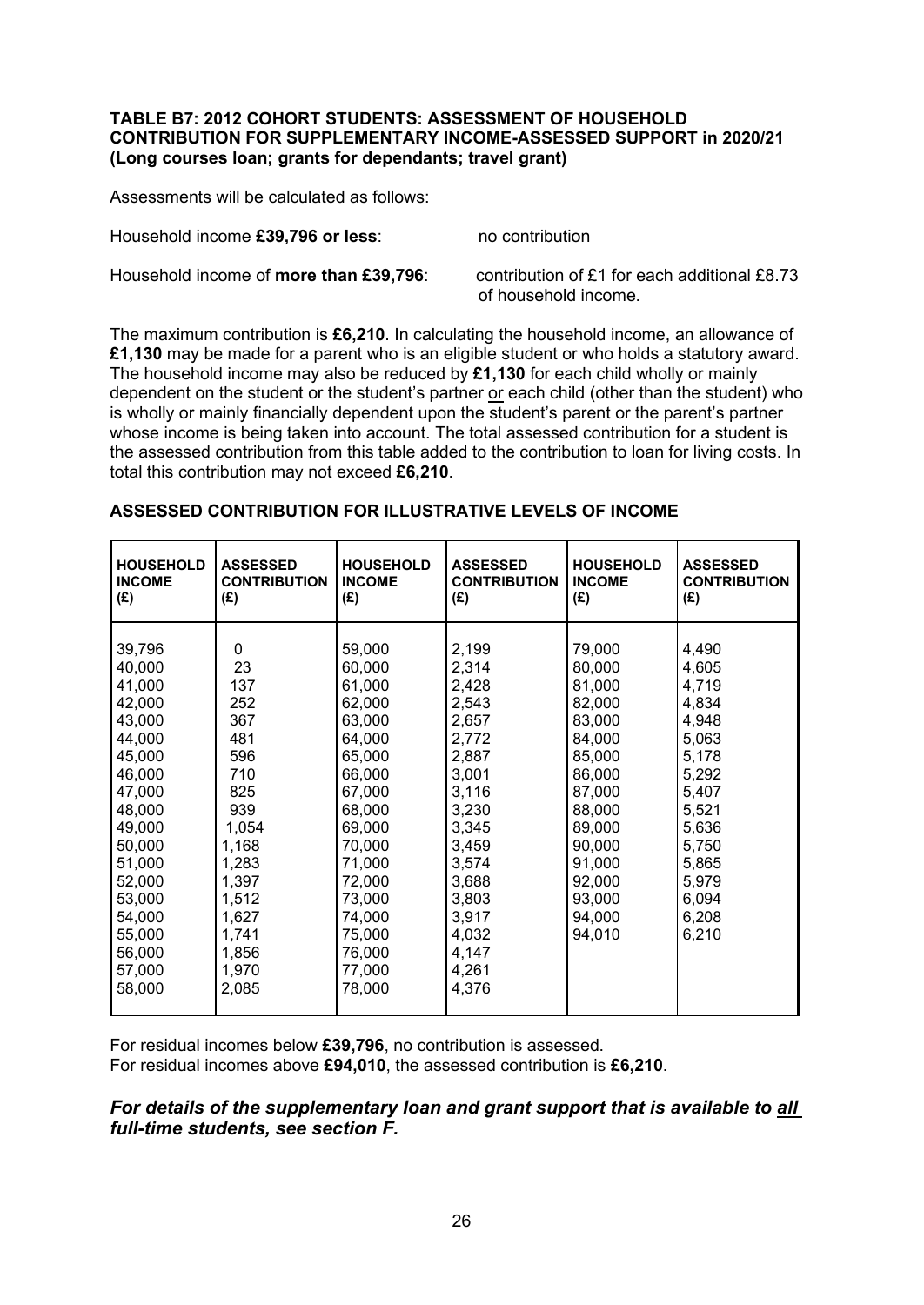# **SECTION C: 2009 COHORT STUDENTS: SUPPORT AVAILABLE IN 2020/21 TO CURRENT SYSTEM STUDENTS WHO WERE NEW ENTRANTS IN 2009/10, 2010/11, 2011/12 OR IN AUGUST 2012 AND WHO ARE CONTINUING ON THEIR COURSE IN 2020/21.**

*TABLE C1: LOAN RATES FOR 2009 COHORT STUDENTS: INCOME ASSESSED AND NON-INCOME ASSESSED ELEMENTS.*

| <b>FULL YEAR</b><br><b>STUDENTS</b>  | <b>MAIN RATE</b><br>$(100\%)$<br>(Table A1) | <b>NON-INCOME</b><br><b>ASSESSED</b> | <b>INCOME</b><br><b>ASSESSED</b>  |
|--------------------------------------|---------------------------------------------|--------------------------------------|-----------------------------------|
| Parental home                        | 4,604                                       | 3,314                                | 1,290                             |
| London                               | 8,309                                       | 5,983                                | 2,326                             |
| Elsewhere                            | 5,938                                       | 4,275                                | 1,663                             |
| Overseas                             | 7,068                                       | 5,089                                | 1,979                             |
| <b>FINAL YEAR</b><br><b>STUDENTS</b> | <b>MAIN RATE</b><br>$(100\%)$<br>(Table A1) | <b>NON INCOME</b><br><b>ASSESSED</b> | <b>INCOME-</b><br><b>ASSESSED</b> |
| Parental home                        | 4,177                                       | 3,008                                | 1,169                             |
| London                               | 7,565                                       | 5,446                                | 2,119                             |
| Elsewhere                            | 5,495                                       | 3,957                                | 1,538                             |
| Overseas                             | 6,146                                       | 4,425                                | 1,721                             |

### *Notes:*

*For 2009 cohort students, the maximum amount of main loan for living costs will be reduced by £0.50 for every £1 of maintenance grant received.* 

All 2009 cohort students who started full-time courses in 2009/10, 2010/11, 2011/12 or in August 2012 who are continuing on their course in 2020/21 are eligible for the appropriate main loan rate, 28% of which is income-assessed (see Table C1 above). [Full year overseas rate lower threshold - £59,130]

# *TABLE C2: REDUCED RATE LOAN FOR LIVING COSTS.*

| <b>MAXIMUM RATES OF FULL YEAR</b><br><b>LOAN</b>  | <b>REDUCED</b><br><b>LOANS</b><br>(Sandwich<br>years) | <b>REDUCED</b><br><b>LOANS (NHS</b><br><b>Bursary Years)</b> |
|---------------------------------------------------|-------------------------------------------------------|--------------------------------------------------------------|
| Parental home                                     | 2,090                                                 | 1,845                                                        |
| London                                            | 3,914                                                 | 3,451                                                        |
| Elsewhere                                         | 2,788                                                 | 2,458                                                        |
| Overseas                                          | N/A                                                   | 2,458                                                        |
| <b>MAXIMUM RATES OF FINAL</b><br><b>YEAR LOAN</b> |                                                       |                                                              |
| Parental home                                     | 1,588                                                 | 1,400                                                        |
| London                                            | 2,994                                                 | 2,642                                                        |
| Elsewhere                                         | 2,173                                                 | 1,916                                                        |
| Overseas                                          | N/A                                                   | 1,916                                                        |

The following groups of students are eligible for the reduced, non-income assessed loan rates (see Table C2 above):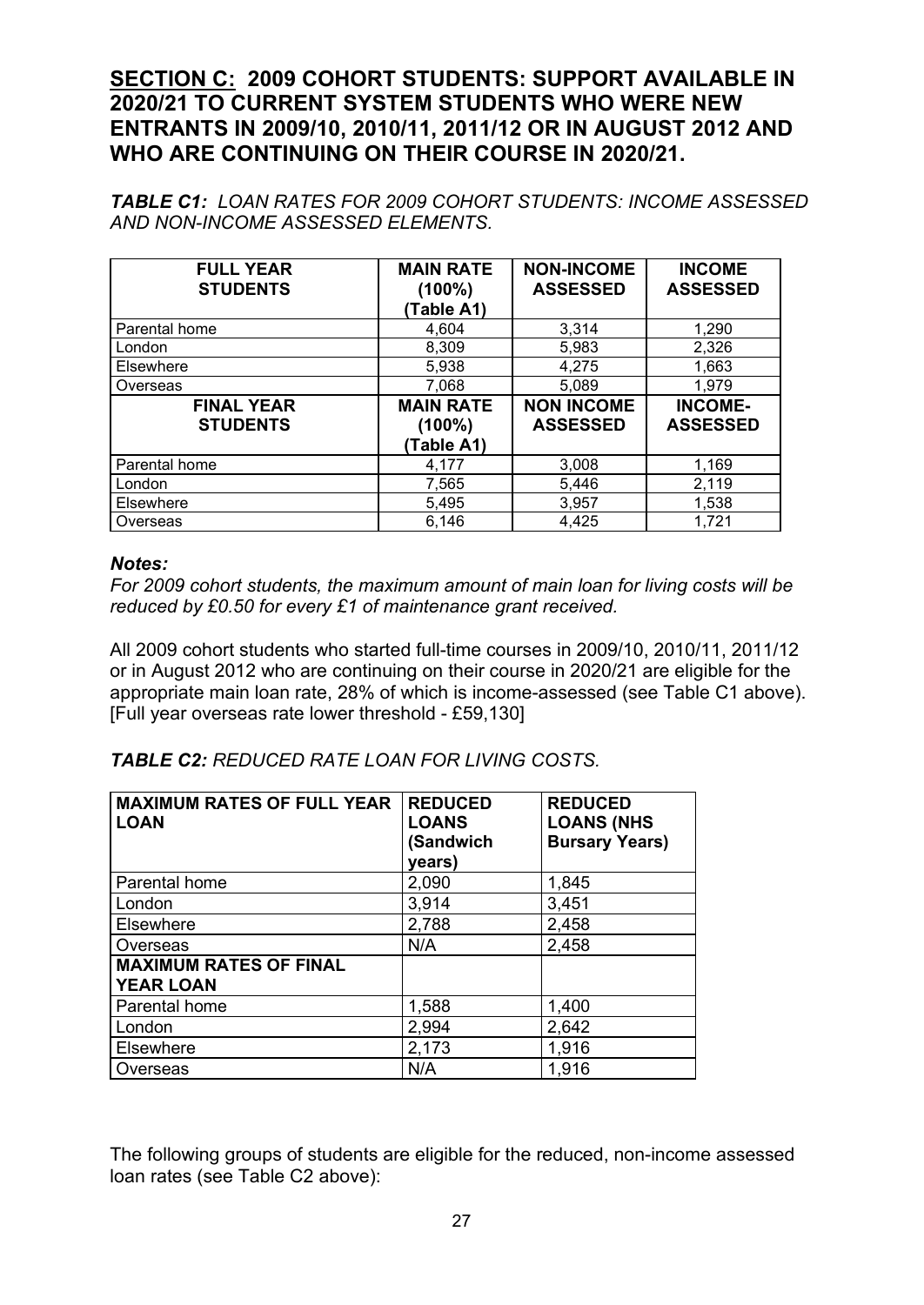(i) Eligible students on full-year sandwich course paid placements where the periods of full-time study are less than 10 weeks in aggregate (students undertaking work placements overseas qualify for the elsewhere rate of loan);

(iii) Students who are eligible to apply for means-tested NHS bursaries or means tested Scottish Health Care allowances (the full year reduced overseas loan rate for these students is £2,458 and the final year reduced overseas loan rate is £1,916).

### *Maintenance Grant/Special Support Grant*

2009 cohort students will be able to apply for a means-tested maintenance or special support grant of up to **£3,489;**

**Note: Sub-section C3 below applies to Approved (fee cap) providers and Approved providers in respect of fee loans in 2020/21. Maximum fee caps do not apply to Approved providers.** 

## *C3: SUPPORT FOR TUITION FEES.*

Full-time students who started their courses in 2009/10, 2010/11, 2011/12 or in August 2012 and are continuing their courses in 2020/21, will be liable for tuition fees of up to **£3,465.** These students will be able to apply for a **non means-tested fee loan** of up to **£3,465** depending upon the actual tuition fee for their courses.

### *Maximum Tuition Fees in Special Cases*

The maximum fee payable, and therefore the maximum fee loan entitlement will be **£1,725** for:

- a. work placement sandwich years where the period of full-time study are in aggregate less than 10 weeks in the academic year.
- b. overseas study years where the periods of full-time study at the UK institution are in aggregate less than 10 weeks in the academic year.
- c. final year of a course completed with less than 15 weeks attendance.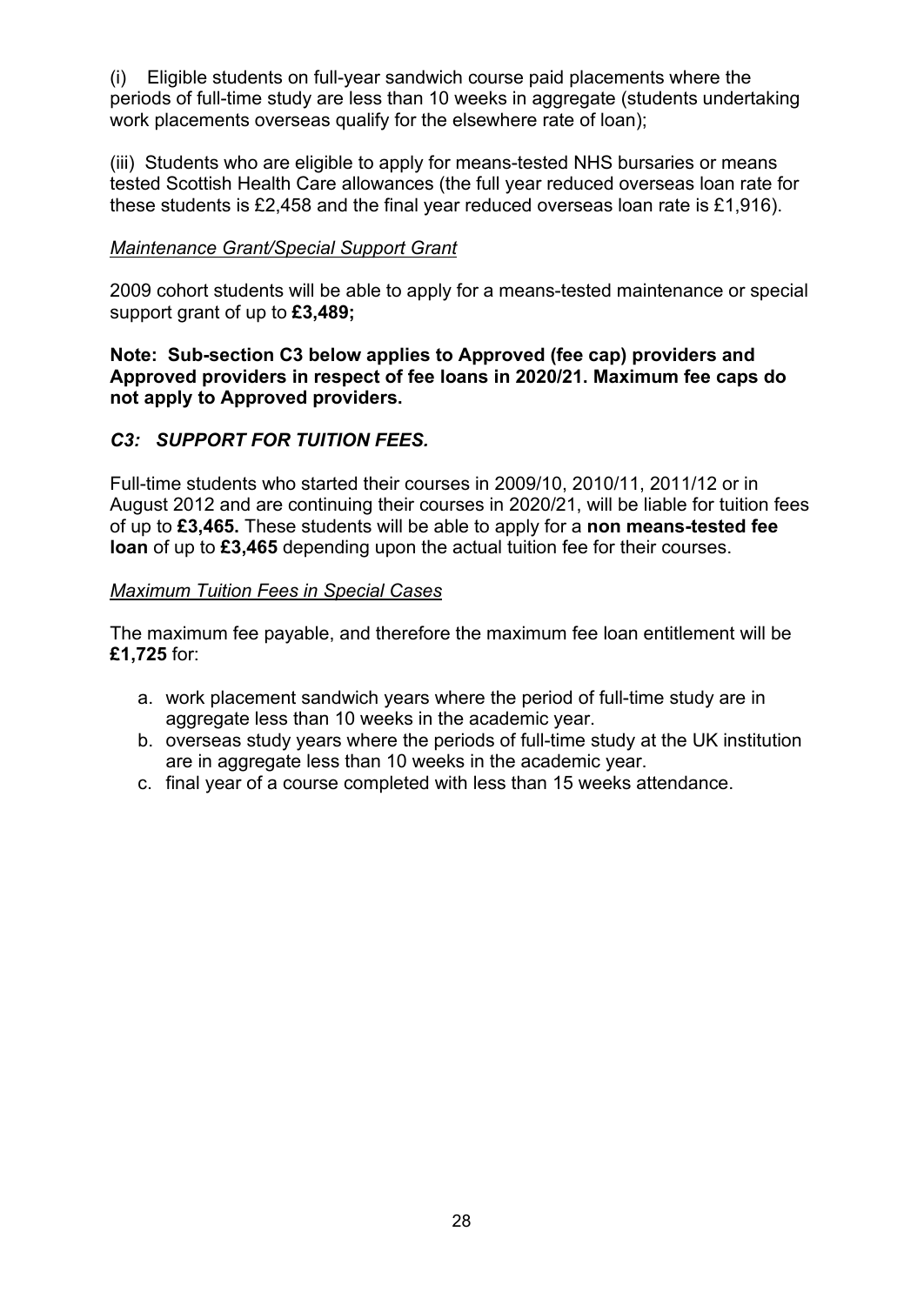### **C4: MAINTENANCE GRANT AND LOAN ENTITLEMENT: ILLUSTRATIVE LEVELS OF INCOME FOR 2009 COHORT STUDENTS.**

| INCOME $(E)$                              | <b>ASSESSED</b><br><b>CONTRIBUTION</b><br>(E) | <b>MAINTENANCE</b><br><b>GRANT (£)</b> | <b>LOAN FOR LIVING</b><br>COSTS (£) | <b>TOTAL GRANT</b><br>PLUS LOAN (£) |
|-------------------------------------------|-----------------------------------------------|----------------------------------------|-------------------------------------|-------------------------------------|
| <b>Student living at</b><br>home          |                                               |                                        | <b>Maximum £4,604(*)</b>            |                                     |
| 25,000                                    | $\mathbf 0$                                   | 3,489                                  | 2,860                               | 6,349                               |
| 30,000                                    | $\mathbf 0$                                   | 2,366                                  | 3,421                               | 5,787                               |
| 34,274                                    | $\pmb{0}$                                     | 1,405                                  | 3,902                               | 5,307                               |
| 40,000                                    | $\mathbf 0$                                   | 933                                    | 4,138                               | 5,071                               |
| 45,000                                    | $\mathbf 0$                                   | 521                                    | 4,344                               | 4,865                               |
| 50,711                                    | $\mathbf 0$                                   | 50                                     | 4,579                               | 4,629                               |
| 50,778                                    | $\mathbf 0$                                   | $\mathbf 0$                            | 4,604                               | 4,604                               |
| 55,000                                    | 1,000                                         | $\overline{0}$                         | 3,604                               | 3,604                               |
| 56,222                                    | 1,290                                         | $\mathbf 0$                            | $3,314 (+)$                         | 3,314                               |
| 60,000                                    | 1,290                                         | 0                                      | 3,314                               | 3,314                               |
| <b>Student studying</b><br>in London      |                                               |                                        | Maximum £8,309 (*)                  |                                     |
| 25,000                                    | $\boldsymbol{0}$                              | 3,489                                  | 6,565                               | 10,054                              |
| 30,000                                    | $\mathbf 0$                                   | 2,366                                  | 7,126                               | 9,492                               |
| 34,274                                    | $\mathbf 0$                                   | 1,405                                  | 7,607                               | 9,012                               |
| 40,000                                    | $\mathbf 0$                                   | 933                                    | 7,843                               | 8,776                               |
| 45,000                                    | $\mathbf 0$                                   | 521                                    | 8,049                               | 8,570                               |
| 50,711                                    | $\mathbf 0$                                   | 50                                     | 8,284                               | 8,334                               |
| 50,778                                    | $\overline{0}$                                | $\pmb{0}$                              | 8,309                               | 8,309                               |
| 55,000                                    | 1,000                                         | $\overline{0}$                         | 7,309                               | 7,309                               |
| 60,000                                    | 2,185                                         | $\overline{0}$                         | 6,124                               | 6,124                               |
| 60,594                                    | 2,326                                         | $\overline{0}$                         | $5,983 (+)$                         | 5,983                               |
| 65,000                                    | 2,326                                         | $\mathbf 0$                            | 5,983                               | 5,983                               |
| <b>Student studying</b><br>outside London |                                               |                                        | Maximum £5,938 (*)                  |                                     |
| 25,000                                    | $\mathbf 0$                                   | 3,489                                  | 4,194                               | 7,683                               |
| 30,000                                    | $\mathbf 0$                                   | 2,366                                  | 4,755                               | 7,121                               |
| 34,274                                    | $\mathbf 0$                                   | 1,405                                  | 5,236                               | 6,641                               |
| 40,000                                    | $\overline{0}$                                | 933                                    | 5,472                               | 6,405                               |
| 45,000                                    | $\mathbf 0$                                   | 521                                    | 5,678                               | 6,199                               |
| 50,711                                    | $\mathbf 0$                                   | 50                                     | 5,913                               | 5,963                               |
| 50,778                                    | $\overline{0}$                                | $\mathbf 0$                            | 5,938                               | 5,938                               |
| 55,000                                    | 1,000                                         | $\overline{0}$                         | 4,938                               | 4,938                               |
| 57,796                                    | 1,663                                         | 0                                      | $4,275(+)$                          | 4,275                               |
| 60,000                                    | 1,663                                         | $\mathbf 0$                            | 4,275                               | 4,275                               |

 $(*)$  The amount of loan for which students are eligible will be reduced by £0.50 for every £1 of maintenance grant to which they are entitled.

For income over £25,000 and up to and including £34,274, the maintenance grant is reduced by £1 for every complete £4.45 by which the income exceeds £25,000. For income in excess of £34,274 and up to and including £50,711, the maintenance grant is reduced by £1 for every complete £12.13 by which the income exceeds £34,274.

A student whose income is £50,711 will be eligible for the minimum maintenance grant of £50. A student whose income exceeds £50,711 will not be eligible for any grant.

For income exceeding £50,778 the loan is reduced by £1 for every complete £4.22 by which the income exceeds £50,778 up to the point where it reaches around 72% of the maximum amount of the loan for living costs (indicated at (+) in the table above).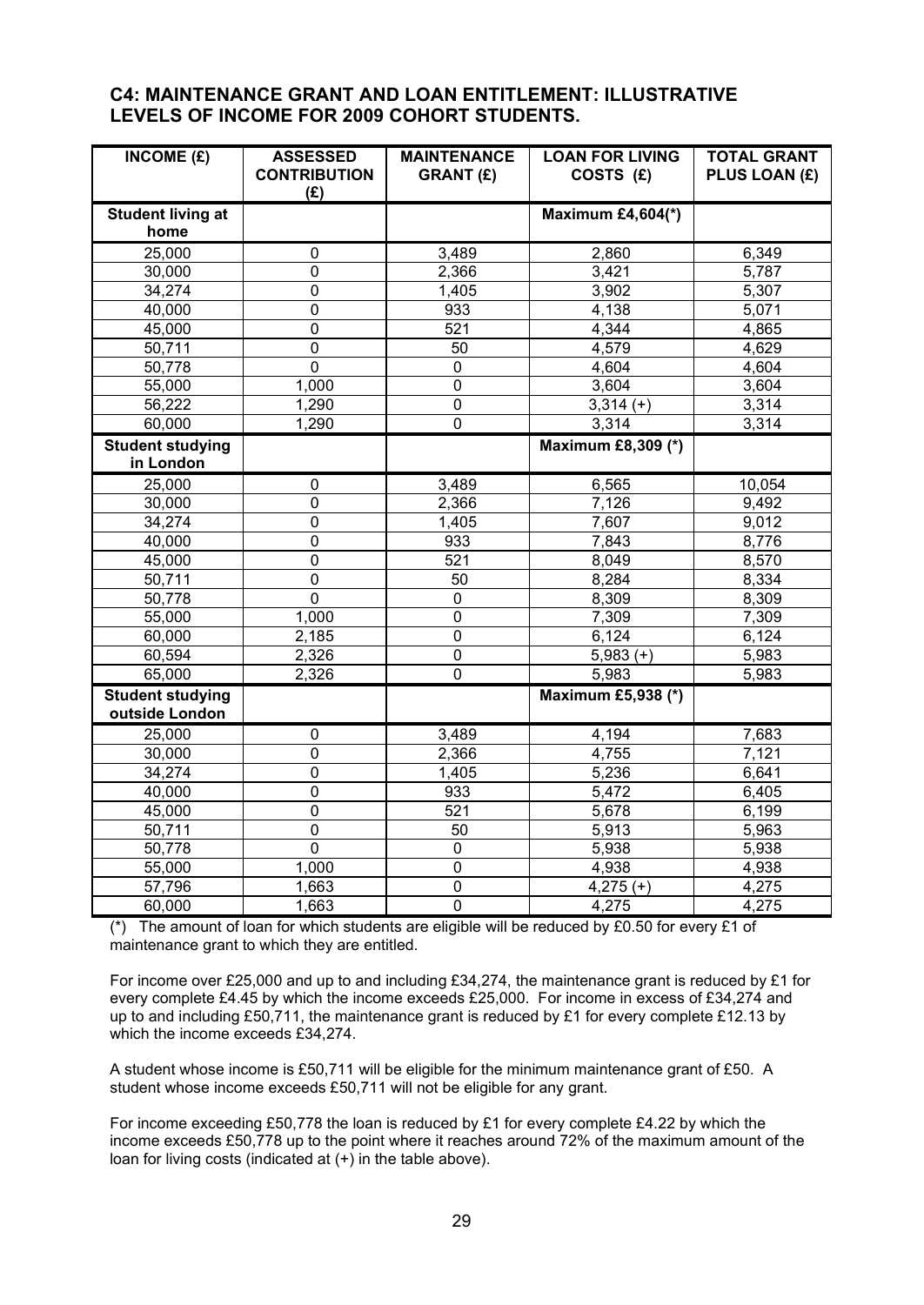### **C5: SPECIAL SUPPORT GRANT AND LOAN ENTITLEMENT: ILLUSTRATIVE LEVELS OF INCOME FOR 2009 COHORT STUDENTS.**

| INCOME $(E)$                              | <b>ASSESSED</b><br><b>CONTRIBUTION</b><br>(E) | <b>SPECIAL</b><br><b>SUPPORT</b><br><b>GRANT (£)</b> | <b>LOAN FOR LIVING</b><br>COSTS(£) | <b>TOTAL GRANT</b><br>PLUS LOAN (£) |
|-------------------------------------------|-----------------------------------------------|------------------------------------------------------|------------------------------------|-------------------------------------|
| <b>Student living at</b><br>home          |                                               |                                                      | Maximum £4,604                     |                                     |
| 25,000                                    | $\pmb{0}$                                     | 3,489                                                | 4,604                              | 8,093                               |
| 30,000                                    | 0                                             | 2,366                                                | 4,604                              | 6,970                               |
| 34,274                                    | 0                                             | 1,405                                                | 4,604                              | 6,009                               |
| 40,000                                    | 0                                             | 933                                                  | 4,604                              | 5,537                               |
| 45,000                                    | 0                                             | 521                                                  | 4,604                              | 5,125                               |
| 50,711                                    | $\overline{0}$                                | $\overline{50}$                                      | 4,604                              | 4,654                               |
| 50,778                                    | $\overline{0}$                                | $\overline{0}$                                       | 4,604                              | 4,604                               |
| 55,000                                    | 1,000                                         | $\overline{0}$                                       | 3,604                              | 3,604                               |
| 56,222                                    | 1,290                                         | $\pmb{0}$                                            | $3,314 (+)$                        | 3,314                               |
| 60,000                                    | 1,290                                         | 0                                                    | 3,314                              | 3,314                               |
| <b>Student studying</b><br>in London      |                                               |                                                      | Maximum £8,309                     |                                     |
| 25,000                                    | $\pmb{0}$                                     | 3,489                                                | 8,309                              | 11,798                              |
| 30,000                                    | $\mathbf 0$                                   | 2,366                                                | 8,309                              | 10,675                              |
| 34,274                                    | $\mathbf 0$                                   | 1,405                                                | 8,309                              | 9,714                               |
| 40,000                                    | $\mathbf 0$                                   | 933                                                  | 8,309                              | 9,242                               |
| 45,000                                    | 0                                             | 521                                                  | 8,309                              | 8,830                               |
| 50,711                                    | $\overline{0}$                                | $\overline{50}$                                      | 8,309                              | 8,359                               |
| 50,778                                    | $\overline{0}$                                | $\mathbf 0$                                          | 8,309                              | 8,309                               |
| 55,000                                    | 1,000                                         | $\mathbf 0$                                          | 7,309                              | 7,309                               |
| 60,000                                    | 2,185                                         | $\overline{0}$                                       | 6,124                              | 6,124                               |
| 60,594                                    | 2,326                                         | $\overline{0}$                                       | $5,983 (+)$                        | 5,983                               |
| 65,000                                    | 2,326                                         | $\overline{0}$                                       | 5,983                              | 5,983                               |
| <b>Student studying</b><br>outside London |                                               |                                                      | Maximum £5,938                     |                                     |
| 25,000                                    | $\mathbf 0$                                   | 3,489                                                | 5,938                              | 9,427                               |
| 30,000                                    | 0                                             | 2,366                                                | 5,938                              | 8,304                               |
| 34,274                                    | 0                                             | 1,405                                                | 5,938                              | 7,343                               |
| 40,000                                    | $\overline{0}$                                | 933                                                  | 5,938                              | 6,871                               |
| 45,000                                    | $\overline{0}$                                | $\overline{521}$                                     | 5,938                              | 6,459                               |
| 50,711                                    | 0                                             | 50                                                   | 5,938                              | 5,988                               |
| 50,778                                    | $\mathbf 0$                                   | 0                                                    | 5,938                              | 5,938                               |
| 55,000                                    | 1,000                                         | $\overline{0}$                                       | 4,938                              | 4,938                               |
| 57,796                                    | 1,663                                         | $\mathbf 0$                                          | $4,275$ (+)                        | 4,275                               |
| 60,000                                    | 1,663                                         | $\overline{0}$                                       | 4,275                              | 4,275                               |

For income over £25,000 and up to and including £34,274, the special support grant is reduced by £1 for every complete £4.45 by which the income exceeds £25,000. For income over £34,274 and up to and including £50,711, the special support grant is reduced by £1 for every complete £12.13 by which the income exceeds £34,274.

A student whose income is £50,711 will be eligible for the minimum special support grant of £50. A student whose income exceeds £50,711 will not be eligible for any grant.

Students with incomes of £50,778 or less will be eligible for the maximum loan for living costs. For income exceeding £50,778 the loan is reduced by £1 for every complete £4.22 by which the income exceeds £50,778 up to the point where it reaches around 72% of the maximum amount of the loan for living costs (indicated at (+) in the table above).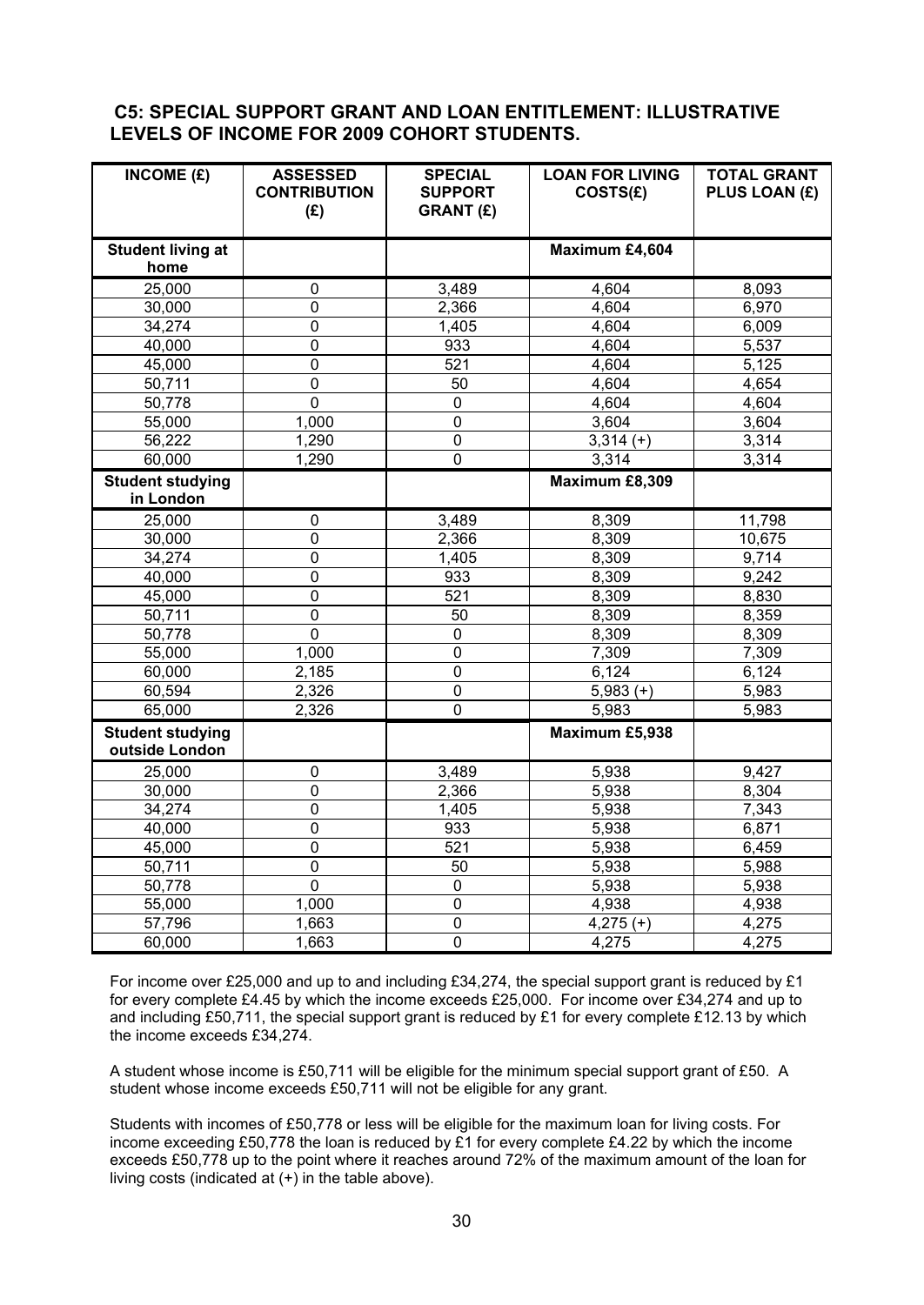### **TABLE C6: 2009 COHORT STUDENTS: ASSESSMENT OF HOUSEHOLD CONTRIBUTION FOR SUPPLEMENTARY INCOME-ASSESSED SUPPORT IN 2020/21 (long courses loan; grants for dependants; travel grant).**

Assessments will be calculated as follows:

Household income **£39,796 or less**:<br>Household income of **more than £39.796** contribution of £1 for each additional £8.73 Household income of **more than £39,796**:

of household income.

The maximum contribution is **£6,210**. In calculating the household income, an allowance of **£1,130** may be made for a parent who is an eligible student or who holds a statutory award. The household income may also be reduced by **£1,130** for each child wholly or mainly dependent on the student or the student's partner or each child (other than the student) who is wholly or mainly financially dependent upon the student's parent or the parent's partner whose income is being taken into account. The total assessed contribution for a student is the assessed contribution from this table added to the contribution to loan for living costs (Table C6). In total this contribution may not exceed **£6,210**.

| <b>HOUSEHOLD</b><br><b>INCOME</b><br>(E) | <b>ASSESSED</b><br><b>CONTRIBUTION</b><br>(E) | <b>HOUSEHOLD</b><br><b>INCOME</b><br>(E) | <b>ASSESSED</b><br><b>CONTRIBUTION</b><br>(E) | <b>HOUSEHOLD</b><br><b>INCOME</b><br>(E) | <b>ASSESSED</b><br><b>CONTRIBUTION</b><br>(E) |
|------------------------------------------|-----------------------------------------------|------------------------------------------|-----------------------------------------------|------------------------------------------|-----------------------------------------------|
| 39,796                                   | $\Omega$                                      | 59,000                                   | 2,199                                         | 79,000                                   | 4,490                                         |
| 40,000                                   | 23                                            | 60,000                                   | 2,314                                         | 80,000                                   | 4,605                                         |
| 41,000                                   | 137                                           | 61,000                                   | 2,428                                         | 81,000                                   | 4,719                                         |
| 42,000                                   | 252                                           | 62,000                                   | 2,543                                         | 82,000                                   | 4,834                                         |
| 43,000                                   | 367                                           | 63,000                                   | 2,657                                         | 83,000                                   | 4,948                                         |
| 44,000                                   | 481                                           | 64,000                                   | 2,772                                         | 84,000                                   | 5,063                                         |
| 45,000                                   | 596                                           | 65,000                                   | 2,887                                         | 85,000                                   | 5,178                                         |
| 46,000                                   | 710                                           | 66,000                                   | 3,001                                         | 86,000                                   | 5,292                                         |
| 47,000                                   | 825                                           | 67,000                                   | 3,116                                         | 87,000                                   | 5,407                                         |
| 48,000                                   | 939                                           | 68,000                                   | 3,230                                         | 88,000                                   | 5,521                                         |
| 49,000                                   | 1,054                                         | 69,000                                   | 3,345                                         | 89,000                                   | 5,636                                         |
| 50,000                                   | 1,168                                         | 70,000                                   | 3,459                                         | 90,000                                   | 5,750                                         |
| 51,000                                   | 1,283                                         | 71,000                                   | 3,574                                         | 91,000                                   | 5,865                                         |
| 52,000                                   | 1,397                                         | 72,000                                   | 3,688                                         | 92,000                                   | 5,979                                         |
| 53,000                                   | 1,512                                         | 73,000                                   | 3,803                                         | 93,000                                   | 6,094                                         |
| 54,000                                   | 1,627                                         | 74,000                                   | 3,917                                         | 94,000                                   | 6,208                                         |
| 55,000                                   | 1,741                                         | 75,000                                   | 4,032                                         | 94,010                                   | 6,210                                         |
| 56,000                                   | 1,856                                         | 76,000                                   | 4,147                                         |                                          |                                               |
| 57,000                                   | 1,970                                         | 77,000                                   | 4,261                                         |                                          |                                               |
| 58,000                                   | 2,085                                         | 78,000                                   | 4,376                                         |                                          |                                               |

#### **ASSESSED CONTRIBUTION FOR ILLUSTRATIVE LEVELS OF INCOME**

For residual incomes below **£39,796**, no contribution is assessed. For residual incomes above **£94,010**, the assessed contribution is **£6,210**.

### *For details of the supplementary loan and grant support that is available to all full-time students, see section F.*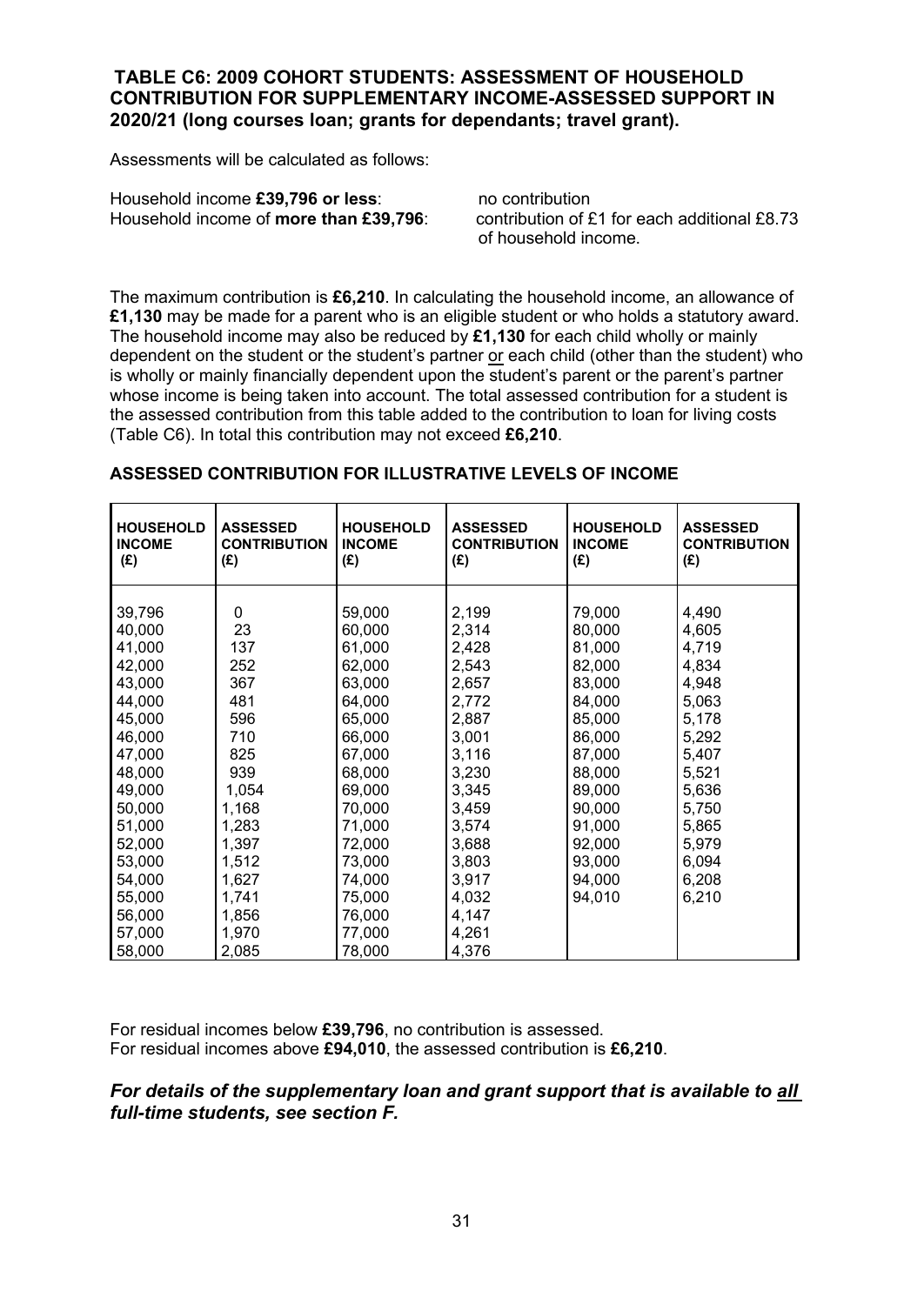# **SECTION D: 2008 COHORT STUDENTS: SUPPORT AVAILABLE IN 2020/21 TO CURRENT SYSTEM STUDENTS WHO WERE NEW ENTRANTS IN 2008/09.**

### *TABLE D1: MAXIMUM LOAN RATES: INCOME ASSESSED AND NON-INCOME ASSESSED ELEMENTS.*

| <b>FULL YEAR</b><br><b>STUDENTS</b>  | <b>MAIN RATE</b><br>(100%)<br>(Table B1)    | <b>NON-INCOME</b><br><b>ASSESSED</b> | <b>INCOME</b><br><b>ASSESSED</b>  |
|--------------------------------------|---------------------------------------------|--------------------------------------|-----------------------------------|
| Parental home                        | 4,404                                       | 3,302                                | 1,102                             |
| London                               | 7,969                                       | 5,976                                | 1,993                             |
| Elsewhere                            | 5,691                                       | 4,268                                | 1,423                             |
| Overseas                             | 6,779                                       | 5,085                                | 1,694                             |
| <b>FINAL YEAR</b><br><b>STUDENTS</b> | <b>MAIN RATE</b><br>$(100\%)$<br>(Table B1) | <b>NON INCOME</b><br><b>ASSESSED</b> | <b>INCOME-</b><br><b>ASSESSED</b> |
| Parental home                        | 3,979                                       | 2,985                                | 994                               |
| London                               | 7,254                                       | 5,441                                | 1,813                             |
| Elsewhere                            | 5,264                                       | 3,949                                | 1,315                             |
| Overseas                             | 5,894                                       | 4,421                                | 1,473                             |

*For 2008 cohort students not eligible for benefits the maximum amount of main loan for living costs will be reduced by £1 for every £1 of maintenance grant received, up to a maximum £1,527 reduction. [Full-year overseas rate lower threshold £74,157]*

| <b>MAXIMUM RATES OF FULL YEAR</b><br><b>LOAN</b>  | <b>REDUCED</b><br><b>LOANS</b> | <b>REDUCED LOANS</b><br>(NHS Bursary |
|---------------------------------------------------|--------------------------------|--------------------------------------|
|                                                   | (Sandwich years)               | Years)                               |
| Parental home                                     | 2,090                          | 1,845                                |
| London                                            | 3,914                          | 3,451                                |
| Elsewhere                                         | 2,788                          | 2,458                                |
| Overseas                                          | N/A                            | 2,458                                |
| <b>MAXIMUM RATES OF FINAL YEAR</b><br><b>LOAN</b> |                                |                                      |
| Parental home                                     | 1,588                          | 1,400                                |
| London                                            | 2,994                          | 2,642                                |
| Elsewhere                                         | 2,173                          | 1,916                                |
| Overseas                                          | N/A                            | 1,916                                |

### *TABLE D2: REDUCED RATE LOAN FOR LIVING COSTS.*

The following groups of students are eligible for the reduced, non-income assessed loan rates (see Table D2 above):

(i) Eligible students on full-year sandwich course paid placements where the periods of full-time study are less than 10 weeks in aggregate (students undertaking work placements overseas qualify for the elsewhere rate of loan);

(ii) Students who are eligible to apply for means-tested NHS bursaries or means tested Scottish Health Care allowances (the full year reduced overseas loan rate for these students is £2,458, and the final year reduced overseas loan rate is £1,916).

Students who were full-time entrants in 2008/09 will be able to apply for a means-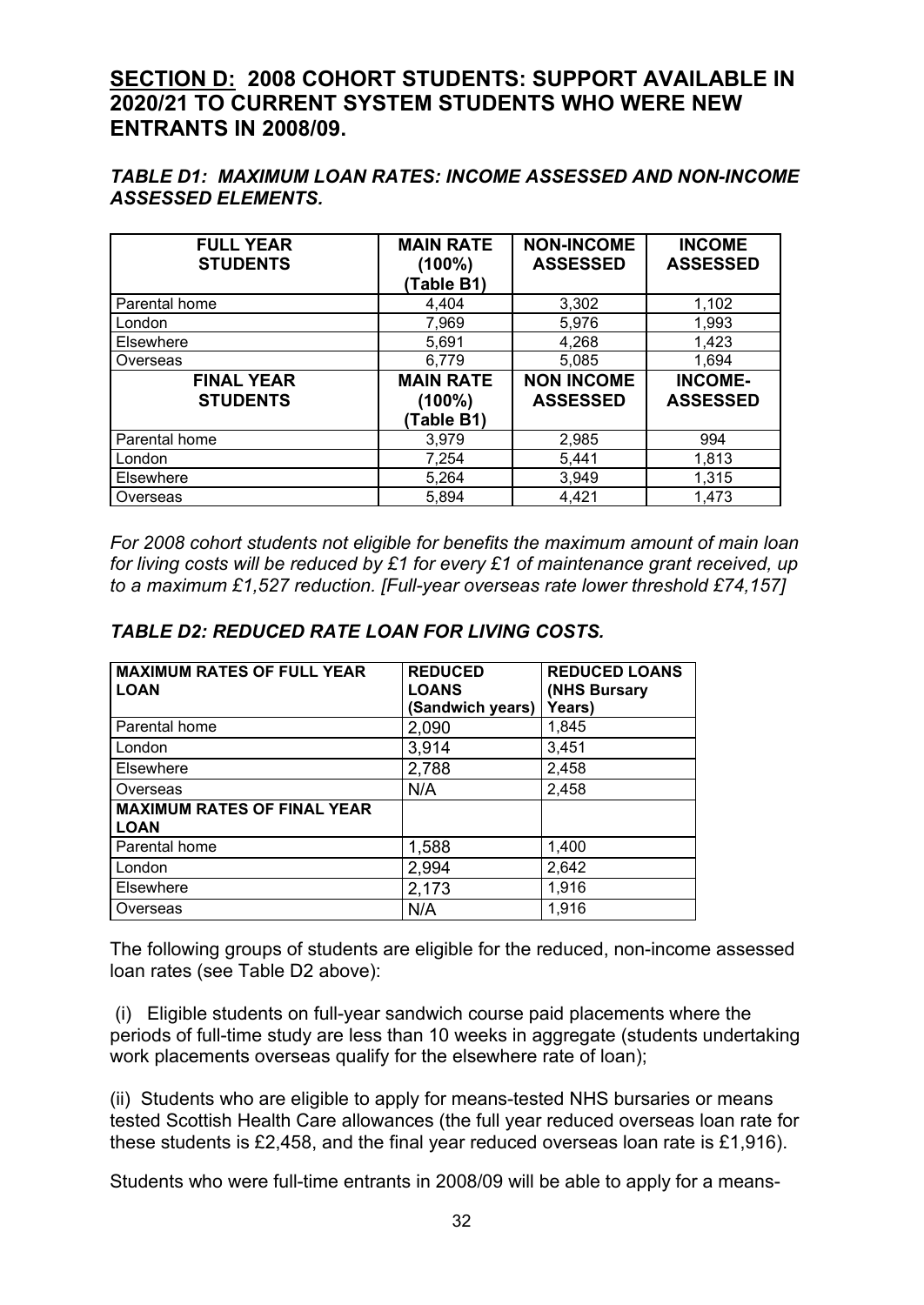tested **maintenance grant** or **special support grant** of up to **£3,489.**

## *D3: SUPPORT FOR TUITION FEES.*

New full-time students who started their courses in 2008/09 and are continuing their courses in 2020/21 will be liable for a fee loan of up to **£3,465.** These students will be able to apply for a **non means-tested fee loan** of up to **£3,465** depending upon the actual tuition fee for their course.

**Sub-section D3 above applies to Approved (fee cap) and Approved providers i in respect of tuition fee loans in 2020/21. Maximum fee caps do not apply to Approved providers.** 

### *Maximum Tuition Fees in Special Cases*

The maximum fee payable, and therefore the maximum fee loan entitlement will be **£1,725** for:

- **a.** work placement sandwich years where the period of full-time study are in aggregate less than 10 weeks in the academic year.
- **b.** overseas study years where the periods of full-time study at the UK institution are in aggregate less than 10 weeks in the academic year.
- **c.** final year of a course completed with less than 15 weeks attendance.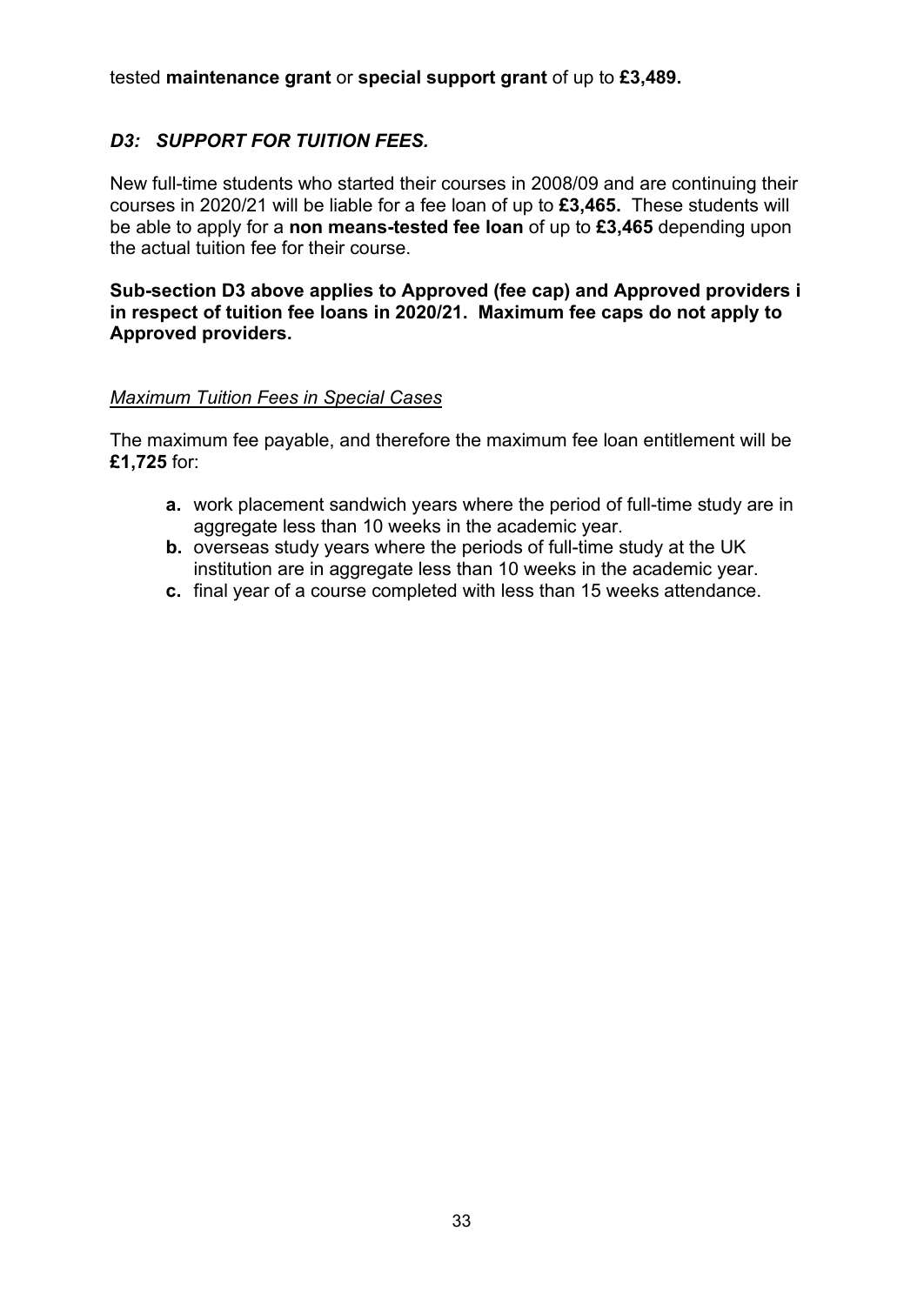### **D4: MAINTENANCE GRANT AND LOAN ENTITLEMENT: ILLUSTRATIVE LEVELS OF INCOME FOR 2008 COHORT STUDENTS.**

| INCOME $(E)$                              | <b>ASSESSED</b><br><b>CONTRIBUTION</b><br>(E) | <b>MAINTENANCE</b><br><b>GRANT (£)</b> | <b>LOAN FOR LIVING</b><br>COSTS(£) | <b>TOTAL GRANT</b><br><b>PLUS LOAN (£)</b> |
|-------------------------------------------|-----------------------------------------------|----------------------------------------|------------------------------------|--------------------------------------------|
| <b>Student living at</b><br>home          |                                               |                                        | <b>Maximum £4,404 (*)</b>          |                                            |
| 25,000                                    | 0                                             | 3,489                                  | 2,877                              | 6,366                                      |
| 30,000                                    | 0                                             | 2,481                                  | 2,877                              | 5,358                                      |
| 34,732                                    | $\mathbf 0$                                   | 1,527                                  | 2,877                              | 4,404                                      |
| 40,000                                    | $\mathbf 0$                                   | 1,232                                  | 3,172                              | 4,404                                      |
| 50,000                                    | $\mathbf 0$                                   | 671                                    | 3,733                              | 4,404                                      |
| 61,059                                    | $\pmb{0}$                                     | 50                                     | 4,354                              | 4,404                                      |
| 61,062                                    | $\pmb{0}$                                     | 0                                      | 4,404                              | 4,404                                      |
| 65,000                                    | 509                                           | $\overline{0}$                         | 3,895                              | 3,895                                      |
| 69,581                                    | 1102                                          | $\overline{0}$                         | $3,302 (+)$                        | 3,302                                      |
| 70,000                                    | 1102                                          | $\overline{0}$                         | 3,302                              | 3,302                                      |
| <b>Student studying</b><br>in London      |                                               |                                        | Maximum £7,969 (*)                 |                                            |
| 25,000                                    | $\mathbf 0$                                   | 3,489                                  | 6,442                              | 9,931                                      |
| 30,000                                    | $\overline{0}$                                | 2,481                                  | 6,442                              | 8,923                                      |
| 34,732                                    | $\mathbf 0$                                   | 1,527                                  | 6,442                              | 7,969                                      |
| 40,000                                    | $\mathbf 0$                                   | 1,232                                  | 6,737                              | 7,969                                      |
| 50,000                                    | $\pmb{0}$                                     | 671                                    | 7,298                              | 7,969                                      |
| 61,059                                    | $\pmb{0}$                                     | 50                                     | 7,919                              | 7,969                                      |
| 61,062                                    | $\mathbf 0$                                   | $\mathbf 0$                            | 7,969                              | 7,969                                      |
| 65,000                                    | 509                                           | $\overline{0}$                         | 7,460                              | 7,460                                      |
| 70,000                                    | 1,156                                         | $\mathbf 0$                            | 6,813                              | 6,813                                      |
| 76,468                                    | 1,993                                         | $\mathbf 0$                            | $5,976 (+)$                        | 5,976                                      |
| 80,000                                    | 1,993                                         | $\overline{0}$                         | 5,976                              | 5,976                                      |
| <b>Student studying</b><br>outside London |                                               |                                        | Maximum £5,691 (*)                 |                                            |
| 25,000                                    | $\boldsymbol{0}$                              | 3,489                                  | 4,164                              | 7,653                                      |
| 30,000                                    | $\pmb{0}$                                     | 2,481                                  | 4,164                              | 6,645                                      |
| 34,732                                    | 0                                             | 1,527                                  | 4,164                              | 5,691                                      |
| 40,000                                    | $\mathbf 0$                                   | 1,232                                  | 4,459                              | 5,691                                      |
| 50,000                                    | $\mathbf 0$                                   | 671                                    | 5,020                              | 5,691                                      |
| 61,059                                    | $\mathbf 0$                                   | 50                                     | 5,641                              | 5,691                                      |
| 61,062                                    | $\mathbf 0$                                   | $\mathbf 0$                            | 5,691                              | 5,691                                      |
| 65,000                                    | 509                                           | $\mathbf 0$                            | 5,182                              | 5,182                                      |
| 70,000                                    | 1,156                                         | $\pmb{0}$                              | 4,535                              | 4,535                                      |
| 72,062                                    | 1,423                                         | $\mathbf 0$                            | $4,268(+)$                         | 4,268                                      |
| 80,000                                    | 1,423                                         | $\overline{0}$                         | $\overline{4,}268$                 | 4,268                                      |

(\*) Where students are eligible for more than £1,527 of grant, the amount of loan for which they are eligible will be reduced by £1,527. Where students are eligible for less than £1,527 of grant, the amount of loan for which they are eligible will be reduced £1 for £1 for the amount of grant due. For income between £25,000 and £34,732, the grant is reduced by £1 for every complete £4.96 by which the income exceeds £25,000. For income between £34,732 and £61,059 the grant is reduced by £1 for every complete £17.82 by which the income exceeds £34,732.

A student whose income is £61,059 will be eligible for the minimum grant of £50. A student whose income exceeds £61,059 will not be eligible for any grant.

Where students' income exceeds £61,062, the amount of loan for which they are eligible is reduced by £1 for every complete £7.73 by which the income exceeds £61,062 until around 75% of the full loan for living costs remains. This point is indicated by (+) in the table above.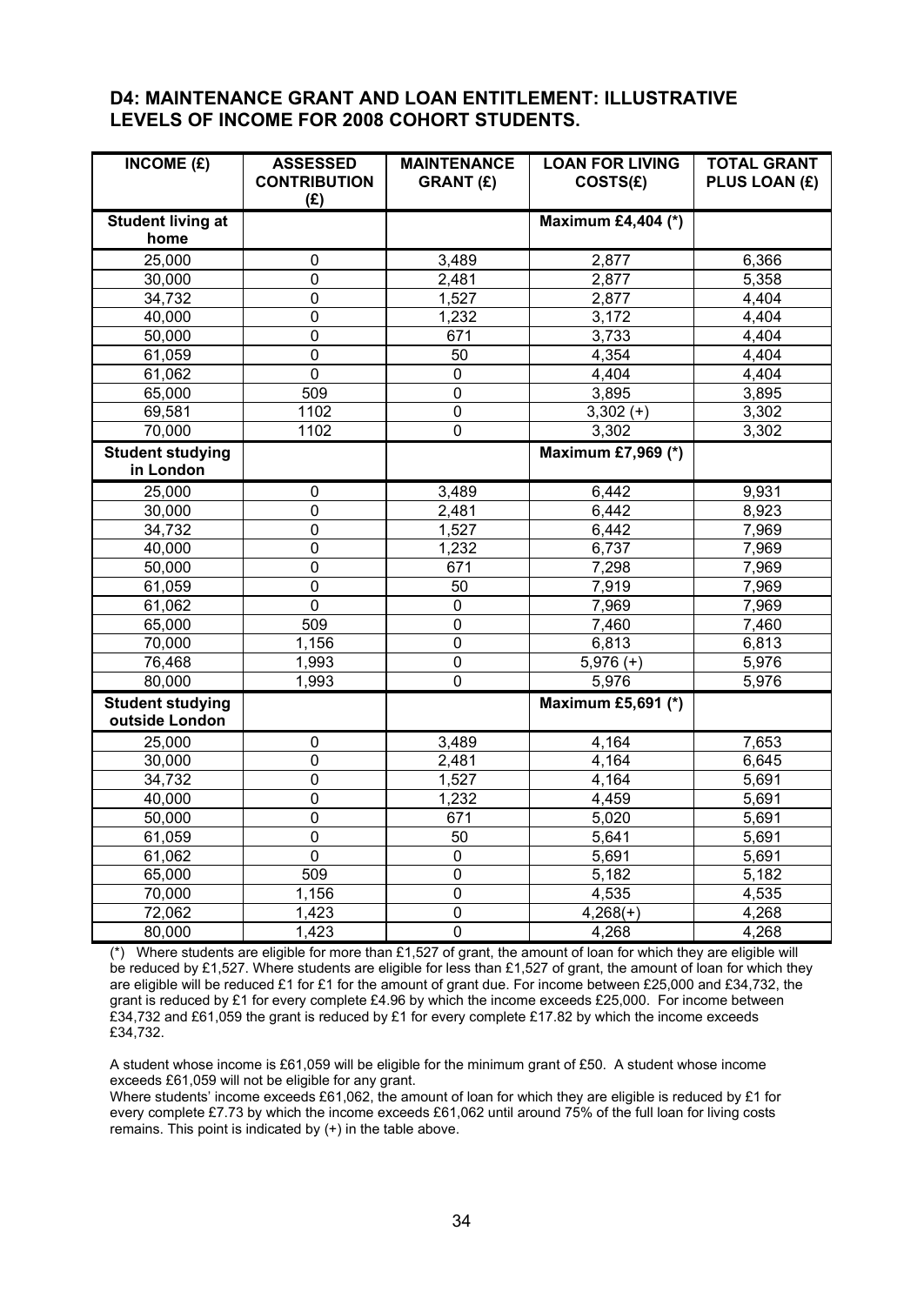#### **D5: SPECIAL SUPPORT GRANT AND LOAN ENTITLEMENT FOR ILLUSTRATIVE LEVELS OF INCOME FOR 2008 COHORT STUDENTS.**

| INCOME $(E)$                         | <b>ASSESSED</b><br><b>CONTRIBUTION</b><br>(E) | <b>SPECIAL</b><br><b>SUPPORT</b><br><b>GRANT (£)</b> | <b>LOAN FOR LIVING</b><br>COSTS (£) | <b>TOTAL SPECIAL</b><br><b>SUPPORT GRANT</b><br><b>PLUS LOAN (£)</b> |
|--------------------------------------|-----------------------------------------------|------------------------------------------------------|-------------------------------------|----------------------------------------------------------------------|
| <b>Student living at</b><br>home     |                                               |                                                      | Maximum £4,404                      |                                                                      |
| 25,000                               |                                               |                                                      |                                     |                                                                      |
|                                      | $\boldsymbol{0}$<br>$\overline{0}$            | 3,489                                                | 4,404                               | 7,893                                                                |
| 30,000                               |                                               | 2,481                                                | 4,404                               | 6,885                                                                |
| 34,732                               | $\mathbf 0$<br>$\mathbf 0$                    | 1,527<br>1,232                                       | 4,404                               | 5,931                                                                |
| 40,000                               | $\mathsf 0$                                   | 671                                                  | 4,404<br>4,404                      | 5,636<br>5,075                                                       |
| 50,000                               |                                               |                                                      |                                     |                                                                      |
| 61,059                               | $\boldsymbol{0}$<br>$\mathbf 0$               | 50                                                   | 4,404                               | 4,454                                                                |
| 61,062                               |                                               | 0                                                    | 4,404                               | 4,404                                                                |
| 65,000                               | 509                                           | $\pmb{0}$                                            | 3,895                               | 3,895                                                                |
| 69,581                               | 1102                                          | $\overline{0}$<br>$\overline{0}$                     | 3,302 $(\overline{+)}$<br>3,302     | 3,302<br>3,302                                                       |
| 70,000                               | 1102                                          |                                                      |                                     |                                                                      |
| <b>Student studying</b><br>in London |                                               |                                                      | Maximum £7,969                      |                                                                      |
| 25,000                               | $\pmb{0}$                                     | 3,489                                                | 7,969                               | 11,458                                                               |
| 30,000                               | $\mathbf 0$                                   | 2,481                                                | 7,969                               | 10,450                                                               |
| 34,732                               | $\overline{0}$                                | 1,527                                                | 7,969                               | 9,496                                                                |
| 40,000                               | $\overline{0}$                                | 1,232                                                | 7,969                               | 9,201                                                                |
| 50,000                               | $\mathbf 0$                                   | 671                                                  | 7,969                               | 8,640                                                                |
| 61,059                               | $\mathbf 0$                                   | 50                                                   | 7,969                               | 8,019                                                                |
| 61,062                               | $\overline{0}$                                | $\mathbf 0$                                          | 7,969                               | 7,969                                                                |
| 65,000                               | 509                                           | $\overline{0}$                                       | 7,460                               | 7,460                                                                |
| 70,000                               | 1,156                                         | $\mathbf 0$                                          | 6,813                               | 6,813                                                                |
| 76,468                               | 1,993                                         | 0                                                    | $5,976 (+)$                         | 5,976                                                                |
| 80,000                               | 1,993                                         | $\overline{0}$                                       | 5,976                               | 5,976                                                                |
| <b>Student studying</b>              |                                               |                                                      | Maximum £5,691                      |                                                                      |
| outside London                       |                                               |                                                      |                                     |                                                                      |
| 25,000                               | $\pmb{0}$                                     | 3,489                                                | 5,691                               | 9,180                                                                |
| 30,000                               | $\pmb{0}$                                     | 2,481                                                | 5,691                               | 8,172                                                                |
| 34,732                               | $\pmb{0}$                                     | 1,527                                                | 5,691                               | 7,218                                                                |
| 40,000                               | $\mathbf 0$                                   | 1,232                                                | 5,691                               | 6,923                                                                |
| 50,000                               | $\overline{0}$                                | 671                                                  | 5,691                               | 6,362                                                                |
| 61,059                               | $\overline{0}$                                | 50                                                   | 5,691                               | 5,741                                                                |
| 61,062                               | $\overline{0}$                                | $\overline{0}$                                       | 5,691                               | 5,691                                                                |
| 65,000                               | 509                                           | 0                                                    | 5,182                               | 5,182                                                                |
| 70,000                               | 1,156                                         | $\mathbf 0$                                          | 4,535                               | 4,535                                                                |
| 72,062                               | 1,423                                         | $\overline{0}$                                       | $4,268(+)$                          | 4,268                                                                |
| 80,000                               | 1,423                                         | $\overline{0}$                                       | 4,268                               | 4,268                                                                |

For income between £25,000 and £34,732, the special support grant is reduced by £1 for every complete £4.96 by which the income exceeds £25,000. For income between £34,732 and £61,059 the special support grant is reduced by £1 for every complete £17.82 by which the income exceeds £34,732.

A student whose income is £61,059 will be eligible for the minimum special support grant of £50. A student whose income exceeds £61,059 will not be eligible for any grant.

Where students' income exceeds £61,062, the amount of loan for which they are eligible is reduced by £1 for every complete £7.73 by which the income exceeds £61,062 until around 75% of the full loan for living costs remains. This point is indicated by (+) in the table above.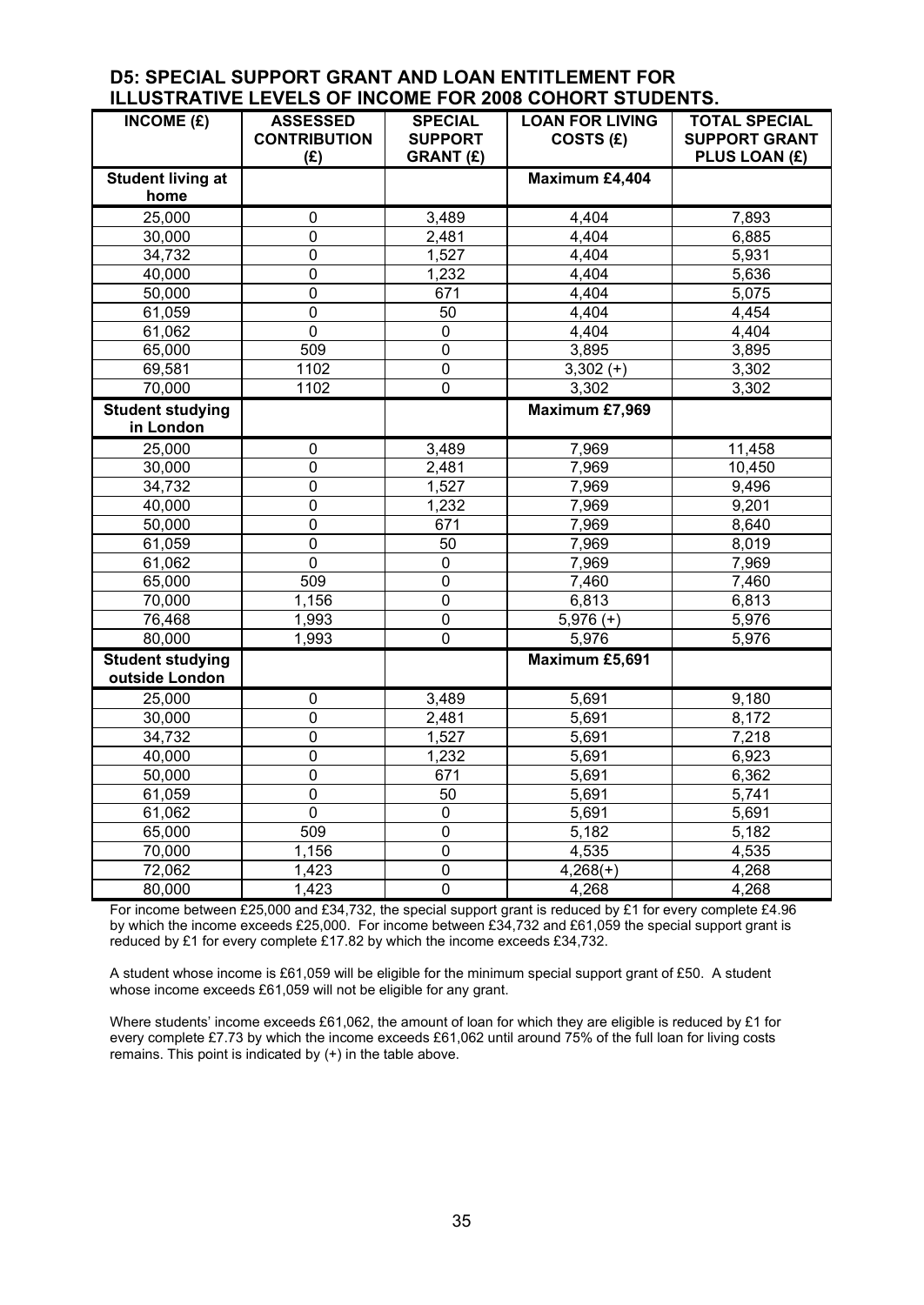### **TABLE D6: FULL-TIME 2008 COHORT STUDENTS: ASSESSMENT OF HOUSEHOLD CONTRIBUTION FOR SUPPLEMENTARY INCOME-ASSESSED SUPPORT in 2020/21 (long courses loan; grants for dependants; travel grant).**

Assessments will be calculated as follows:

Household income **£39,796 or less**:<br>Household income of **more than £39.796** contribution of £1 for each additional £8.73 Household income of **more than £39,796**:

of household income.

The maximum contribution is **£6,210**. In calculating the household income, an allowance of **£1,130** may be made for a parent who is an eligible student or who holds a statutory award. The household income may also be reduced by **£1,130** for each child wholly or mainly dependent on the student or the student's partner or each child (other than the student) who is wholly or mainly financially dependent upon the student's parent or the parent's partner whose income is being taken into account. The total assessed contribution for a student is the assessed contribution from this table added to the contribution to loan for living costs (Table D6). In total this contribution may not exceed **£6,210**.

| <b>HOUSEHOLD</b><br><b>INCOME</b><br>(E) | <b>ASSESSED</b><br><b>CONTRIBUTION</b><br>(E) | <b>HOUSEHOLD</b><br><b>INCOME</b><br>(E) | <b>ASSESSED</b><br><b>CONTRIBUTION</b><br>(E) | <b>HOUSEHOLD</b><br><b>INCOME</b><br>(E) | <b>ASSESSED</b><br><b>CONTRIBUTION</b><br>(E) |
|------------------------------------------|-----------------------------------------------|------------------------------------------|-----------------------------------------------|------------------------------------------|-----------------------------------------------|
|                                          |                                               |                                          |                                               |                                          |                                               |
| 39,796                                   | 0                                             | 59,000                                   | 2,199                                         | 79,000                                   | 4,490                                         |
| 40,000                                   | 23                                            | 60,000                                   | 2,314                                         | 80,000                                   | 4,605                                         |
| 41,000                                   | 137                                           | 61,000                                   | 2,428                                         | 81,000                                   | 4,719                                         |
| 42,000                                   | 252                                           | 62,000                                   | 2,543                                         | 82,000                                   | 4,834                                         |
| 43,000                                   | 367                                           | 63,000                                   | 2,657                                         | 83,000                                   | 4,948                                         |
| 44,000                                   | 481                                           | 64,000                                   | 2,772                                         | 84,000                                   | 5,063                                         |
| 45,000                                   | 596                                           | 65,000                                   | 2,887                                         | 85,000                                   | 5,178                                         |
| 46,000                                   | 710                                           | 66,000                                   | 3,001                                         | 86,000                                   | 5,292                                         |
| 47,000                                   | 825                                           | 67,000                                   | 3,116                                         | 87,000                                   | 5,407                                         |
| 48,000                                   | 939                                           | 68,000                                   | 3,230                                         | 88,000                                   | 5,521                                         |
| 49,000                                   | 1,054                                         | 69,000                                   | 3,345                                         | 89,000                                   | 5,636                                         |
| 50,000                                   | 1,168                                         | 70,000                                   | 3,459                                         | 90,000                                   | 5,750                                         |
| 51,000                                   | 1,283                                         | 71,000                                   | 3,574                                         | 91,000                                   | 5,865                                         |
| 52,000                                   | 1,397                                         | 72,000                                   | 3,688                                         | 92,000                                   | 5,979                                         |
| 53,000                                   | 1,512                                         | 73,000                                   | 3,803                                         | 93,000                                   | 6,094                                         |
| 54,000                                   | 1,627                                         | 74,000                                   | 3,917                                         | 94,000                                   | 6,208                                         |
| 55,000                                   | 1,741                                         | 75,000                                   | 4,032                                         | 94,010                                   | 6,210                                         |
| 56,000                                   | 1,856                                         | 76,000                                   | 4,147                                         |                                          |                                               |
| 57,000                                   | 1,970                                         | 77,000                                   | 4,261                                         |                                          |                                               |
| 58,000                                   | 2,085                                         | 78,000                                   | 4,376                                         |                                          |                                               |

### **ASSESSED CONTRIBUTION FOR ILLUSTRATIVE LEVELS OF INCOME**

For residual incomes below **£39,796**, no contribution is assessed. For residual incomes above **£94,010**, the assessed contribution is **£6,210**.

### *For details of the supplementary loan and grant support that is available to all full-time students, see section F.*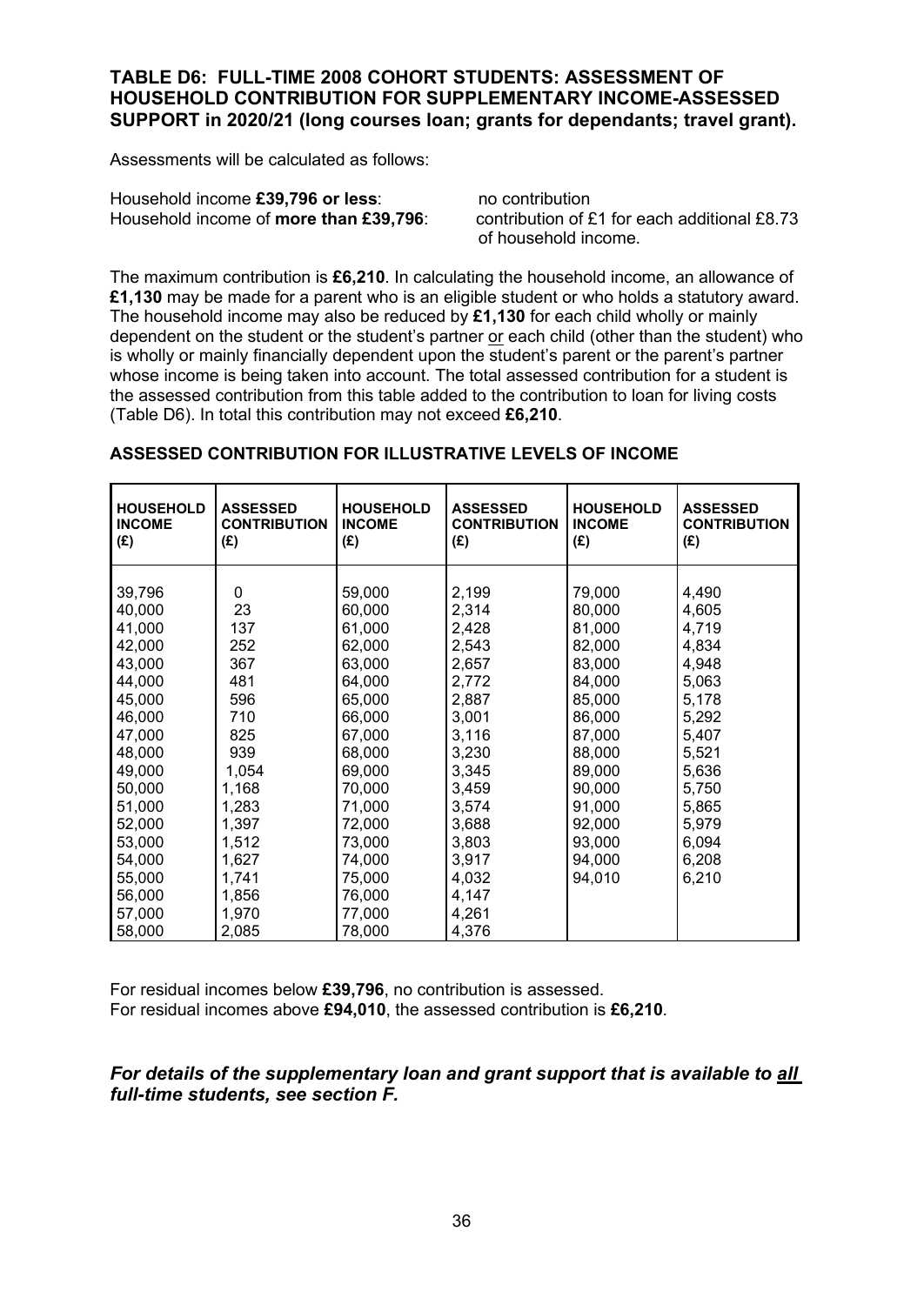# **SECTION E: SUPPORT AVAILABLE IN 2020/21 FOR CURRENT SYSTEM STUDENTS (OTHER THAN 2008, 2009, 2012 OR 2016 COHORT STUDENTS).**

*TABLE E1: MAXIMUM LOAN RATES: INCOME ASSESSED AND NON-INCOME ASSESSED ELEMENTS.*

| <b>FULL YEAR</b><br><b>STUDENTS</b>  | <b>MAIN RATE</b><br>(100%)<br>(Table B1)    | <b>NON-INCOME</b><br><b>ASSESSED</b> | <b>INCOME</b><br><b>ASSESSED</b>  |
|--------------------------------------|---------------------------------------------|--------------------------------------|-----------------------------------|
| Parental home                        | 4,404                                       | 3,302                                | 1,102                             |
| London                               | 7,969                                       | 5,976                                | 1,993                             |
| Elsewhere                            | 5,691                                       | 4,268                                | 1,423                             |
| Overseas                             | 6,779                                       | 5,085                                | 1,694                             |
| <b>FINAL YEAR</b><br><b>STUDENTS</b> | <b>MAIN RATE</b><br>$(100\%)$<br>(Table B1) | <b>NON INCOME</b><br><b>ASSESSED</b> | <b>INCOME-</b><br><b>ASSESSED</b> |
| Parental home                        | 3,979                                       | 2,985                                | 994                               |
| London                               | 7,254                                       | 5,441                                | 1,813                             |
| Elsewhere                            | 5,264                                       | 3,949                                | 1,315                             |
| Overseas                             | 5,894                                       | 4,421                                | 1,473                             |

*For most students in this category the maximum amount of main loan for living costs will be reduced by £1 for every £1 of maintenance grant received, up to a maximum £1,527* reduction. [Full rate overseas rate lower threshold - £53,824]

| <b>MAXIMUM RATES OF FULL YEAR</b><br><b>LOAN</b> | <b>REDUCED</b><br><b>LOANS</b> | <b>REDUCED LOANS</b><br>(NHS Bursary |
|--------------------------------------------------|--------------------------------|--------------------------------------|
|                                                  | (Sandwich years)               | Years)                               |
| Parental home                                    | 2,090                          | 1,845                                |
| London                                           | 3,914                          | 3,451                                |
| Elsewhere                                        | 2,788                          | 2,458                                |
| Overseas                                         | N/A                            | 2,458                                |
| <b>MAXIMUM RATES OF FINAL YEAR</b>               |                                |                                      |
| <b>LOAN</b>                                      |                                |                                      |
| Parental home                                    | 1,588                          | 1,400                                |
| London                                           | 2,994                          | 2,642                                |
| Elsewhere                                        | 2,173                          | 1,916                                |
| Overseas                                         | N/A                            | 1,916                                |

*TABLE E2: REDUCED RATE LOAN FOR LIVING COSTS.*

The following groups of students are eligible for the reduced, non-income assessed loan rates (see Table E2 above):

(i) Eligible students on full-year sandwich course paid placements where the periods of full-time study are less than 10 weeks in aggregate (students undertaking work placements overseas qualify for the elsewhere rate of loan);

(ii) Students who are eligible to apply for means-tested NHS bursaries or means tested Scottish Health Care allowances (the full year reduced overseas loan rate for these students is £2,458, and the final year reduced overseas loan rate is £1,916).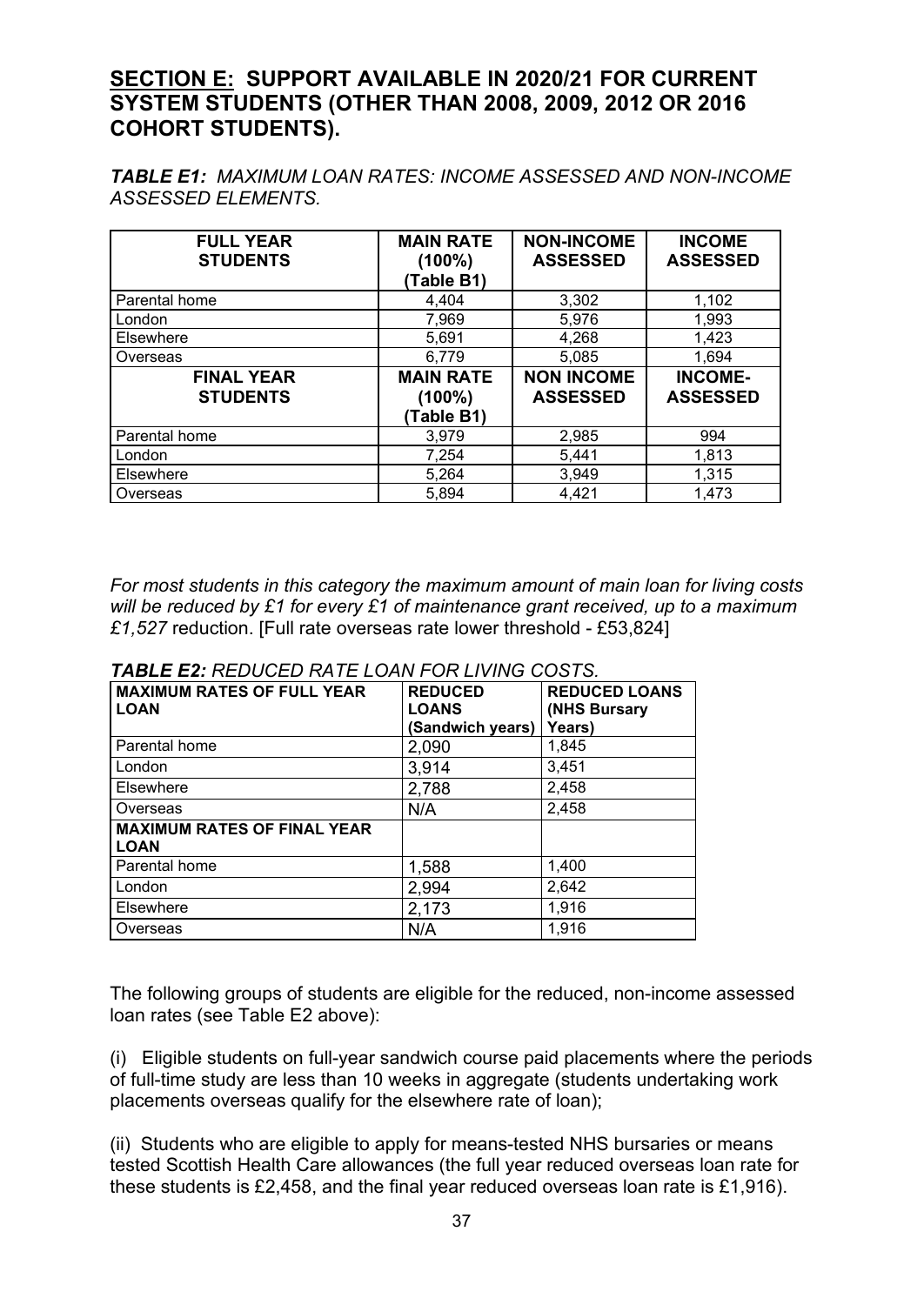Students who were full-time entrants to higher education in 2006/07 or 2007/08 (and entrants to higher education in 2009/10, 2010/11,2011/12 and August 2012 who studied on a previous course starting before September 2008) will be able to apply in 2020/21 for a means-tested **maintenance grant** or **special support grant** of up to **£3,489;**

# *E3: SUPPORT FOR TUITION FEES.*

Full-time students who started their courses in 2006/07 or 2007/08 (and entrants to higher education in 2009/10, 2010/11, 2011/12 and August 2012 who studied on a previous course starting before September 2008) and are continuing their courses in 2020/21 will be liable for a tuition fee of up to **£3,465.** These students will be able to apply for a **non means-tested fee loan** of up to **£3,465** depending upon the actual tuition fee for their course.

### **Sub-section E3 above applies to Approved (fee cap) and Approved providers in respect of fee loans in 2020/21. Maximum fee caps do not apply to Approved providers.**

## *Maximum Tuition Fees in Special Cases*

The maximum tuition fee payable, and therefore the maximum fee loan entitlement, in the following special cases will be **£1,725** for:

- a. work placement sandwich years where the periods of full-time study are in aggregate less than 10 weeks in the academic year.
- b. overseas study years where the periods of full-time study at the UK institution are in aggregate less than 10 weeks in the academic year.
- c. final year of a course completed with less than 15 weeks attendance.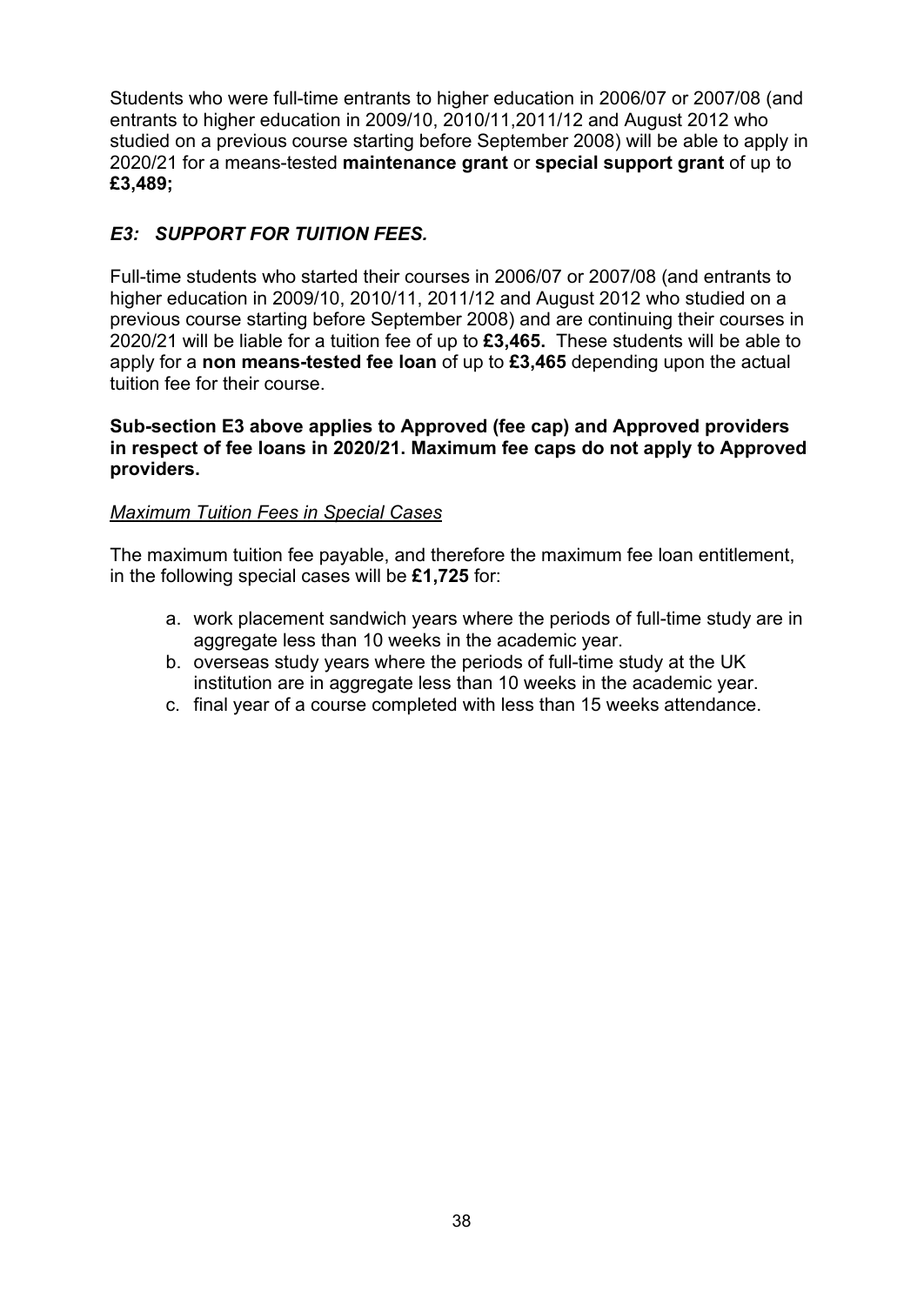#### **E4: MAINTENANCE GRANT AND LOAN ENTITLEMENT: CURRENT SYSTEM STUDENTS (OTHER THAN 2008, 2009, 2012 AND 2016 COHORT STUDENTS.)**

| INCOME $(E)$                              | <b>ASSESSED</b><br><b>CONTRIBUTION</b> | <b>MAINTENANCE</b><br><b>GRANT (£)</b> | <b>LOAN FOR LIVING</b><br>COSTS (£) | <b>TOTAL GRANT</b><br>PLUS LOAN (£) |
|-------------------------------------------|----------------------------------------|----------------------------------------|-------------------------------------|-------------------------------------|
|                                           | (E)                                    |                                        |                                     |                                     |
| <b>Student living at</b>                  |                                        |                                        | Maximum £4,404 (*)                  |                                     |
| home                                      |                                        |                                        |                                     |                                     |
| 18,360                                    | 0                                      | 3,489                                  | 2,877                               | 6,366                               |
| 20,000                                    | 0                                      | 3,159                                  | 2,877                               | 6,036                               |
| 25,000                                    | 0                                      | 2,151                                  | 2,877                               | 5,028                               |
| 28,092                                    | 0                                      | 1,527                                  | 2,877                               | 4,404                               |
| 30,000                                    | 0                                      | 1,282                                  | 3,122                               | 4,404                               |
| 35,000                                    | 0                                      | 640                                    | 3,764                               | 4,404                               |
| 39,584                                    | 0                                      | 50                                     | 4,354                               | 4,404                               |
| 39,796                                    | 0                                      | 0                                      | 4,404                               | 4,404                               |
| 40,000                                    | 24                                     | $\mathbf 0$                            | 4,380                               | 4,380                               |
| 45,000                                    | 628                                    | $\pmb{0}$                              | 3,776                               | 3,776                               |
| 48,921                                    | 1,102                                  | $\overline{0}$                         | $\overline{3,}302$ (+)              | 3,302                               |
| <b>Student studying</b><br>in London      |                                        |                                        | <b>Maximum £7,969 (*)</b>           |                                     |
| 18,360                                    | $\pmb{0}$                              | 3,489                                  | 6,442                               | 9,931                               |
| 20,000                                    | 0                                      | 3,159                                  | 6,442                               | 9,601                               |
| 25,000                                    | $\pmb{0}$                              | 2,151                                  | 6,442                               | 8,593                               |
| 28,092                                    | 0                                      | 1,527                                  | 6,442                               | 7,969                               |
| 30,000                                    | 0                                      | 1,282                                  | 6,687                               | 7,969                               |
| 35,000                                    | $\pmb{0}$                              | 640                                    | 7,329                               | 7,969                               |
| 39,584                                    | $\pmb{0}$                              | 50                                     | 7,919                               | 7,969                               |
| 39,796                                    | 0                                      | 0                                      | 7,969                               | 7,969                               |
| 40,000                                    | 24                                     | 0                                      | 7,945                               | 7,945                               |
| 45,000                                    | 628                                    | $\mathbf 0$                            | 7,341                               | 7,341                               |
| 50,000                                    | 1,232                                  | 0                                      | 6,737                               | 6,737                               |
| 56,299                                    | 1,993                                  | $\mathbf 0$                            | $\overline{5,}976$ (+)              | 5,976                               |
| <b>Student studying</b><br>outside London |                                        |                                        | Maximum £5,691 (*)                  |                                     |
| 18,360                                    | $\pmb{0}$                              | 3,489                                  | 4,164                               | 7,653                               |
| 20,000                                    | $\mathbf 0$                            | 3,159                                  | 4,164                               | 7,323                               |
| 25,000                                    | 0                                      | 2,151                                  | 4,164                               | 6,315                               |
| 28,092                                    | $\overline{0}$                         | 1,527                                  | 4,164                               | 5,691                               |
| 30,000                                    | $\mathbf 0$                            | 1,282                                  | 4,409                               | 5,691                               |
| 35,000                                    | $\pmb{0}$                              | 640                                    | 5,051                               | 5,691                               |
| 39,584                                    | $\pmb{0}$                              | 50                                     | 5,641                               | 5,691                               |
| 39,796                                    | $\pmb{0}$                              | $\pmb{0}$                              | 5,691                               | 5,691                               |
| 40,000                                    | 24                                     | 0                                      | 5,667                               | 5,667                               |
| 45,000                                    | 628                                    | $\pmb{0}$                              | 5,063                               | 5,063                               |
| 51,580                                    | 1,423                                  | $\pmb{0}$                              | $4,268 (+)$                         | 4,268                               |

(\*) Where students are eligible for more than £1,527 of grant, the amount of loan for which they are eligible will be reduced by £1,527.

(+) is the point at which the 75% non means tested element of the loan is reached.

For income between £18,360 and £28,092, the grant is reduced by £1 for every complete £4.96 by which the income exceeds £18,360. For income between £28,092 and £39,584, the grant is reduced by £1 for every complete £7.78 by which the income exceeds £28,092. A student whose income is £39,584 will be eligible for the minimum grant of £50. A student whose income exceeds £39,584 will not be eligible for any grant. Where students' income exceeds £39,796, the amount of loan for which they are eligible is reduced by £1 for every complete £8.28 by which the income exceeds £39,796 until around 75% of the full loan for living costs remains.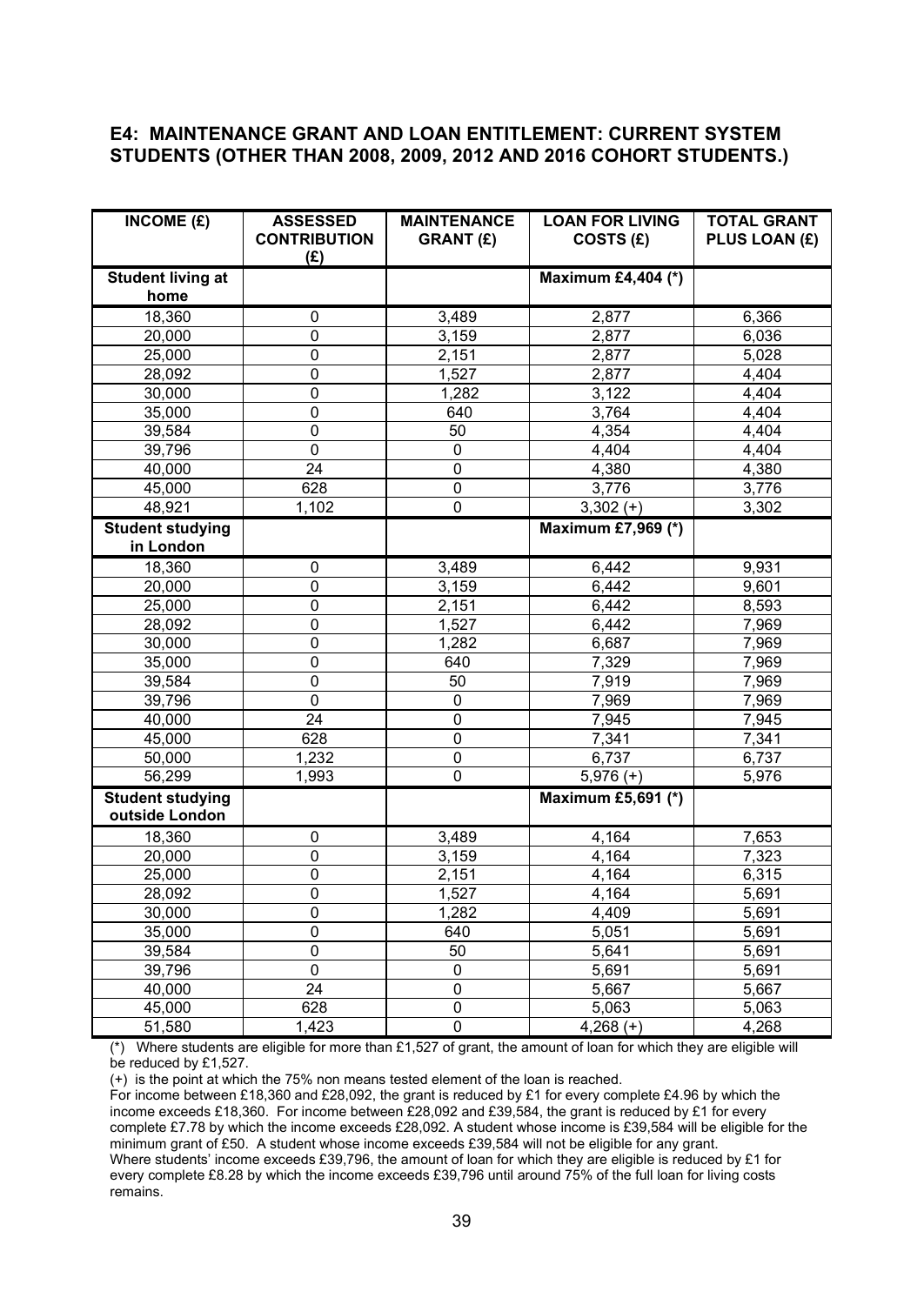### **E5: SPECIAL SUPPORT GRANT AND LOAN ENTITLEMENT – CURRENT SYSTEM STUDENTS (OTHER THAN 2008, 2009, 2012 AND 2016 COHORT STUDENTS**).

| INCOME(E)                                 | <b>ASSESSED</b><br><b>CONTRIBUTION</b> | <b>SPECIAL</b><br><b>SUPPORT</b> | <b>LOAN FOR LIVING</b><br>COSTS (£) | <b>TOTAL SPECIAL</b><br><b>SUPPORT GRANT</b> |
|-------------------------------------------|----------------------------------------|----------------------------------|-------------------------------------|----------------------------------------------|
|                                           | (E)                                    | <b>GRANT (£)</b>                 |                                     | <b>PLUS LOAN (£)</b>                         |
| <b>Student living at</b>                  |                                        |                                  | Maximum £4,404                      |                                              |
| home                                      |                                        |                                  |                                     |                                              |
| 18,360                                    | 0                                      | 3,489                            | 4,404                               | 7,893                                        |
| 20,000                                    | 0                                      | 3,159                            | 4,404                               | 7,563                                        |
| 25,000                                    | 0                                      | 2,151                            | 4,404                               | 6,555                                        |
| 28,092                                    | 0                                      | 1,527                            | 4,404                               | 5,931                                        |
| 30,000                                    | 0                                      | 1,282                            | 4,404                               | 5,686                                        |
| 35,000                                    | $\mathbf 0$                            | 640                              | 4,404                               | 5,044                                        |
| 39,584                                    | $\mathbf 0$                            | 50                               | 4,404                               | 4,454                                        |
| 39,796                                    | $\mathbf 0$                            | $\pmb{0}$                        | 4,404                               | 4,404                                        |
| 40,000                                    | 24                                     | $\pmb{0}$                        | 4,380                               | 4,380                                        |
| 45,000                                    | 628                                    | $\pmb{0}$                        | 3,776                               | 3,776                                        |
| 48,921                                    | 1,102                                  | $\mathbf 0$                      | $3,302 (+)$                         | 3,302                                        |
| <b>Student studying</b>                   |                                        |                                  | Maximum £7,969                      |                                              |
| in London                                 |                                        |                                  |                                     |                                              |
| 18,360                                    | $\mathbf 0$                            | 3,489                            | 7,969                               | 11,458                                       |
| 20,000                                    | 0                                      | 3,159                            | 7,969                               | 11,128                                       |
| 25,000                                    | 0                                      | 2,151                            | 7,969                               | 10,120                                       |
| 28,092                                    | $\mathbf 0$                            | 1,527                            | 7,969                               | 9,496                                        |
| 30,000                                    | 0                                      | 1,282                            | 7,969                               | 9,251                                        |
| 35,000                                    | 0                                      | 640                              | 7,969                               | 8,609                                        |
| 39,584                                    | 0                                      | 50                               | 7,969                               | 8,019                                        |
| 39,796                                    | $\mathbf 0$                            | 0                                | 7,969                               | 7,969                                        |
| 40,000                                    | 24                                     | $\pmb{0}$                        | 7,945                               | 7,945                                        |
| 45,000                                    | 628                                    | $\pmb{0}$                        | 7,341                               | 7,341                                        |
| 50,000                                    | 1,232                                  | $\pmb{0}$                        | 6,737                               | 6,737                                        |
| 56,299                                    | 1,993                                  | $\pmb{0}$                        | $5,976 (+)$                         | 5,976                                        |
| <b>Student studying</b><br>outside London |                                        |                                  | Maximum £5,691                      |                                              |
| 18,360                                    | 0                                      | 3,489                            | 5,691                               | 9,180                                        |
|                                           | $\pmb{0}$                              | 3,159                            |                                     | 8,850                                        |
| 20,000<br>25,000                          | $\mathbf 0$                            | 2,151                            | 5,691                               | 7,842                                        |
| 28,092                                    | 0                                      | 1,527                            | 5,691<br>5,691                      | 7,218                                        |
|                                           |                                        |                                  |                                     |                                              |
| 30,000                                    | 0<br>0                                 | 1,282                            | 5,691                               | 6,973                                        |
| 35,000                                    | $\pmb{0}$                              | 640<br>50                        | 5,691<br>5,691                      | 6,331<br>5,741                               |
| 39,584                                    | $\pmb{0}$                              |                                  |                                     |                                              |
| 39,796                                    |                                        | $\pmb{0}$                        | 5,691                               | 5,691                                        |
| 40,000                                    | 24                                     | $\pmb{0}$                        | 5,667                               | 5,667                                        |
| 45,000                                    | 628                                    | $\pmb{0}$                        | 5,063                               | 5,063                                        |
| 51,580                                    | 1,423                                  | $\pmb{0}$                        | $4,268 (+)$                         | 4,268                                        |

For income between £18,361 and £28,092, the special support grant is reduced by £1 for every complete £4.96 by which the income exceeds £18,360. For income between £28,092 and £39,584 the special support grant is reduced by £1 for every complete £7.78 by which the income exceeds £28,092.

A student whose income is £39,584 will be eligible for the minimum special support grant of £50. A student whose income exceeds £39,584 will not be eligible for any grant.

Where students' income exceeds £39,796, the amount of loan for which they are eligible is reduced by £1 for every complete £8.28 by which the income exceeds £39,796 until around 75% of the full loan for living costs remains. This point is indicated by (+) in the table above.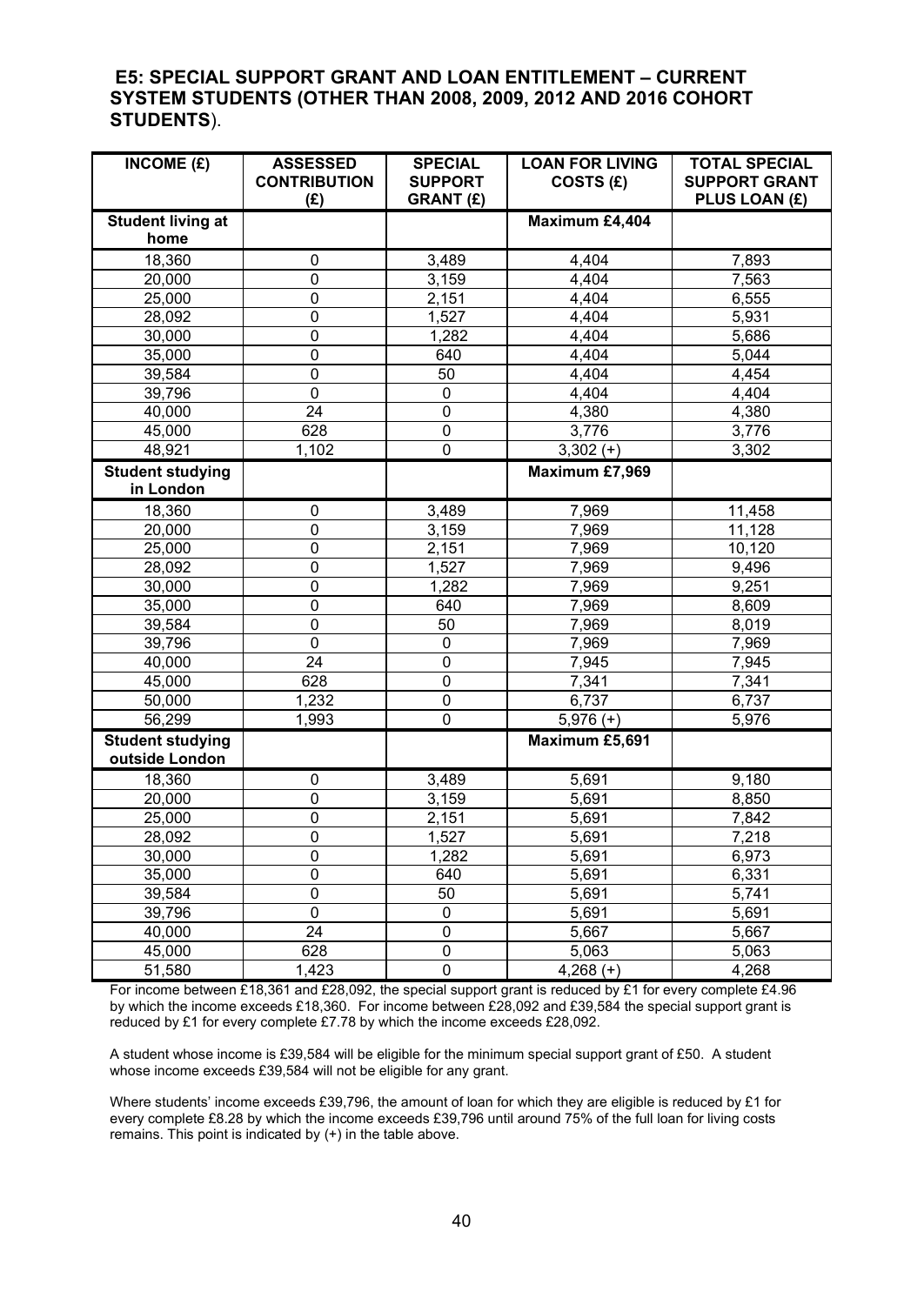**TABLE E6: FULL-TIME NEW ENTRANTS IN 2006/07 OR 2007/08 (AND ENTRANTS TO HIGHER EDUCATION IN 2009/10, 2010/11, 2011/12 OR AUGUST 2012 WHO STUDIED ON A PREVIOUS COURSE STARTING BEFORE SEPTEMBER 2008): ASSESSMENT OF HOUSEHOLD CONTRIBUTION FOR ALL INCOME-ASSESSED SUPPORT in 2020/21.**

Assessments will be calculated as follows:

Household income **£39,796 or less**: no contribution<br>Household income of **more than £39.796**: contribution of £1 for each additional £8.73 Household income of **more than £39.796**:

of household income.

The maximum contribution is **£6,210**. In calculating the household income, an allowance of **£1,130** may be made for a parent who is an eligible student or who holds a statutory award. The household income may also be reduced by **£1,130** for each child wholly or mainly dependent on the student or the student's partner or each child (other than the student) who is wholly or mainly financially dependent upon the student's parent or the parent's partner whose income is being taken into account.

| <b>HOUSEHOLD</b><br><b>INCOME</b><br>(E) | <b>ASSESSED</b><br><b>CONTRIBUTION</b><br>(E) | <b>HOUSEHOLD</b><br><b>INCOME</b><br>(E) | <b>ASSESSED</b><br><b>CONTRIBUTION</b><br>(E) | <b>HOUSEHOLD</b><br><b>INCOME</b><br>(E) | <b>ASSESSED</b><br><b>CONTRIBUTION</b><br>(E) |
|------------------------------------------|-----------------------------------------------|------------------------------------------|-----------------------------------------------|------------------------------------------|-----------------------------------------------|
| 39,796                                   | 0                                             |                                          |                                               |                                          |                                               |
|                                          |                                               | 59,000                                   | 2,199                                         | 79,000                                   | 4,490                                         |
| 40,000                                   | 23                                            | 60,000                                   | 2,314                                         | 80,000                                   | 4,605                                         |
| 41,000                                   | 137                                           | 61,000                                   | 2,428                                         | 81,000                                   | 4,719                                         |
| 42,000                                   | 252                                           | 62,000                                   | 2,543                                         | 82,000                                   | 4,834                                         |
| 43,000                                   | 367                                           | 63,000                                   | 2,657                                         | 83,000                                   | 4,948                                         |
| 44,000                                   | 481                                           | 64,000                                   | 2,772                                         | 84,000                                   | 5,063                                         |
| 45,000                                   | 596                                           | 65,000                                   | 2,887                                         | 85,000                                   | 5,178                                         |
| 46,000                                   | 710                                           | 66,000                                   | 3,001                                         | 86,000                                   | 5,292                                         |
| 47,000                                   | 825                                           | 67,000                                   | 3,116                                         | 87,000                                   | 5,407                                         |
| 48,000                                   | 939                                           | 68,000                                   | 3,230                                         | 88,000                                   | 5,521                                         |
| 49,000                                   | 1,054                                         | 69,000                                   | 3,345                                         | 89,000                                   | 5,636                                         |
| 50,000                                   | 1,168                                         | 70,000                                   | 3,459                                         | 90,000                                   | 5,750                                         |
| 51,000                                   | 1,283                                         | 71,000                                   | 3,574                                         | 91,000                                   | 5,865                                         |
| 52,000                                   | 1,397                                         | 72,000                                   | 3,688                                         | 92,000                                   | 5,979                                         |
| 53,000                                   | 1,512                                         | 73,000                                   | 3,803                                         | 93,000                                   | 6,094                                         |
| 54,000                                   | 1,627                                         | 74,000                                   | 3,917                                         | 94,000                                   | 6,208                                         |
| 55,000                                   | 1,741                                         | 75,000                                   | 4,032                                         | 94,010                                   | 6,210                                         |
| 56,000                                   | 1,856                                         | 76,000                                   | 4,147                                         |                                          |                                               |
| 57,000                                   | 1,970                                         | 77,000                                   | 4,261                                         |                                          |                                               |
| 58,000                                   | 2,085                                         | 78,000                                   | 4,376                                         |                                          |                                               |

### **ASSESSED CONTRIBUTION FOR ILLUSTRATIVE LEVELS OF INCOME**

For residual incomes below **£39,796**, no contribution is assessed. For residual incomes above **£94,010**, the assessed contribution is **£6,210**.

#### *For details of the supplementary loan and grant support that is available to all full-time students, see section F.*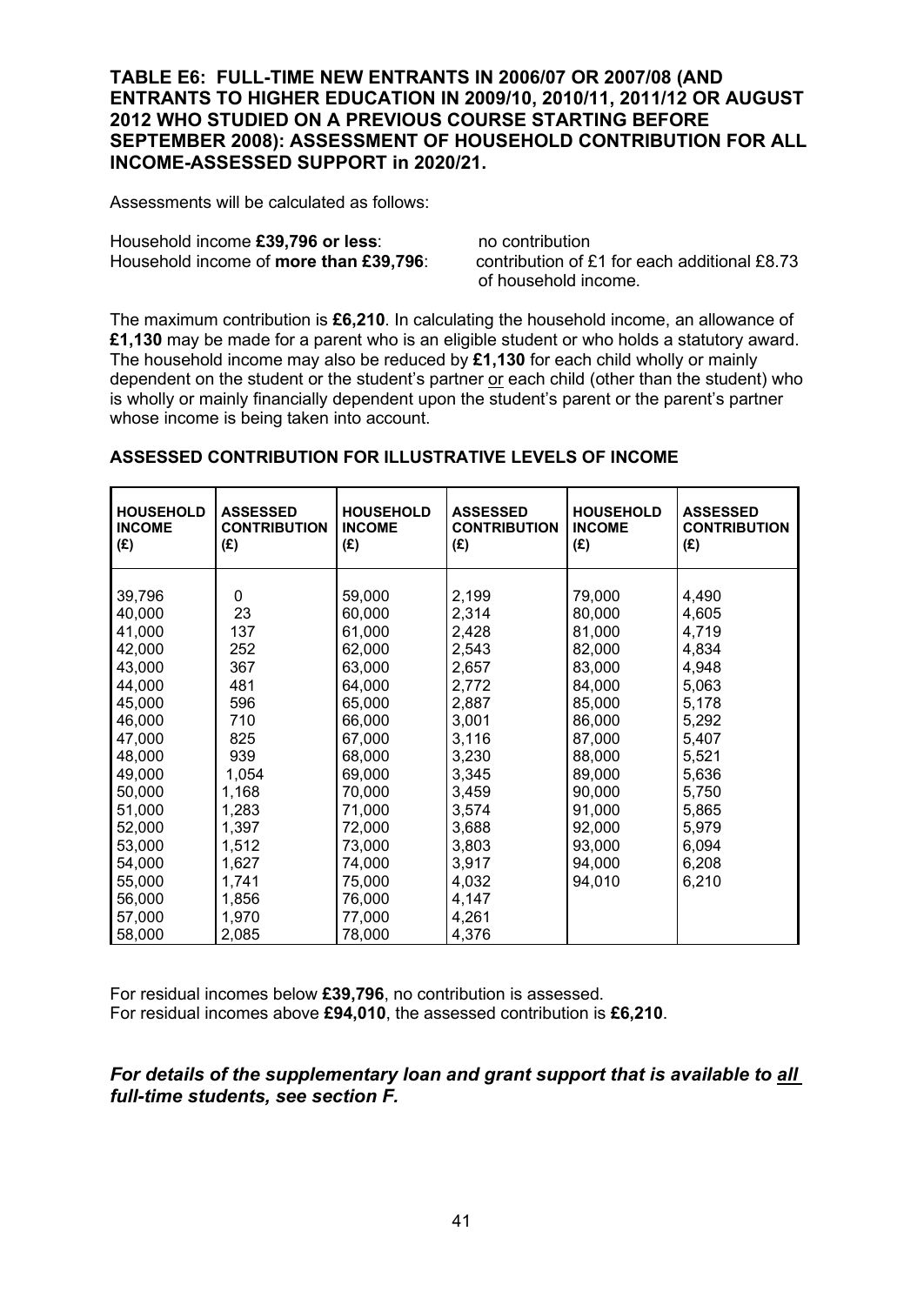# **SECTION F: SUPPLEMENTARY LOANS AND GRANTS FOR LIVING COSTS IN 2020/21 (Available to all full-time students).**

2016 cohort students who are new entrants in 2020/21 or were new entrants in **2016/17, 2017/18, 2018/19 or 2019/20** and are continuing on their course in **2020/21** should be assessed for means-tested supplementary support in accordance with Table **A20**;

2012 cohort students (i.e. students who were new entrants in **2012/13 from September 2012** onwards, **in 2013/14, 2014/15 or 2015/16** who are continuing on their course in **2020/21**, should be assessed for means-tested supplementary support in accordance with **Table B7**;

2009 cohort students (i.e. students who were new entrants in **2009/10**, **2010/11, 2011/12 or August 2012)** who are continuing on their course in **2020/21** should be assessed for means-tested supplementary support in accordance with **Table C6**;

2008 cohort students (i.e. students who were new entrants in **2008/09)** who are continuing their course in **2020/21** should be assessed for means-tested supplementary support in accordance with **Table D6**;

Current system students who were new entrants in **2006/07 or 2007/08** (and entrants to Higher Education in **2009/10, 2010/11, 2011/12 or August 2012** who studied on a previous course starting before September 2008) who are continuing their course in **2020/21** should be assessed for all means-tested support in accordance with **Table E6**;

| <b>STUDY AT HOME</b> | <b>AMOUNT</b> |
|----------------------|---------------|
| Parental             | 65            |
| London               | 127           |
| Elsewhere            | 99            |
| Overseas             | 137           |

*TABLE F1: LONG COURSES LOANS (previously known as "extra weeks loans").*

The rates shown are weekly amounts for 2020/21. Students eligible for the reduced rate of loan are not eligible for additional amounts for periods of extra attendance.

### *TABLE F2: DISABLED STUDENTS ALLOWANCES FOR FULL-TIME STUDENTS (Not means-tested).*

| <b>ALLOWANCE</b>                        | <b>MAXIMUM</b><br><b>AMOUNT</b> |
|-----------------------------------------|---------------------------------|
| Non-medical personal helper             | 23,258                          |
| Major items of specialist<br>equipment  | 5,849                           |
| Other disability-related<br>expenditure | 1.954                           |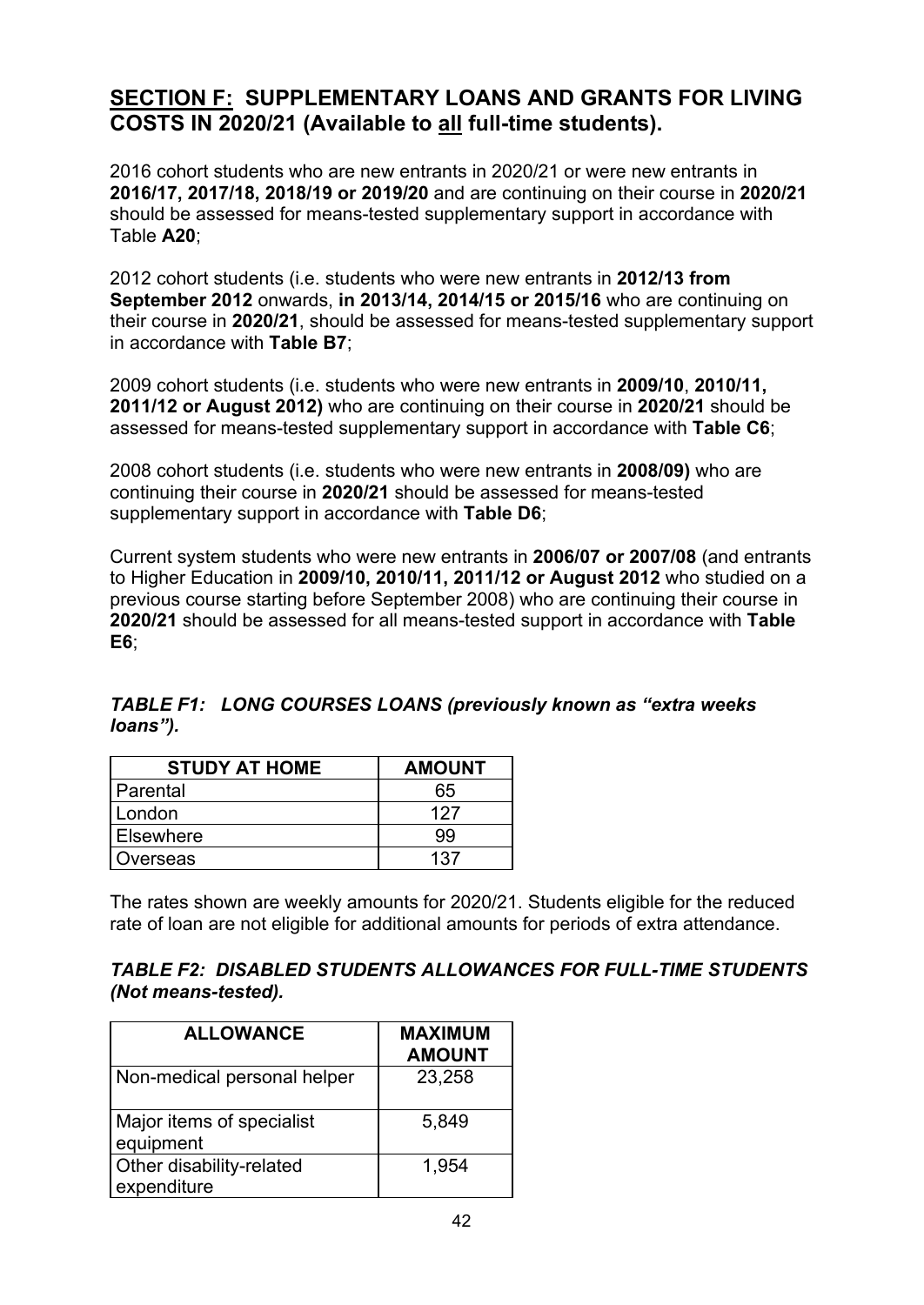The equipment allowance is for the duration of the course. The other two allowances are annual amounts.

The maximum DSAs for **part-time students** are shown in Table G2. The specialist equipment allowance is for the duration of the course and is not pro-rated. The remaining allowances are allowances per academic year and are pro-rated according to the intensity of study.

The maximum grant for **disabled postgraduate students** in 2020/21 is **£20,580.** 

## *F3: GRANT IN RESPECT OF AN ADULT DEPENDANT.*

Where applicable, the maximum grant in 2020/21 in respect of one dependant of the student who is either the student's partner or an adult dependant will be **£3,094**.

"Partner" is currently defined in the Student Support Regulations. A student's spouse or civil partner would fall within the definition. In certain cases, a person living with the student as if he were the student's spouse or civil partner will also be covered.

Where the student does not have a partner within the meaning of the Regulations, a student may be eligible for this grant in respect of one adult dependant whose net income does not exceed **£3,796**.

## *F4: GRANT TOWARDS CHILDCARE COSTS (CHILDCARE GRANT).*

The amount of childcare grant payable in 2020/21 will be based on 85% of actual childcare costs, subject to a maximum grant of **£174.22** per week for one child only or **£298.69** per week for two or more children.

## *F5: THE PARENTS' LEARNING ALLOWANCE.*

The maximum amount of Parents Learning Allowance payable in 2020/21 will be **£1,766** and the minimum **£50**.

## *F6: TRAVEL GRANTS.*

The amount to be disregarded in any assessment of claims will be **£303**.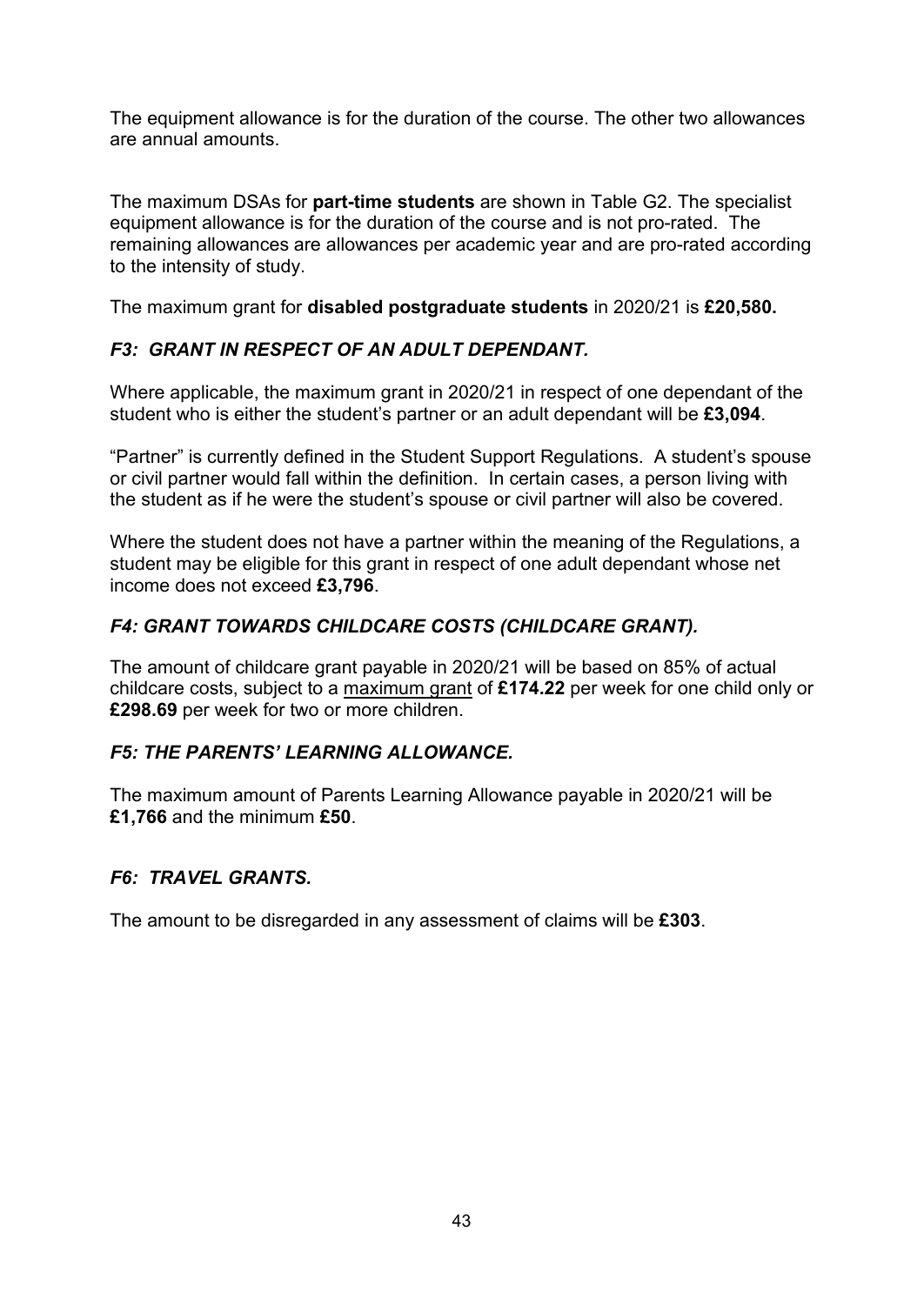# **SECTION G: SUPPORT AVAILABLE IN 2020/21 TO (i) PART-TIME STUDENTS WHO WERE NEW ENTRANTS IN 2012/13 FROM SEPTEMBER 2012 ONWARDS, IN 2013/14, 2014/15, 2015/16, 2016/17, 2017/18, 2018/19 AND 2019/20 AND (ii) PART-TIME STUDENTS WHO ARE NEW ENTRANTS IN 2020/21.**

## *G1: TUITION FEE SUPPORT.*

For 2020/21, HE providers will register with the Office for Students as Approved (Fee Cap) providers or Approved Providers. Providers registering in the Approved (Fee Cap) part of the Register will be subject to maximum fee limits. Providers registering in the Approved part of the Register will not be subject to maximum fee limits but will attract fee loans up to the levels for Approved (Fee Cap) providers which do not have an Access and Participation Plan in place.

Part-time entrants to courses at **Approved (Fee Cap) providers** in 2012/13 from September 2012 onwards, in 2013/14, 2014/15, 2015/16, 2016/17, 2017/18, 2018/19 and 2019/20 and part-time new entrants at **Approved (Fee Cap) providers** in 2020/21 will be able to apply for a **non means-tested fee loan** of up to **£6,935** in 2020/21 to meet the full costs of their course. Providers with an Access and Participation Plan from the Office for Students (OfS) and receiving a Teaching Excellence and Student Outcomes Framework (TEF) award for 2020/21 will be able to charge above **£6,750** in fees for a part-time course up to a maximum of **£6,935**.

Part-time entrants to courses at **Approved providers** in 2012/13 from September 2012 onwards, in 2013/14, 2014/15, 2015/16, 2016/17, 2017/18, 2018/19 and 2019/20 and part-time new entrants to courses at **Approved providers** in 2020/21 will be able to apply for a **non means-tested fee loan** of up to **£4,500** in 2020/21 towards the costs of their course or up to **£4,625** where a provider has received a TEF award for 2020/21 \*.

\*In order to be eligible for a fee loan, a student must be studying at an intensity of at least 25% of an equivalent full-time course for a) the appropriate academic year and (b) the duration of the entire course.

## *G2: DISABLED STUDENTS ALLOWANCES FOR PART-TIME STUDENTS (Not means-tested).*

| <b>ALLOWANCE</b>                     | <b>MAXIMUM</b><br><b>AMOUNT</b> |
|--------------------------------------|---------------------------------|
| Non-medical personal helper          | 17,443                          |
| Major items of specialist equipment  | 5,849                           |
| Other disability-related expenditure | 1,465                           |

The equipment allowance is for the duration of the course. The other two allowances are per academic year and are pro-rated according to the intensity of study.

## *ACCESS AND PARTICIPATION PLANS FOR PART-TIME COURSES.*

Approved (Fee Cap) providers in England that intend to charge more than the Basic Amount or the Floor Amount in respect of the Basic Amount for part-time courses starting on or after 1 September 2012 must have an **Access and Participation Plan**  approved by the Director for Fair Access and Participation. In 2020/21, the Floor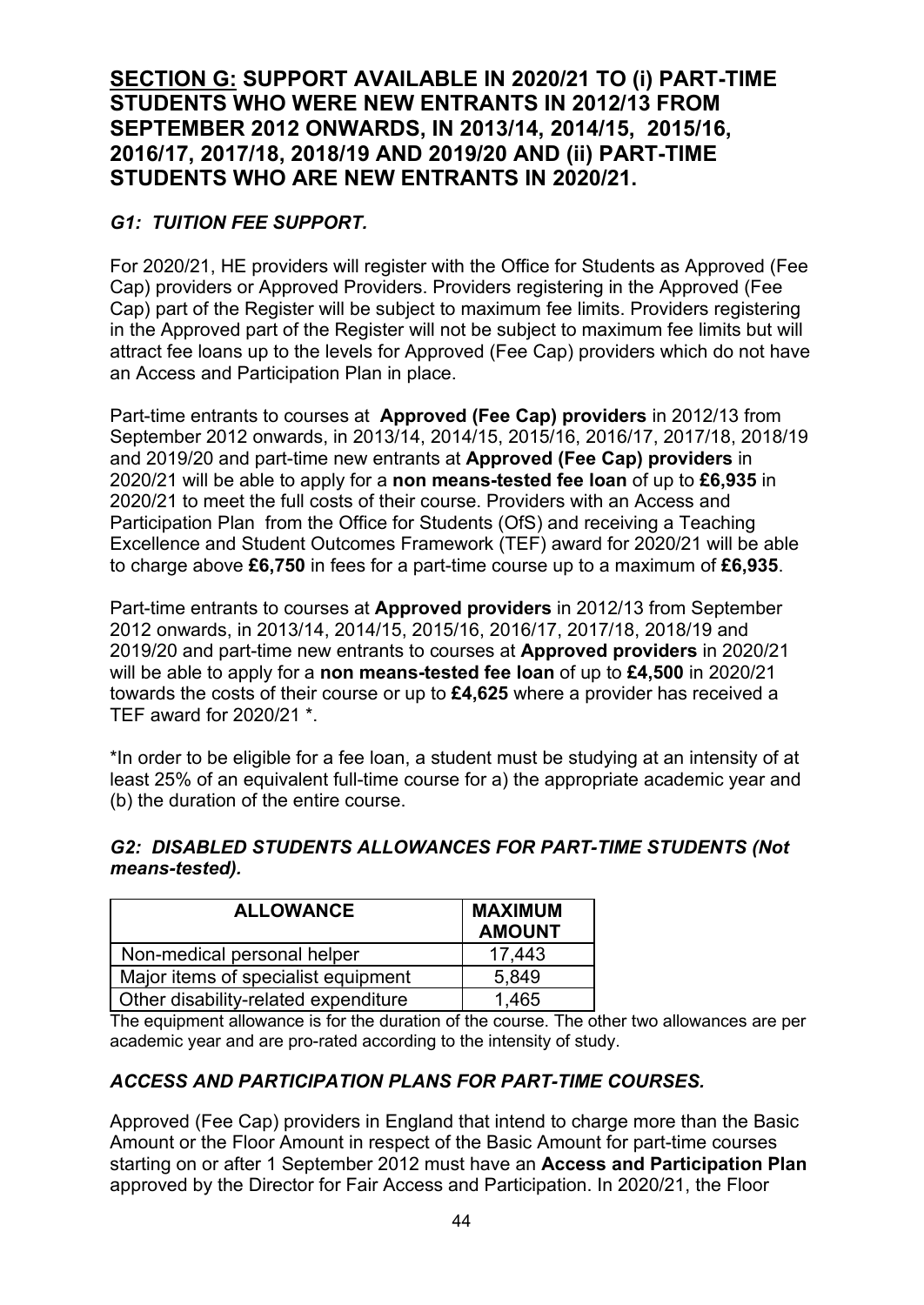Amount in respect of the Basic Amount for part-time courses **(**where the provider does not have a TEF award) is **£4,500**. The Basic Amount for part-time courses (where the provider has a TEF award) is **£4,625**. Access and Participation Plans describe the arrangements that each provider has in place to promote access for students from low-income or other under-represented groups through outreach activities as well as the financial help that the provider will provide for such students. Eligibility criteria and types and amounts of support available will vary according to the particular provider.

*LIVING COSTS SUPPORT FOR PART-TIME STUDENTS (I) STARTING A DEGREE LEVEL COURSE OR INTEGRATED MASTERS DEGREE, OR CERTAIN LEVEL 5 HEALTHCARE COURSES[3](#page-44-0) IN 2020/21 (II) WHO STARTED THE ABOVE COURSES IN 2018/19 OR 2019/20 AND ARE CONTINUING THEIR COURSES IN 2020/21. (HEALTHCARE STUDENTS MUST NOT BE ELIGIBLE TO APPLY FOR A HEALTHCARE BURSARY).*

*TABLE G3: LOAN FOR LIVING COSTS RATES FOR PART-TIME STUDENTS IN 2020/21: INCOME ASSESSED AND NON-INCOME ASSESSED ELEMENTS.* 

| <b>ALL YEARS OF COURSE</b><br>(Rates for 100% Intensity of<br>Study) | <b>MAIN RATE</b><br>(100%) | <b>NON-INCOME</b><br><b>ASSESSED</b> | <b>INCOME</b><br><b>ASSESSED</b> |
|----------------------------------------------------------------------|----------------------------|--------------------------------------|----------------------------------|
| Parental home                                                        | 7.747                      | 3.410                                | 4.337                            |
| London                                                               | 12,010                     | 5,981                                | 6,029                            |
| Elsewhere                                                            | 9.203                      | 4,289                                | 4,914                            |
| Overseas                                                             | 10,539                     | 5.095                                | 5,444                            |

The part-time maintenance loan is referred to as the loan for living costs for the purposes of regulations, they are the same loan product. Students will have their household income assessed and then have their loan adjusted by their intensity of study - the assessment will be similar to that for the full-time system.

### *HOUSEHOLD INCOME ASSESSMENT*

The income assessment for the part-time loan for living costs at 100% intensity of study is calculated as follows:

Parental Home Rate: £1 reduction in loan for every complete £7.66 increase in income above £25,000.

London Rate: £1 reduction in loan for every complete £7.46 increase in income above £25,000.

Elsewhere Rate: £1 reduction in loan for every complete £7.58 increase in income above £25,000.

Overseas Rate: £1 reduction in loan for every complete £7.51 increase in income above £25,000.

<span id="page-44-0"></span><sup>3</sup> DipHE and Foundation Degree in Dental Hygiene, Dental Therapy, Dental Hygiene and Dental Therapy. DipHE in Operating Department Practice.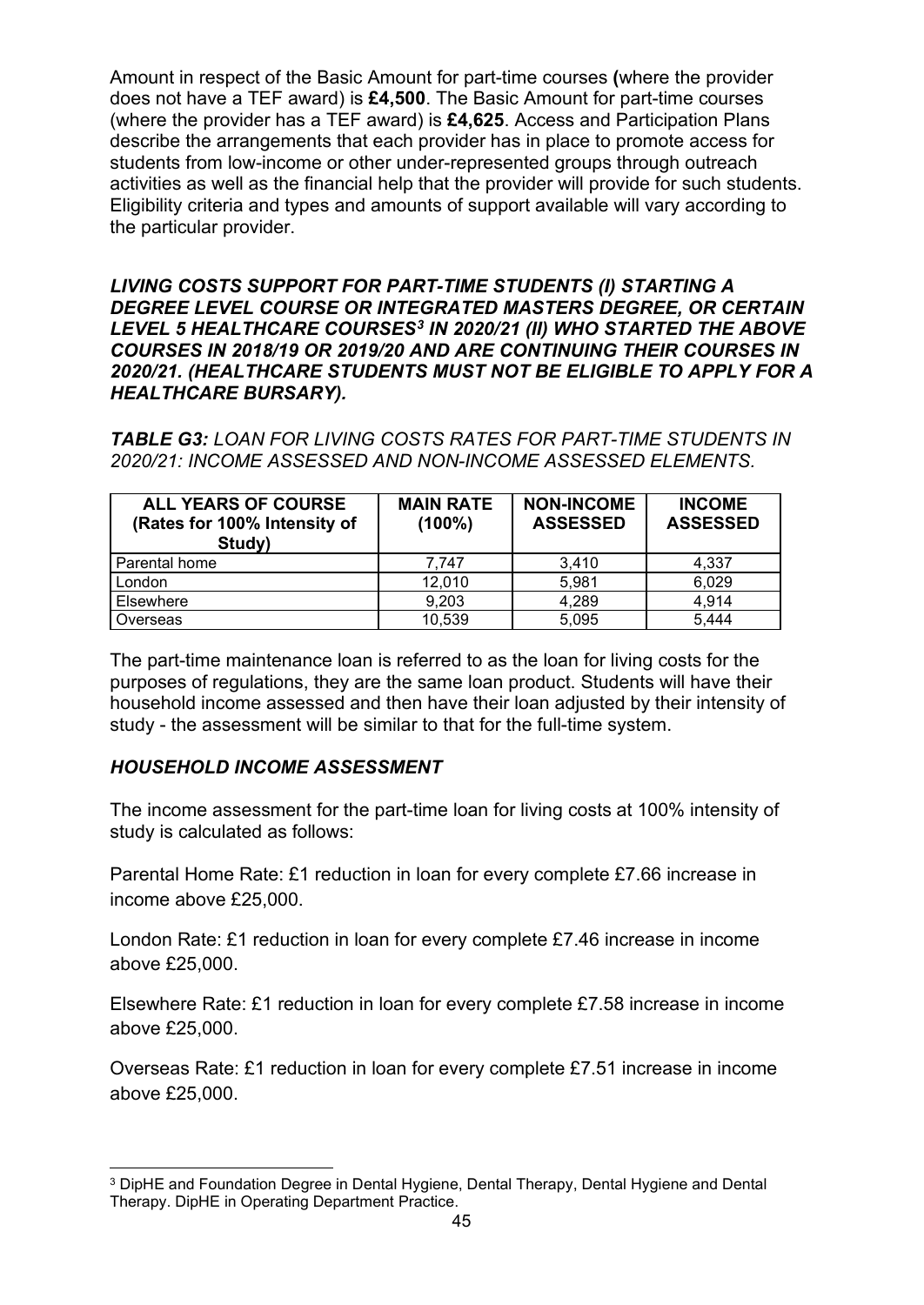The income threshold for the minimum non-income assessed full rate of overseas loan is: £65,885.

## *INTENSITY OF STUDY*

Part-time education can be studied at a range of different intensities – where a student studies a certain percentage of the full time equivalent (FTE) course. The intensity of study will be based on the number of credits that the student intends to complete in a given academic year. Payments are made on a banded basis.

The minimum intensity of study in an academic year for part-time funding for fee loans, loans for living costs and DSAs is **25%**. Students will be supported for no more than four times the length of a full-time equivalent course, capped at 16-years maximum.

 $\overline{\phantom{0}}$ 

*TABLE G4: MAXIMUM PART-TIME LOAN FOR LIVING COSTS RATES AT DIFFERENT LEVELS OF INTENSITY OF STUDY.* 

| Part-time maximum loan for living costs entitlement by location rate and<br>intensity of study for Academic Year 2020/21. |                                        |                |                                    |                               |  |
|---------------------------------------------------------------------------------------------------------------------------|----------------------------------------|----------------|------------------------------------|-------------------------------|--|
| Location<br>rates                                                                                                         | Intensity of<br>study                  | Main Rate* (£) | <b>Non-Income</b><br>Assessed* (£) | <b>Income</b><br>Assessed (£) |  |
|                                                                                                                           | 100% (full-time<br>equivalent<br>rate) | 7,747          | 3,410                              | 4,337                         |  |
| <b>Student</b>                                                                                                            | 75%                                    | 5810.25        | 2,557.50                           | 3,252.75                      |  |
| living at                                                                                                                 | 66.6%                                  | 5,159.50       | 2,271.06                           | 2,888.44                      |  |
| home                                                                                                                      | 50%                                    | 3,873.50       | 1,705                              | 2,168.50                      |  |
|                                                                                                                           | 33.3%                                  | 2,579.75       | 1,135.53                           | 1,444.22                      |  |
|                                                                                                                           | 25%                                    | 1,936.75       | 852.50                             | 1,084.25                      |  |
|                                                                                                                           | 100% (FTE)                             | 9,203          | 4,289                              | 4,914                         |  |
| <b>Student</b>                                                                                                            | 75%                                    | 6,902.25       | 3,216.75                           | 3,685.50                      |  |
| studying<br>outside                                                                                                       | 66.6%                                  | 6,129.20       | 2,856.48                           | 3,272.72                      |  |
| London                                                                                                                    | 50%                                    | 4,601.50       | 2,144.50                           | 2,457.00                      |  |
| (Elsewhere)                                                                                                               | 33.3%                                  | 3064.60        | 1,428.24                           | 1,636.36                      |  |
|                                                                                                                           | 25%                                    | 2,300.75       | 1,072.25                           | 1,228.50                      |  |
|                                                                                                                           | 100% (FTE)                             | 12,010         | 5,981                              | 6,029                         |  |
|                                                                                                                           | 75%                                    | 9007.50        | 4,485.75                           | 4,521.75                      |  |
| <b>Student</b>                                                                                                            | 66.6%                                  | 7,998.66       | 3,983.35                           | 4,015.31                      |  |
| studying in<br>London                                                                                                     | 50%                                    | 6,005          | 2,990.50                           | 3,104.50                      |  |
|                                                                                                                           | 33.3%                                  | 3,999.33       | 1,991.67                           | 2007.66                       |  |
|                                                                                                                           | 25%                                    | 3,002.50       | 1,495.25                           | 1,507.25                      |  |
|                                                                                                                           | 100% (FTE)                             | 10,539         | 5,095                              | 5,444                         |  |
|                                                                                                                           | 75%                                    | 7,904.25       | 3,821.25                           | 4,083.00                      |  |
| <b>Student</b>                                                                                                            | 66.6%                                  | 7,018.97       | 3,393.27                           | 3,625.70                      |  |
| studying<br><b>Overseas</b>                                                                                               | 50%                                    | 5,269.50       | 2,547.50                           | 2,722.00                      |  |
|                                                                                                                           | 33.3%                                  | 3,509.49       | 1,696.64                           | 1,812.85                      |  |
|                                                                                                                           | 25%                                    | 2,634.75       | 1,273.75                           | 1,361.00                      |  |

\*Main rate and non-income assessed figures rounded to the nearest £0.01.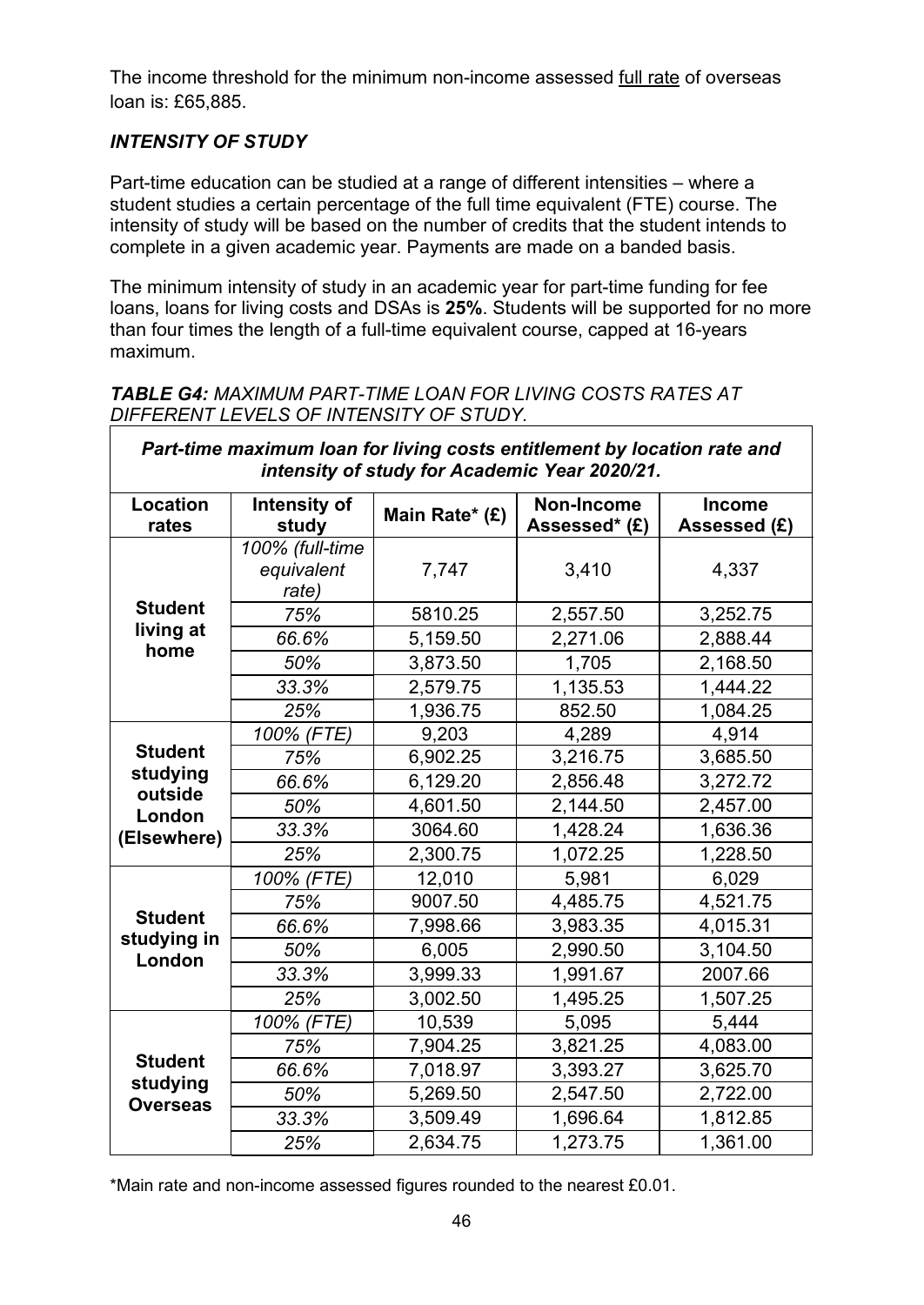**G5: LOAN FOR LIVING COSTS ENTITLEMENT FOR PART-TIME STUDENTS IN 2020/21: ILLUSTRATIVE LEVELS OF INCOME (Rates for 100% intensity of study).** 

| INCOME $(E)$               | Income<br><b>Assessment</b><br>$(E)^4$ | <b>Special</b><br><b>Support</b><br><b>Element</b> | <b>Maintenance</b><br><b>Element</b><br>(E) | <b>LOAN FOR LIVING</b><br>COSTS(£) |
|----------------------------|----------------------------------------|----------------------------------------------------|---------------------------------------------|------------------------------------|
|                            |                                        | (E)                                                |                                             |                                    |
| <b>Student living at</b>   |                                        | <b>Maximum</b>                                     | <b>Maximum</b>                              | Maximum £7,747                     |
| home                       |                                        | £3,893                                             | £3,854                                      |                                    |
| 25,000                     | 0                                      | 3,893                                              | 3,854                                       | 7,747                              |
| 30,000                     | 652                                    | 3,893                                              | 3,202                                       | 7,095                              |
| 35,000                     | 1,305                                  | 3,893                                              | 2,549                                       | 6,442                              |
| 40,000                     | 1,958                                  | 3,893                                              | 1,896                                       | 5,789                              |
| 45,000                     | 2,610                                  | 3,893                                              | 1,244                                       | 5,137                              |
| 50,000                     | 3,263                                  | 3,893                                              | 591                                         | 4,484                              |
| 54,821                     | 3,893                                  | 3,854                                              | 0                                           | 3,854                              |
| 55,000                     | 3,916                                  | 3,831                                              | 0                                           | 3,831                              |
| 58,222                     | 4,337                                  | 3,410                                              | 0                                           | $3,410(+)$                         |
| 60,000                     | 4,337                                  | 3,410                                              | 0                                           | 3,410                              |
| 65,000                     | 4,337                                  | 3,410                                              | $\overline{0}$                              | 3,410                              |
| <b>Student studying in</b> |                                        | <b>Maximum</b>                                     | <b>Maximum</b>                              | Maximum £12,010                    |
| London                     |                                        | £3,893                                             | £8,117                                      |                                    |
| 25,000                     | $\mathbf 0$                            | 3,893                                              | 8,117                                       | 12,010                             |
| 30,000                     | 670                                    | 3,893                                              | 7,447                                       | 11,340                             |
| 35,000                     | 1,340                                  | 3,893                                              | 6,777                                       | 10,670                             |
| 40,000                     | 2,010                                  | 3,893                                              | 6,107                                       | 10,000                             |
| 45,000                     | 2,680                                  | 3,893                                              | 5,437                                       | 9,330                              |
| 50,000                     | 3,351                                  | 3,893                                              | 4,766                                       | 8,659                              |
| 55,000                     | 4,021                                  | 3,893                                              | 4,096                                       | 7,989                              |
| 60,000                     | 4,691                                  | 3,893                                              | 3,426                                       | 7,319                              |
| 65,000                     | 5,361                                  | 3,893                                              | 2,756                                       | 6,649                              |
| 69,977                     | 6,029                                  | 3,893                                              | 2,088                                       | $5,981(+)$                         |
| 70,000                     | 6,029                                  | 3,893                                              | 2,088                                       | 5,981                              |
| <b>Student studying</b>    |                                        | <b>Maximum</b>                                     | <b>Maximum</b>                              | Maximum £9,203                     |
| outside London             |                                        | £3,893                                             | £5,310                                      |                                    |
| 25,000                     | $\mathbf 0$                            | 3,893                                              | 5,310                                       | 9,203                              |
| 30,000                     | 659                                    | 3,893                                              | 4,651                                       | 8,544                              |
| 35,000                     | 1,319                                  | 3,893                                              | 3,991                                       | 7,884                              |
| 40,000                     | 1,978                                  | 3,893                                              | 3,332                                       | 7,225                              |
| 45,000                     | 2,638                                  | 3,893                                              | 2,672                                       | 6,565                              |
| 50,000                     | 3,298                                  | 3,893                                              | 2,012                                       | 5,905                              |
| 55,000                     | 3,957                                  | 3,893                                              | 1,353                                       | 5,246                              |
| 60,000                     | 4,617                                  | 3,893                                              | 693                                         | 4,586                              |
| 62,249                     | 4,914                                  | 3,893                                              | 396                                         | $4,289 (+)$                        |
| 65,000                     | 4,914                                  | 3,893                                              | 396                                         | 4,289                              |
| 70,000                     | 4,914                                  | 3,893                                              | 396                                         | 4,289                              |

Students on household incomes of £25,000 or less qualify for the maximum loan for living costs at the respective Home, Elsewhere or London rate of loan. £3,893 of the loan for living costs is a special support loan. Where a student qualifies for £3,893 or less, the whole loan for living costs is a special support loan.

Home Rate: Students with household incomes above £25,000 lose £1 of loan for every complete £7.66 of income above £25,000 until the amount they receive reaches around 44% of the maximum amount (indicated at (+) in the table above), at which point there is no further reduction. London Rate: Students with household incomes above £25,000 lose £1 of loan for every complete £7.46 of income above £25,000 until the amount they receive reaches 49.8% of the maximum amount (indicated at (+) in the table above), at which point there is no further reduction. Elsewhere Rate: Students with household incomes above £25,000 lose £1 of loan for every complete £7.58 of income above £25,000 until the amount they receive reaches 46.6% of the maximum amount (indicated at (+) in the table above), at which point there is no further reduction.

<span id="page-46-0"></span><sup>4</sup> Figures rounded down to the nearest £1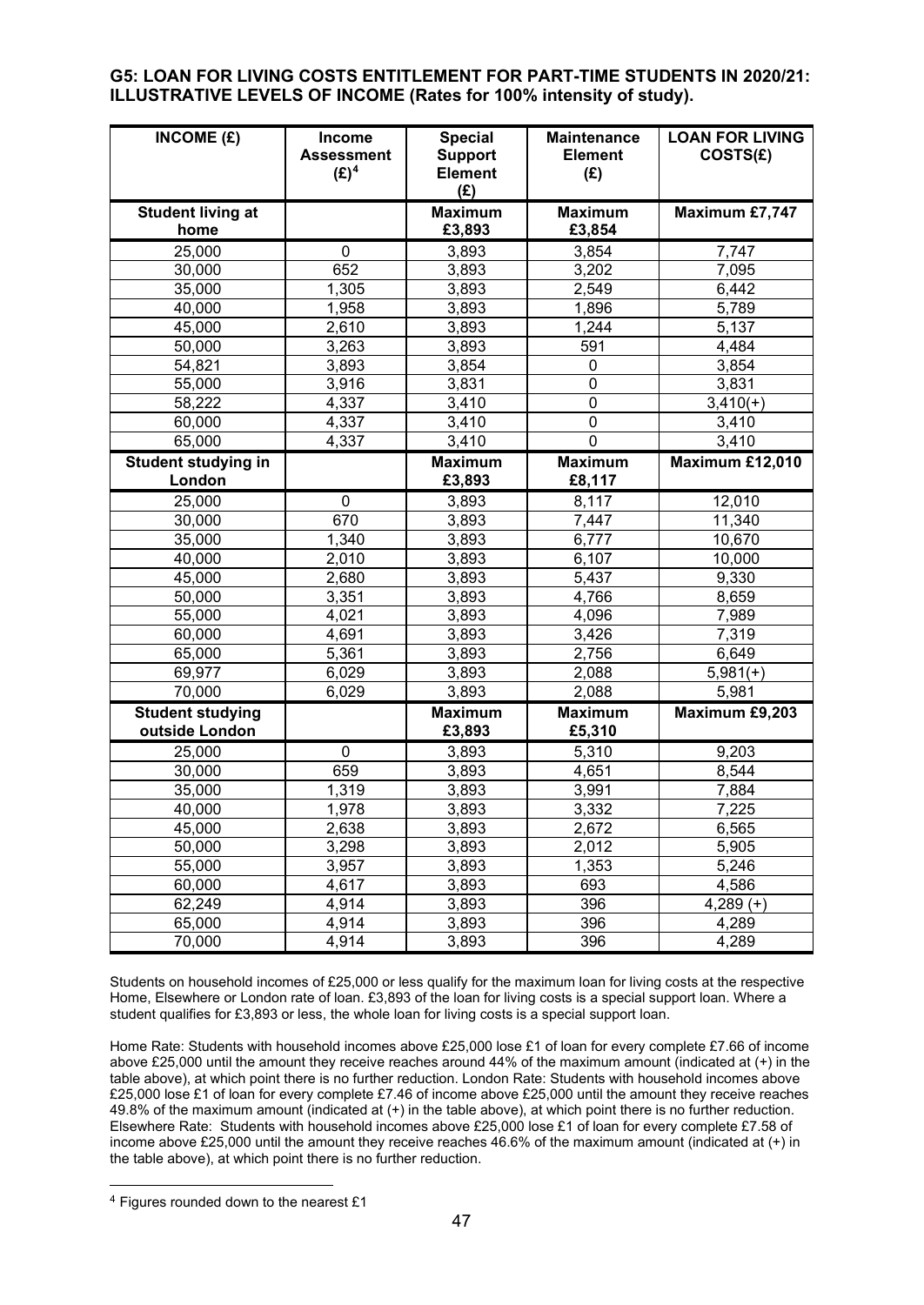# **SECTION H: SUPPORT AVAILABLE IN 2020/21 TO PART-TIME STUDENTS WHO STARTED THEIR COURSES BEFORE SEPTEMBER 2012.**

## *H1: TUITION FEE SUPPORT.*

|                       | Figures for Single Students with no Children. Students undertaking full-time distance learning                                                                                                                                                                                                                                                                                                                               |
|-----------------------|------------------------------------------------------------------------------------------------------------------------------------------------------------------------------------------------------------------------------------------------------------------------------------------------------------------------------------------------------------------------------------------------------------------------------|
|                       | courses are eligible to apply for the 75% Fee Grant rate.                                                                                                                                                                                                                                                                                                                                                                    |
| Income                | Entitlement                                                                                                                                                                                                                                                                                                                                                                                                                  |
| <b>Below £16,845</b>  | Full Course Grant of £314<br>Full Fee Grant (or the tuition fee charged by the college whichever is<br>lower).                                                                                                                                                                                                                                                                                                               |
|                       | Amount of Fee Grant (See note on ' Intensity of Study' at foot of<br>this table)                                                                                                                                                                                                                                                                                                                                             |
|                       | Course equivalent to 50% to 59% of a full-time course $-$ £959<br>Course equivalent to 60% to 74% of a full-time course $-$ £1,150<br>Course equivalent to 75% or more of a full-time course - £1,442                                                                                                                                                                                                                        |
| £16,845               | Full Course Grant of £314                                                                                                                                                                                                                                                                                                                                                                                                    |
|                       | The Fee Grant is reduced by £50.                                                                                                                                                                                                                                                                                                                                                                                             |
|                       | <b>Amount of Fee Grant</b><br>Course equivalent to 50% to 59% of a full-time course $-$ £909<br>٠<br>Course equivalent to 60% to 74% of a full-time course $-$ £1,100<br>$\bullet$<br>Course equivalent to 75% or more of a full-time course $- £1,392$                                                                                                                                                                      |
| £16,846 to<br>£25,424 | Full Course Grant of £314.                                                                                                                                                                                                                                                                                                                                                                                                   |
|                       | Fee Grant as follows (or the tuition charge charged by the college<br>whichever is lower).                                                                                                                                                                                                                                                                                                                                   |
|                       | <b>Amount of Fee Grant</b>                                                                                                                                                                                                                                                                                                                                                                                                   |
|                       | Course equivalent to 50% to 59% of a full-time course – £909 less<br>£1 for every £9.98 of income (before tax) over £16,845<br>Course equivalent to 60% to 74% of a full-time course $- £1,100$<br>$\bullet$<br>less £1 for every £8.17 of income (before tax) over £16,845<br>Course equivalent to 75% or more of a full-time course $- £1,392$<br>$\bullet$<br>less £1 for every £6.39 of income (before tax) over £16,845 |
| £25,425               | Full Course Grant of £314. £50 Fee Grant.                                                                                                                                                                                                                                                                                                                                                                                    |
| £25,426 to £26,029    | Full Course Grant of £314<br>No Fee Grant                                                                                                                                                                                                                                                                                                                                                                                    |
| £26,030 to £28,064    | Course Grant of £314 less £1 for every £7.71 of income (before tax)<br>over £26,029                                                                                                                                                                                                                                                                                                                                          |
| £28,065               | £50 Course Grant                                                                                                                                                                                                                                                                                                                                                                                                             |
| £28,066 and over      | No support                                                                                                                                                                                                                                                                                                                                                                                                                   |

The amount of Fee Grant that a part-time student will receive depends on the rate at which the student studies their course each year; this is referred to as 'intensity of study'. There are three bands of Fee Grant, each measured as a percentage of a full-time equivalent course with the Fee Grant amount increasing for higher intensity of study, in line with the bands shown in the table above.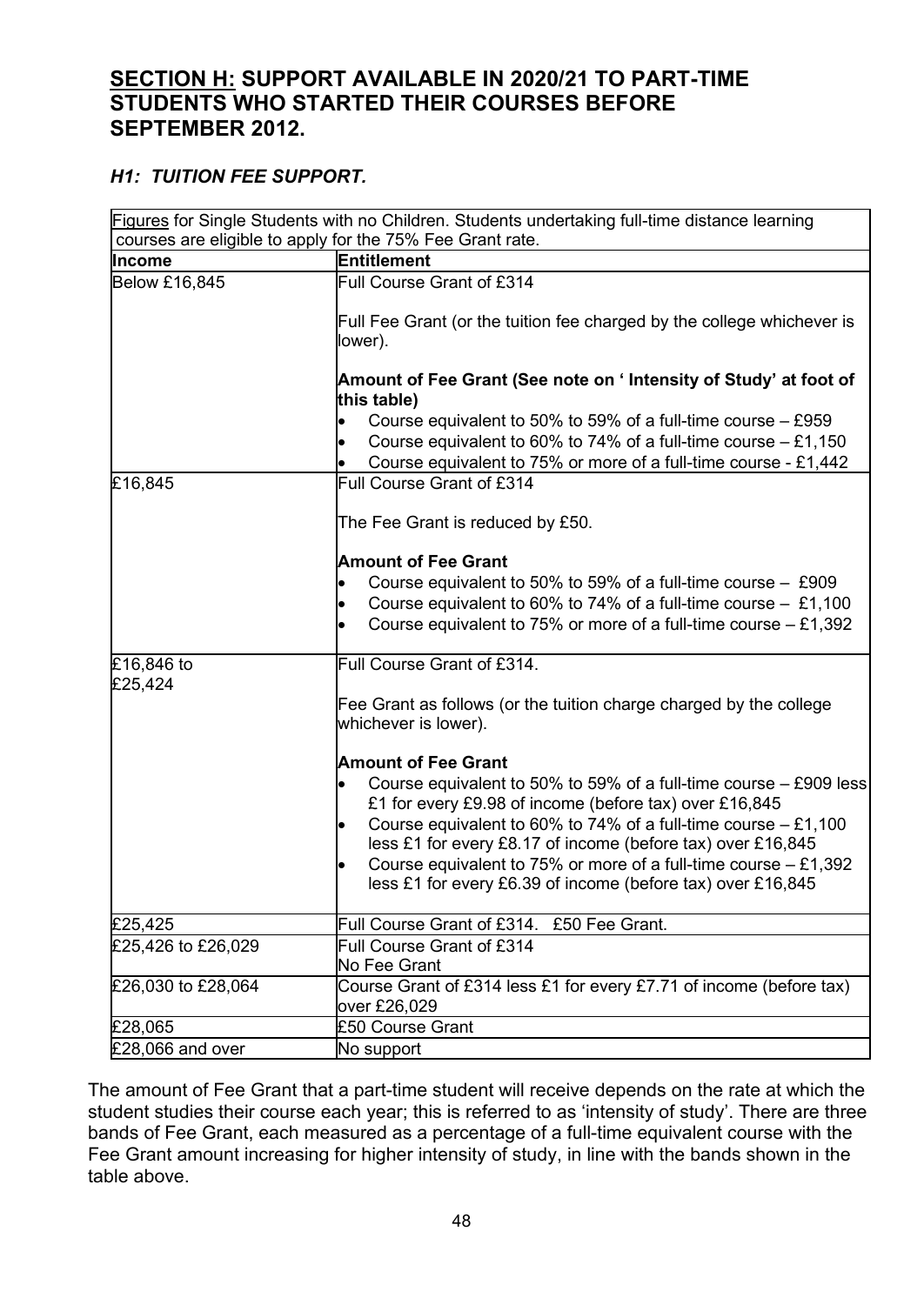The income disregards for students with partners and dependent children are £2,000 for a partner (where counted), £2,000 for the first dependent child, and £1,000 for each subsequent child.

## *H2: COURSE GRANT.*

Part-time students who started their courses before September 2012 are eligible for a grant of up to **£314** for books, travel and other expenditure relating to their course. This grant is income assessed, using the same thresholds as above, with the amount of course grant decreasing by £1 for every £7.71 of reckonable income above £26,029. Course Grant is not linked to the intensity rate at which a part-time student studies their course.

## *H3: DISABLED STUDENTS ALLOWANCES – PART TIME STUDENTS (Not meanstested).*

| <b>ALLOWANCE</b>                     | <b>MAXIMUM</b><br><b>AMOUNT</b> |
|--------------------------------------|---------------------------------|
| Non-medical personal helper          | 17,443                          |
| Major items of specialist equipment  | 5.849                           |
| Other disability-related expenditure | 1,465                           |

The equipment allowance is for the duration of the course. The other two allowances are per academic year and are pro-rated according to the intensity of study.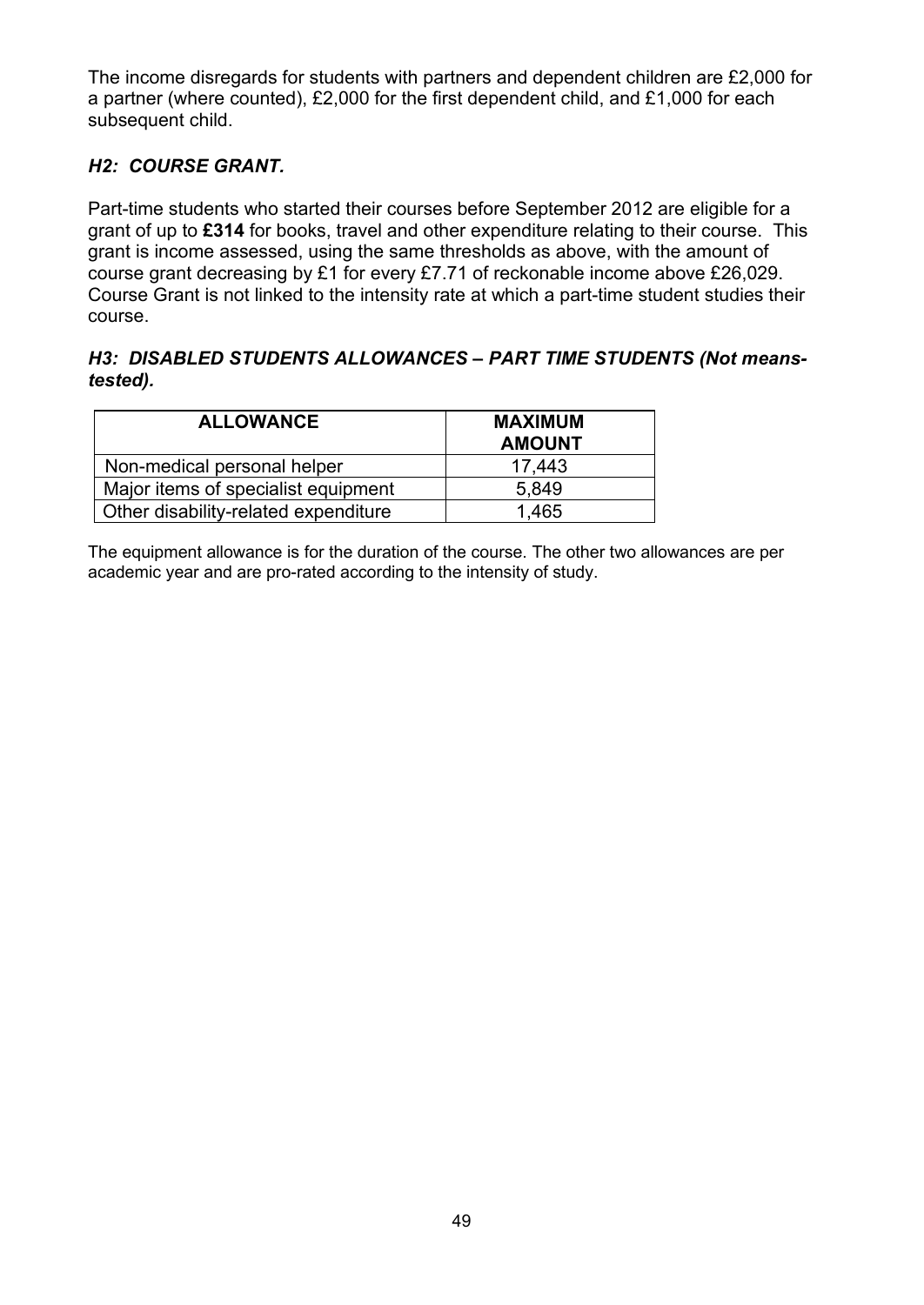**SECTION I: SUPPORT AVAILABLE IN 2020/21 TO (i) FULL-TIME DISTANCE LEARNING STUDENTS WHO STARTED THEIR COURSES IN 2012/13 FROM SEPTEMBER 2012 ONWARDS, IN 2013/14, 2014/15, 2015/16, 2016/17, 2017/18, 2018/19 or 2019/20 (ii) NEW FULL-TIME DISTANCE LEARNING STUDENTS STARTING THEIR COURSES IN 2020/21 AND (iii) DSA SUPPORT FOR ALL FULL-TIME DISTANCE LEARNING STUDENTS.** 

## *I1: TUITION FEE SUPPORT.*

2012 and 2016 cohort students undertaking full-time distance learning courses at Approved (Fee Cap) providers will be able to apply for a **non means-tested fee loan** of up to **£9,250** in 2020/21 to meet the full costs of their course. Providers with an Access and Participation Plan from the Office for Students (OfS) which have received a Teaching Excellence and Student Outcomes Framework (TEF) award for 2020/21 will be able to charge above **£9,000** in fees for a full-time course up to a maximum of **£9,250**.

Maximum fees in 2020/21 for full-time accelerated degree courses at Approved (Fee Cap) providers in England starting on or after 1 August 2019 undertaken by distance learning will be 20% higher (to the nearest £5) than those for standard full-time degree courses in 2020/21. 2016 cohort students undertaking these courses will be able to apply for a fee loan to meet the full costs of their tuition. Tables **A7** and **A8** (pages 8 and 9) of this Financial Memorandum set out maximum fees and fee loans for full-time accelerated degree courses starting in 2020/21 at Approved (Fee Cap) providers in England.

2012 and 2016 cohort students undertaking full-time distance learning courses at Approved providers in England, privately funded institutions in Scotland, Wales and Northern Ireland or non-regulated institutions in Wales will be able to apply for a **non means-tested fee loan** of up to **£6,000** towards the costs of their course or up to **£6,165** where an institution has received a TEF award for 2020/21.

Maximum fee loans for full-time accelerated degree courses at Approved providers in England starting on or after 1 August 2019 undertaken by distance learning will be 20% higher (to the nearest £5) than those for standard full-time degree courses in 2020/21. 2016 cohort students undertaking these courses will be able to apply for a fee loan towards the costs of their tuition. Table **A11** (page 11) of this Financial Memorandum sets out maximum fee loans for full-time accelerated degree courses starting in 2020/21 at Approved providers.

## *I2: DISABLED STUDENTS ALLOWANCES – ALL FULL-TIME DISTANCE LEARNING STUDENTS (Not means-tested).*

| <b>ALLOWANCE</b>                     | <b>MAXIMUM</b><br><b>AMOUNT</b> |
|--------------------------------------|---------------------------------|
| Non-medical personal helper          | 23,258                          |
| Major items of specialist equipment  | 5,849                           |
| Other disability-related expenditure | 1.954                           |

The equipment allowance is for the duration of the course. The other two allowances are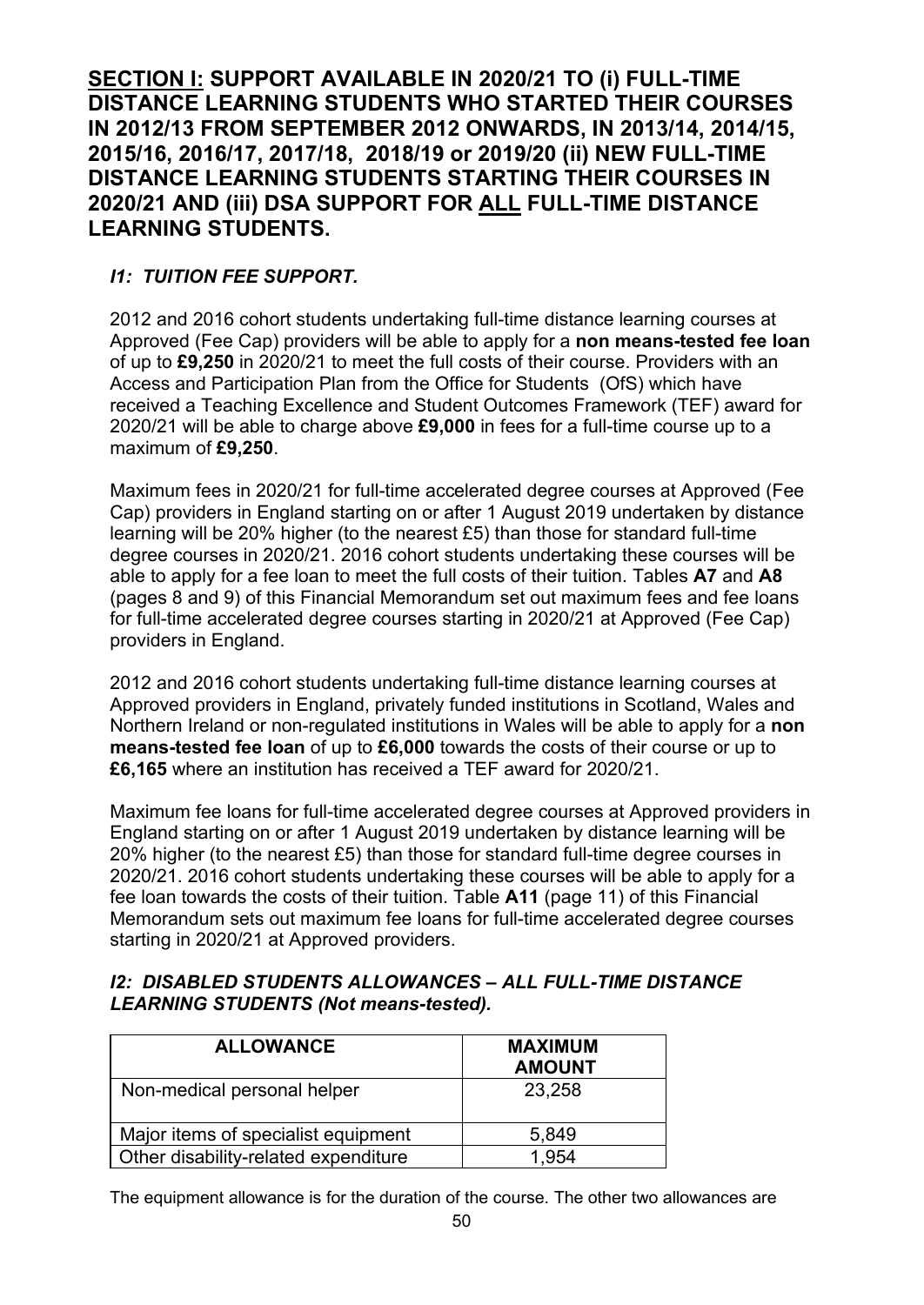annual amounts.

### *ACCESS AND PARTICIPATION PLANS – FULL TIME DISTANCE LEARNING STUDENTS.*

Approved (Fee Cap) providers in England that intend to charge more than the Basic Amount or the Floor Amount in respect of the Basic Amount for full-time courses starting on or after 1 September 2012 must have an **Access and Participation Plan** approved by the Director for Fair Access and Participation. In 2020/21, the Floor Amount in respect of the Basic Amount for full-time courses (where the provider does not have a TEF award) is **£6,000** (**£7,200** for accelerated degree courses starting on or after 1 August 2019). The Basic Amount for full-time courses (where the provider has a TEF award) is **£6,165** (**£7,400** for accelerated degree courses starting on or after 1 August 2019). Access and Participation Plans describe the arrangements that each provider has in place to promote access for students from low-income or other under-represented groups through outreach activities as well as the financial help that the provider will provide for such students. Eligibility criteria and types and amounts of support available will vary according to the particular provider.